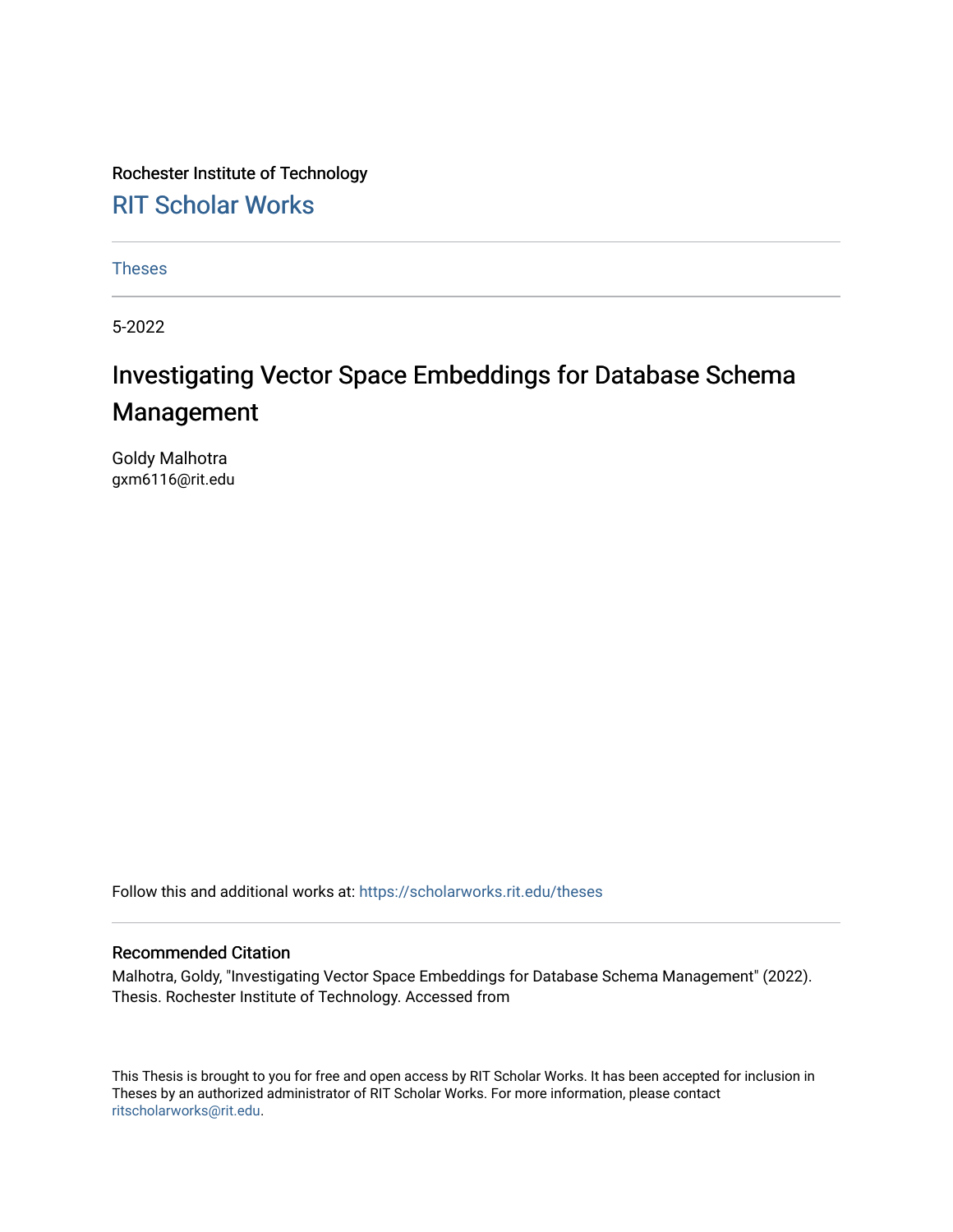# Investigating Vector Space Embeddings for Database Schema Management

by

### Goldy Malhotra

#### THESIS

Presented to the Faculty of the Department of Computer Science Golisano College of Computer and Information Sciences Rochester Institute of Technology

> in Partial Fulfillment of the Requirements for the Degree of

Master of Science in Computer Science

#### Rochester Institute of Technology

May 2022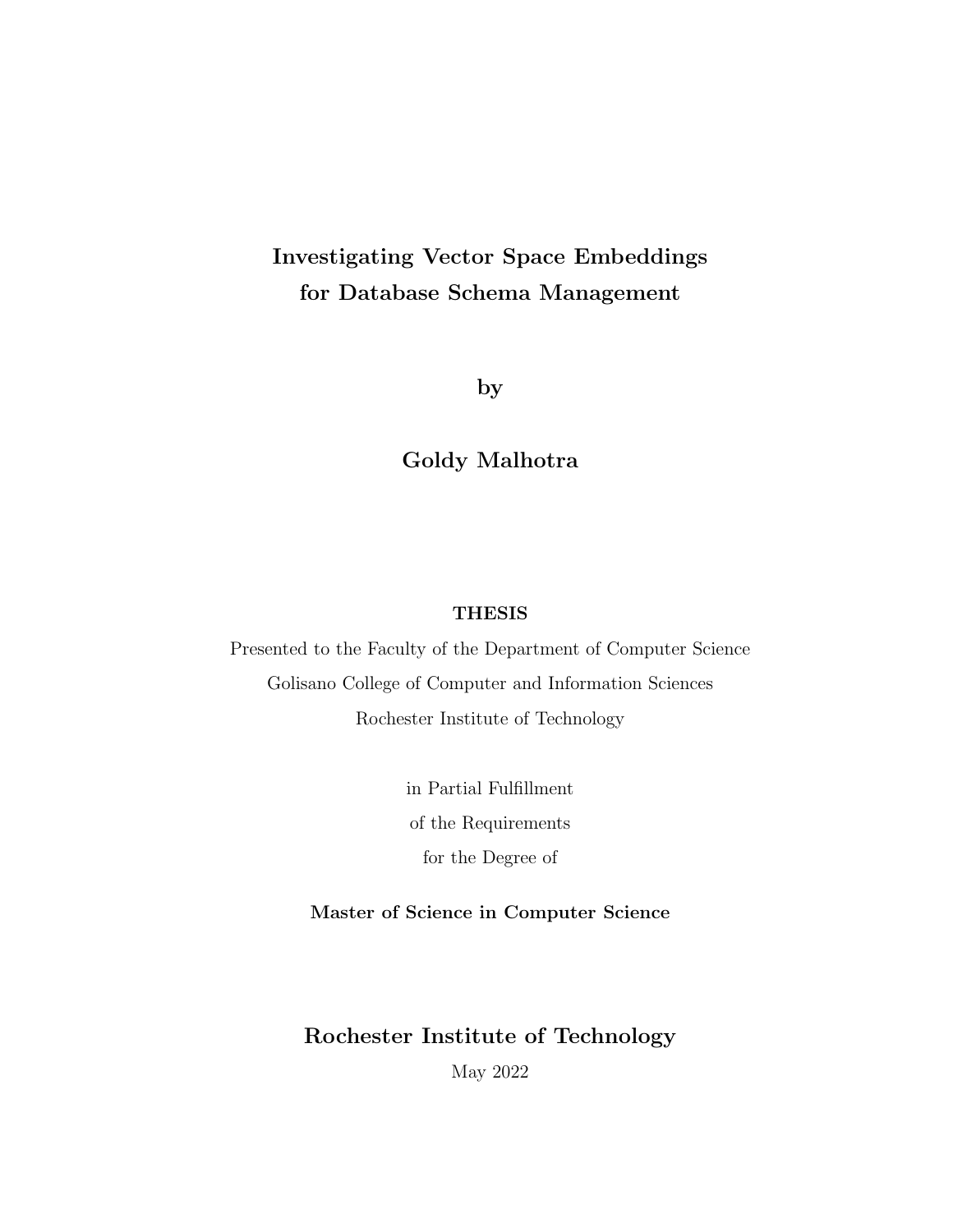#### Abstract

# Investigating Vector Space Embeddings for Database Schema Management

Goldy Malhotra, M.S. Rochester Institute of Technology, 2022

Dr. Michael Mior, Supervisor Dr. Alexander G. Ororbia II, Reader Dr. George Zion, Observer

Text generation in the area of natural language processing as part of the artificial intelligence field has been greatly improving over the last several years. Here we examine the application of vector space word embeddings to provide additional information and context during the text generation process as a way to improve the resultant output through the lens of database normalization. It is known that words encoded into vector space that are closer together in distance generally share meaning or have some semantic or symbolic relationship. This knowledge, paired with the known ability of recurrent neural networks in learning sequences, will be used to examine how vectorizing words can benefit text generation. While the majority of database normalization has been automated, the naming of the generated normalized tables has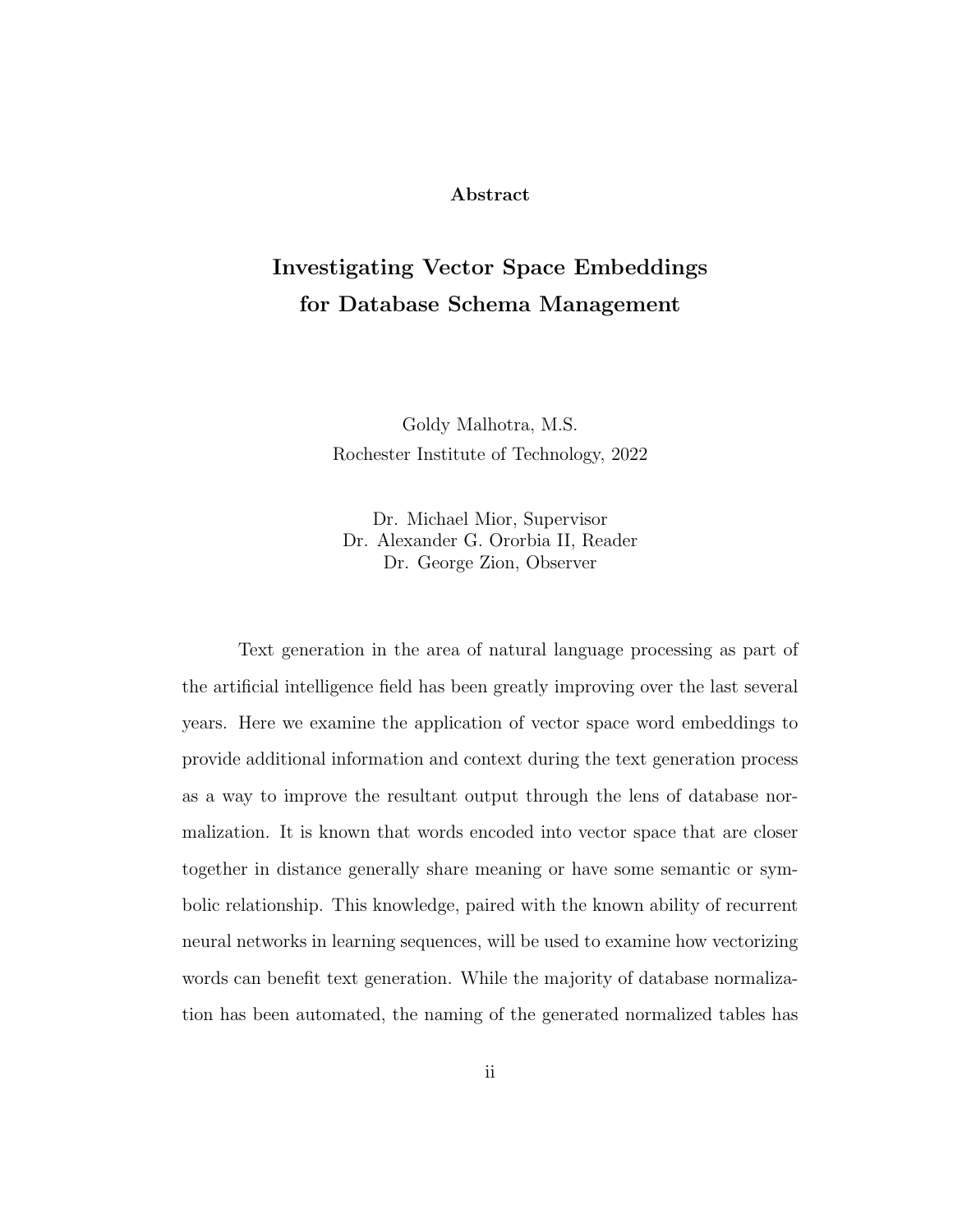not. This work seeks to use word embeddings, generated from the data columns of a database table, to give context to a recurrent neural network model while it learns to generate database table names. Using real world data, a recurrent neural network based artificial intelligence model will be paired with a context vector made of word embeddings to observe how effective word embeddings are at providing additional context information during the learning and generation processes. Several methods for generating the context vector will be examined, such as how the word embeddings are generated and how they are combined. The exploration of these methods yielded very promising results in line with the overall goals of the performed work. The benefit of incorporating word embeddings to supply additional information during the text generation process allows for better learning with the goal of generating more humanuseful names for newly normalized database tables from their data column titles.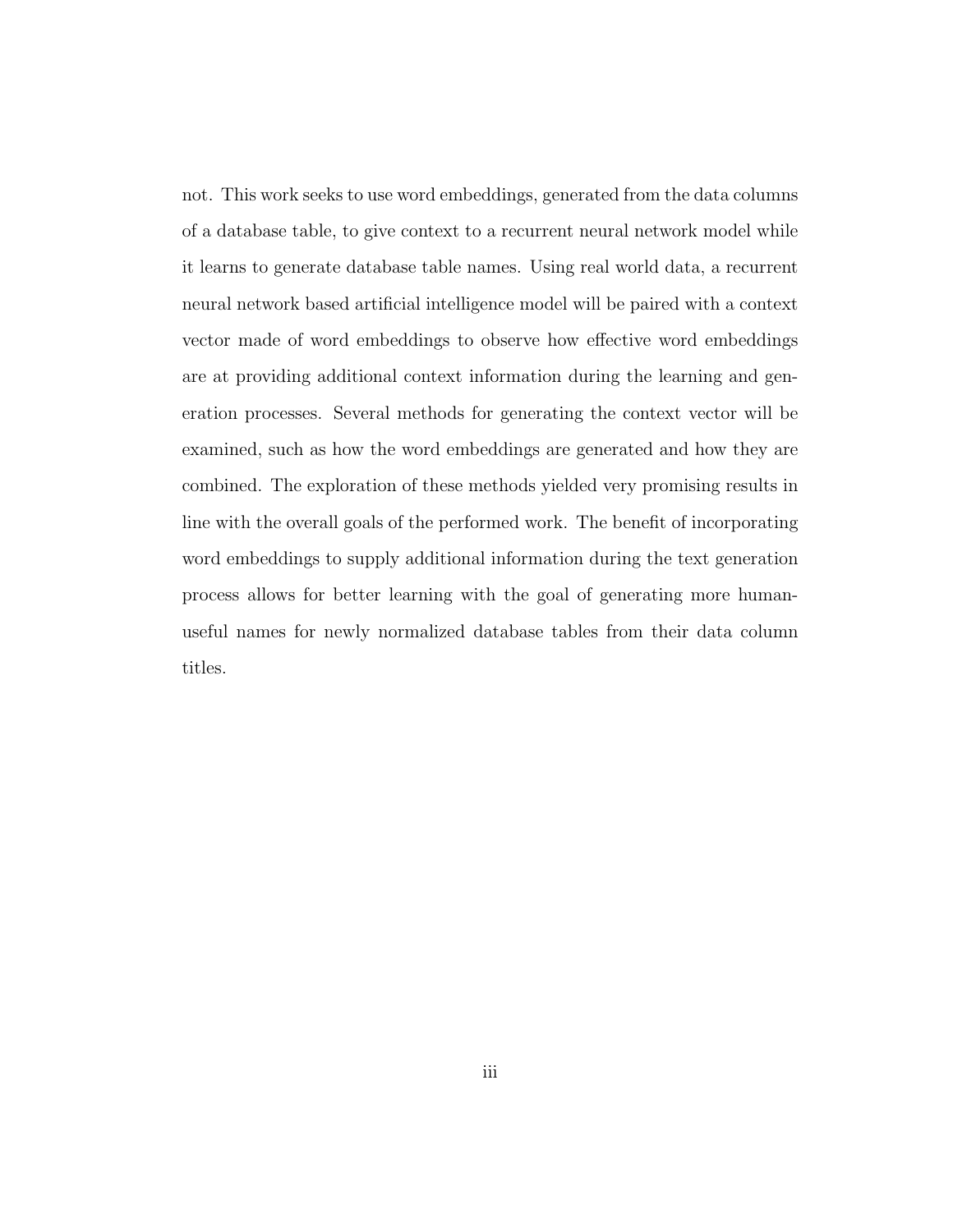# Table of Contents

| Abstract                                                                                                                                            | ii                      |  |  |  |  |  |
|-----------------------------------------------------------------------------------------------------------------------------------------------------|-------------------------|--|--|--|--|--|
| List of Figures<br>vi                                                                                                                               |                         |  |  |  |  |  |
| Introduction<br>Chapter 1.                                                                                                                          | $\mathbf 1$             |  |  |  |  |  |
| Chapter 2.<br><b>Background</b>                                                                                                                     | $\overline{\mathbf{4}}$ |  |  |  |  |  |
| 2.1<br>Word Embeddings                                                                                                                              | $\overline{4}$          |  |  |  |  |  |
| Recurrent Neural Networks<br>2.2                                                                                                                    | $\overline{7}$          |  |  |  |  |  |
| 2.3                                                                                                                                                 | 14                      |  |  |  |  |  |
| Architecture<br>Chapter 3.                                                                                                                          | 15                      |  |  |  |  |  |
| Data Preprocessing & Cleaning $\ldots \ldots \ldots \ldots \ldots$<br>3.1                                                                           | 16                      |  |  |  |  |  |
| 3.2                                                                                                                                                 | 18                      |  |  |  |  |  |
| 3.3<br>Neural Network Model Training                                                                                                                | 20                      |  |  |  |  |  |
| 3.4                                                                                                                                                 | 23                      |  |  |  |  |  |
| 3.5<br>Model Hyper-parameter Optimization                                                                                                           | 25                      |  |  |  |  |  |
| Chapter 4.<br>Evaluation                                                                                                                            | 28                      |  |  |  |  |  |
| <b>Evaluation Metrics</b><br>4.1                                                                                                                    | 28                      |  |  |  |  |  |
| <b>Evaluation Process</b><br>4.2<br>the contract of the contract of the contract of the contract of the contract of the contract of the contract of | 29                      |  |  |  |  |  |
| <b>Results and Discussion</b><br>Chapter 5.                                                                                                         | 31                      |  |  |  |  |  |
| 5.1                                                                                                                                                 | 31                      |  |  |  |  |  |
| 5.2                                                                                                                                                 | 33                      |  |  |  |  |  |
| 5.3                                                                                                                                                 | 34                      |  |  |  |  |  |
| 5.4                                                                                                                                                 | 40                      |  |  |  |  |  |
| Related & Future Work<br>Chapter 6.                                                                                                                 | 43                      |  |  |  |  |  |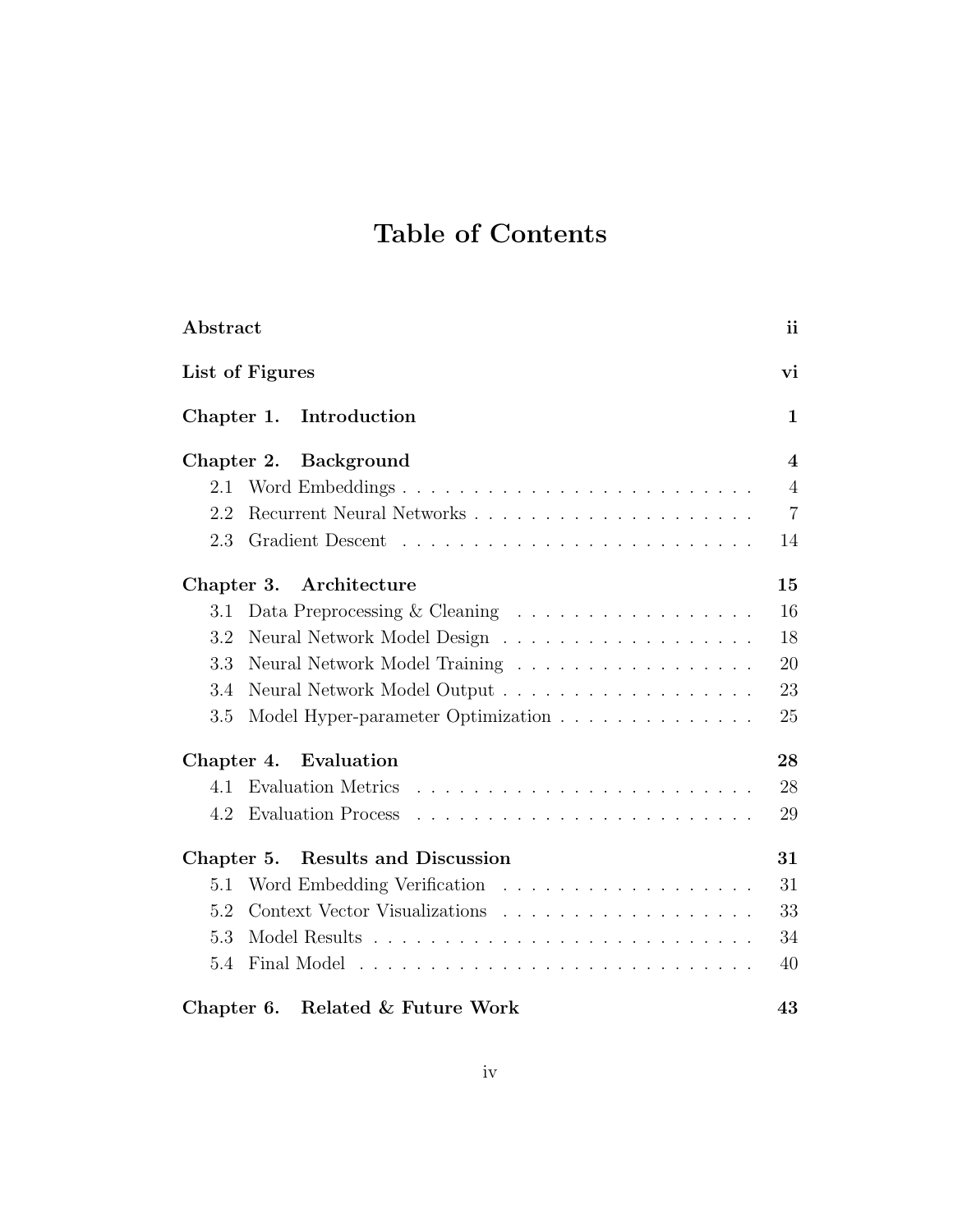| Chapter 7. Conclusion | 46 |
|-----------------------|----|
| <b>Bibliography</b>   | 49 |
| Vita                  | 53 |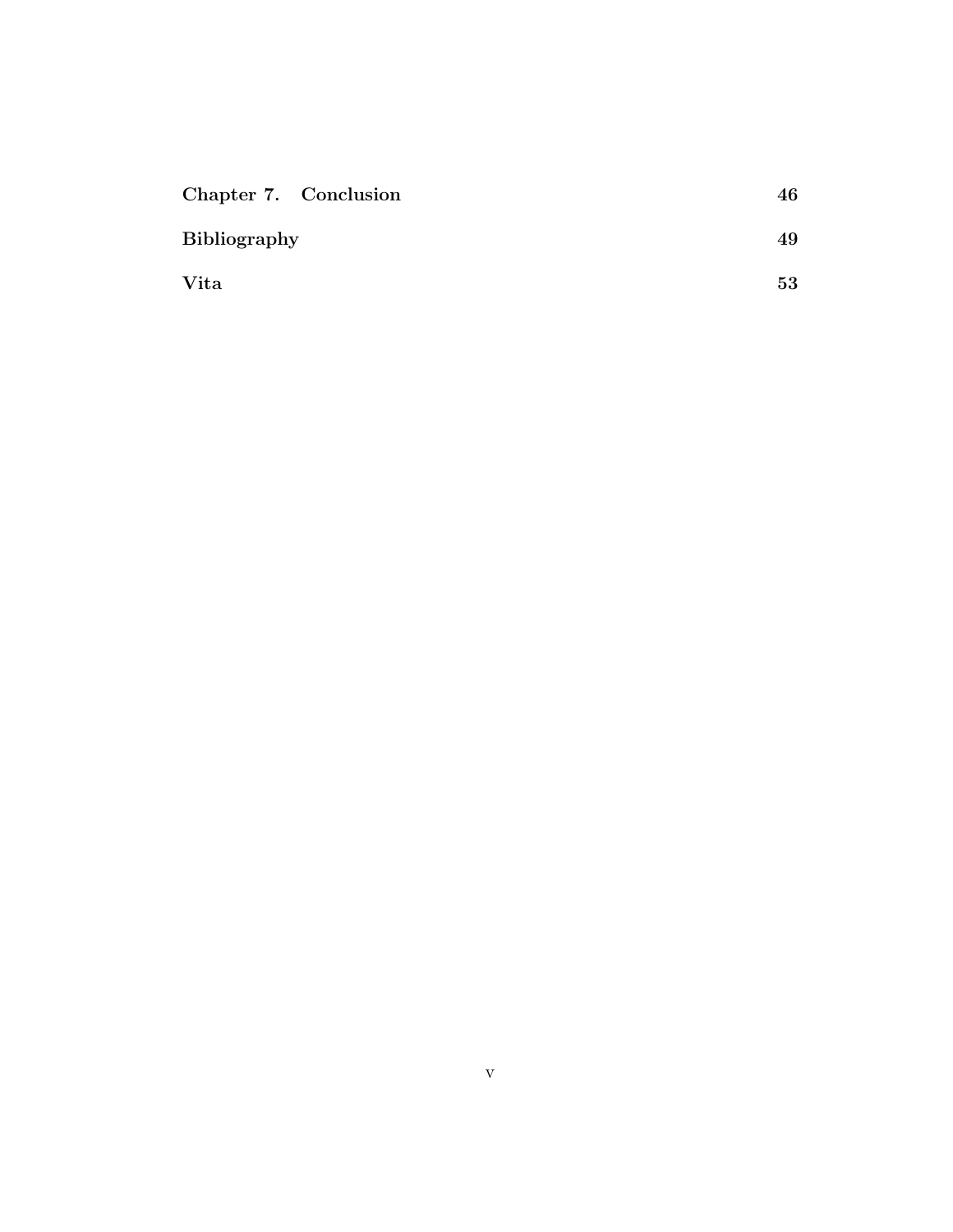# List of Figures

| 2.1     | Mikolov et al. [12] Proposed Word2vec Architectures $\dots$ .                                                                     | $\overline{7}$ |
|---------|-----------------------------------------------------------------------------------------------------------------------------------|----------------|
| 2.2     |                                                                                                                                   | 11             |
| 2.3     | RNN Hidden State & Output Layer Equations                                                                                         | 11             |
| 2.4     | LSTM Hidden State & Output Layer Equations                                                                                        | 11             |
| 2.5     | GRU Hidden State & Output Layer Equations                                                                                         | 11             |
| 2.6     | RNN gradient flow during BPTT $[20]$                                                                                              | 13             |
| 2.7     | LSTM gradient flow during BPTT [20]                                                                                               | 13             |
| 2.8     | RNN-Based Architecture Node Diagrams, from dProgrammer                                                                            | 13             |
| 3.1     |                                                                                                                                   | 16             |
| 3.2     | High-level architecture for RNN model with context vector                                                                         | 20             |
| 3.3     | Modified RNN Hidden State $&$ Output Layer Equations $\ldots$                                                                     | 22             |
| 3.4     | Modified LSTM Hidden State & Output Layer Equations                                                                               | 22             |
| 3.5     | Modified GRU Hidden State $&$ Output Layer Equations $\ldots$                                                                     | 23             |
| 4.1     | Categorical Cross-Entropy Loss Equation                                                                                           | 29             |
| 4.2     |                                                                                                                                   | 30             |
| 5.1     | 2D Plots of Word Embeddings Using $t$ -SNE[22]                                                                                    | 33             |
| 5.2     | 2D plot of context vectors of the highest frequency tables using                                                                  | 34             |
| 5.3     | Plot comparing the training and validation losses of a model<br>with the context vector and a model without the context vector    | 36             |
| 5.4     | Training and validation losses of models with summed and av-<br>eraged word embeddings as a context vector $\ldots \ldots \ldots$ | 38             |
| $5.5\,$ | Training and validation losses of models using fastText and                                                                       | 40             |
| 5.6     | Training and validation losses of the RNN model                                                                                   | 41             |
| 5.7     | Table Results with data columns of RNN model                                                                                      | 42             |
|         |                                                                                                                                   |                |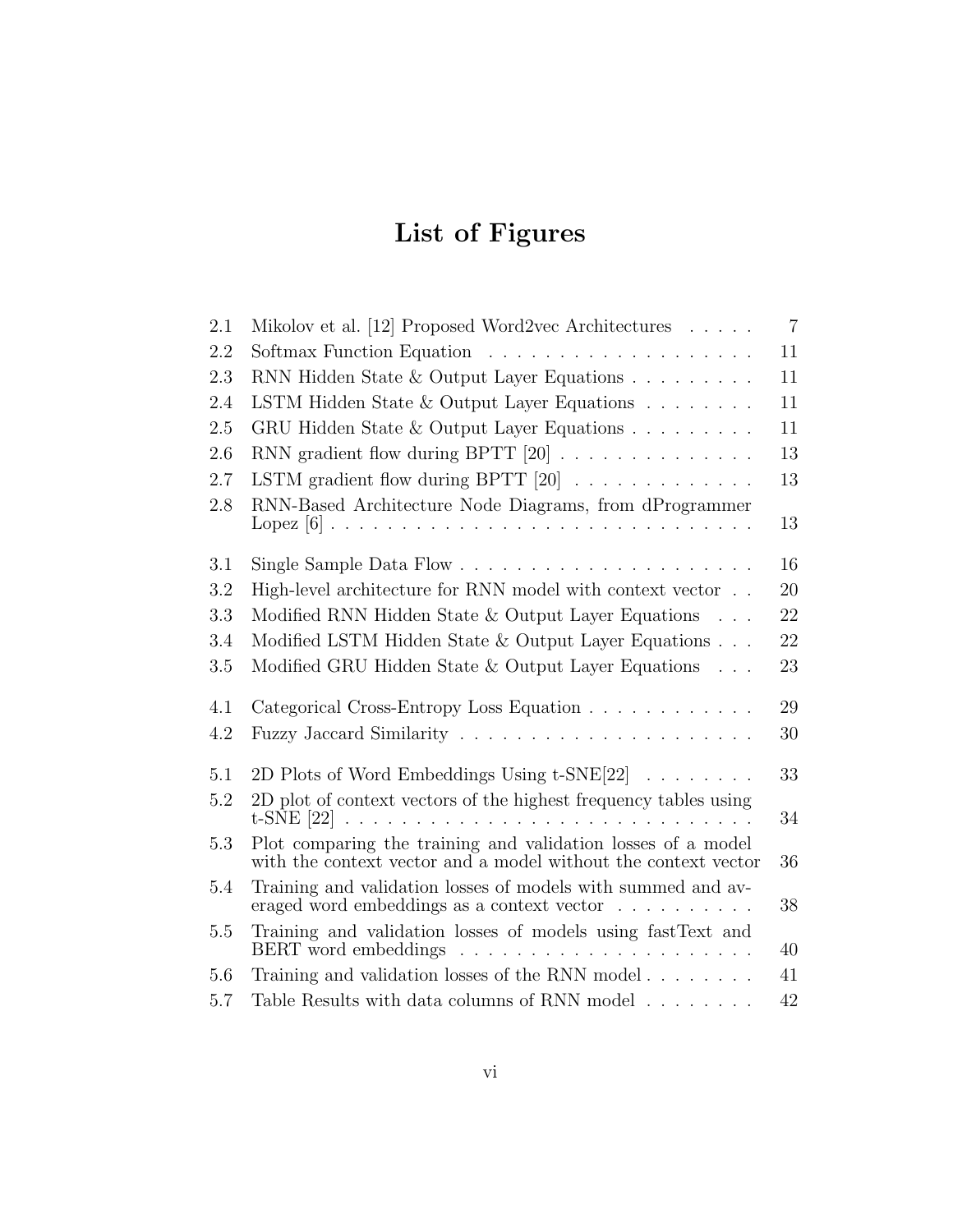## Chapter 1

### Introduction

A frequent process when formulating a database schema or improving an existing one is database normalization. When database normalization is performed, existing tables are reorganized into a set of new relational tables. These newly formed tables are assigned distinctive names, based on the data attributes being stored there. The data attributes are known as columns in databases and have names that do not change when performing normalization. The step of assigning new table names currently is done manually during the normalization process by the developer of the database schema. While much of the normalization process can be automated programmatically, the creation of these relevant and human useful names is generally by the database developer after normalization. Instead of relying on the database developer to assign names to the newly normalized tables, that step can be automated through the use of a neural network model trained for text generation. This thesis seeks to explore and evaluate the use of vector space embeddings with a recurrent neural network to create meaningful and coherent title names.

Words encoded into a high-dimensional vector space, called word embeddings, offer additional information about the relationship between some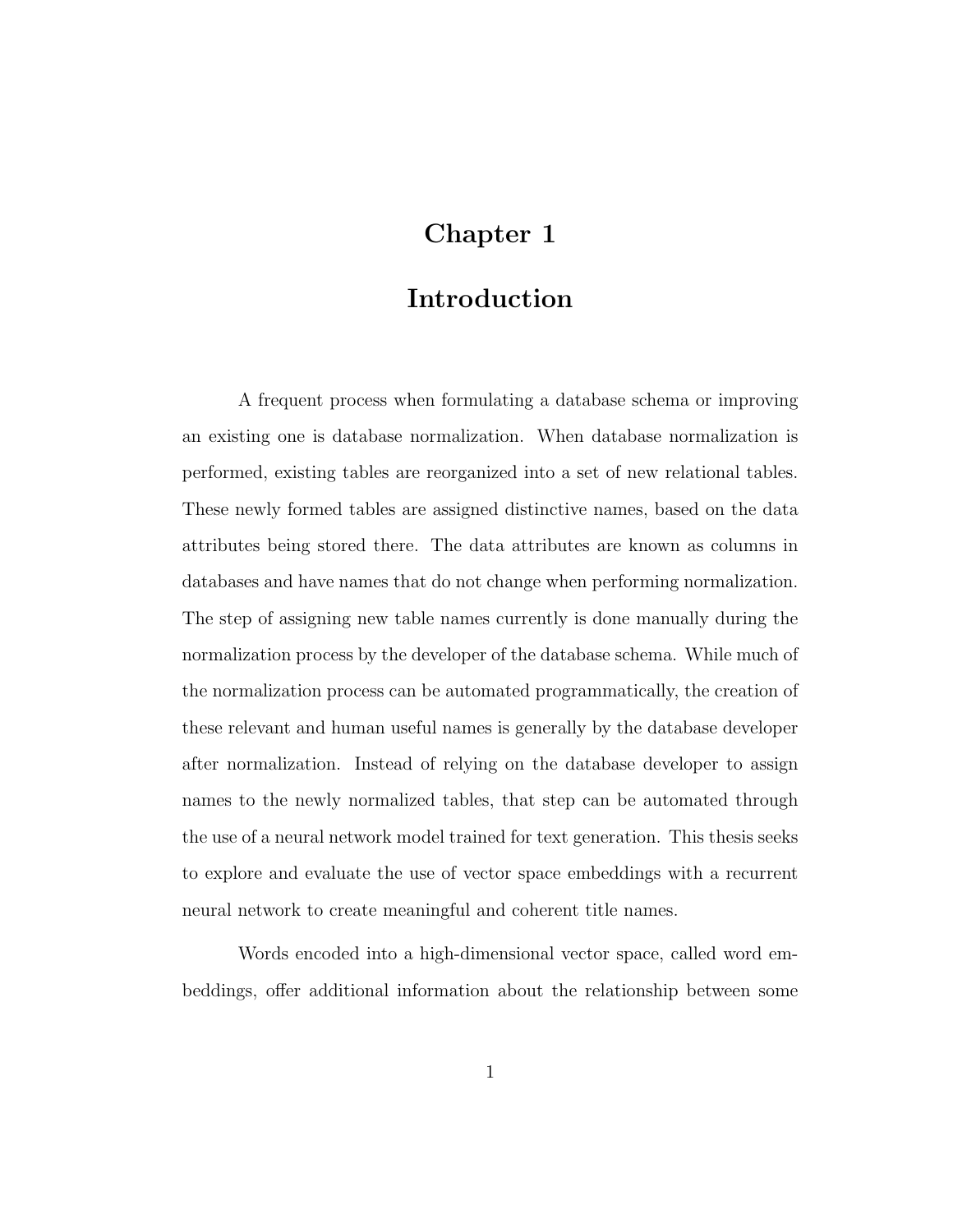words. This additional information can be learned by a neural network model to improve its understanding of how words relate, which is especially helpful during natural language processing tasks such as text generation. This thesis examines the use of word embeddings to offer additional contextual information for words during the neural network learning process towards the generation of text.

The following section will briefly cover the prerequisite knowledge for this thesis work, namely the two primary concepts being tackled, the use of word embeddings and recurrent neural networks. Section 3 will cover the work in more detail, including the overall architecture of the built system. That section will also cover the training data preprocessing and cleaning, as well as the design and training processes for the recurrent neural networks being used. Section 4 will cover the evaluation system as well as the custom evaluation metric being used to properly evaluate the model for both quantitative and qualitative performance. Section 5 will explore and discuss the results of this thesis work. The penultimate section, Section 6, will cover related work already being explored as well as possible future work that can be drawn from the work described in this paper. Finally, Section 7, will cover a conclusive overview of the work performed as well as the results obtained.

The contributions made in this work primarily focus on extending RNNbased architectures to leverage context vectors made by combining word embeddings. This includes the testing of the effect of leveraging a context vector for text generation, the word embedding generation methods, and methods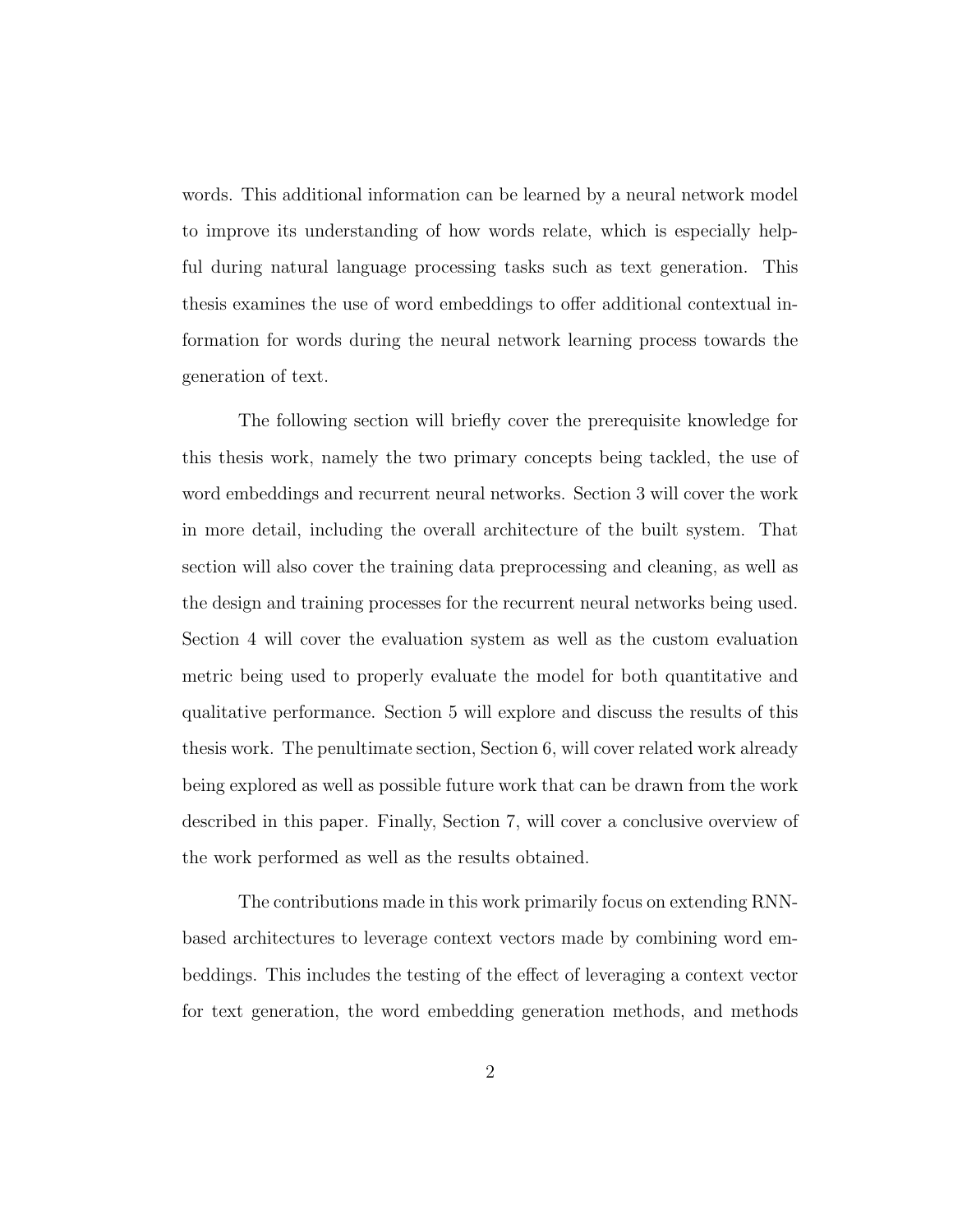for combining word embeddings into context vectors. Additionally, the contributions include the creation of a Python language toolkit for dataset preprocessing and cleaning, model object creation, training, and evaluation, and for hyper-parameter optimization.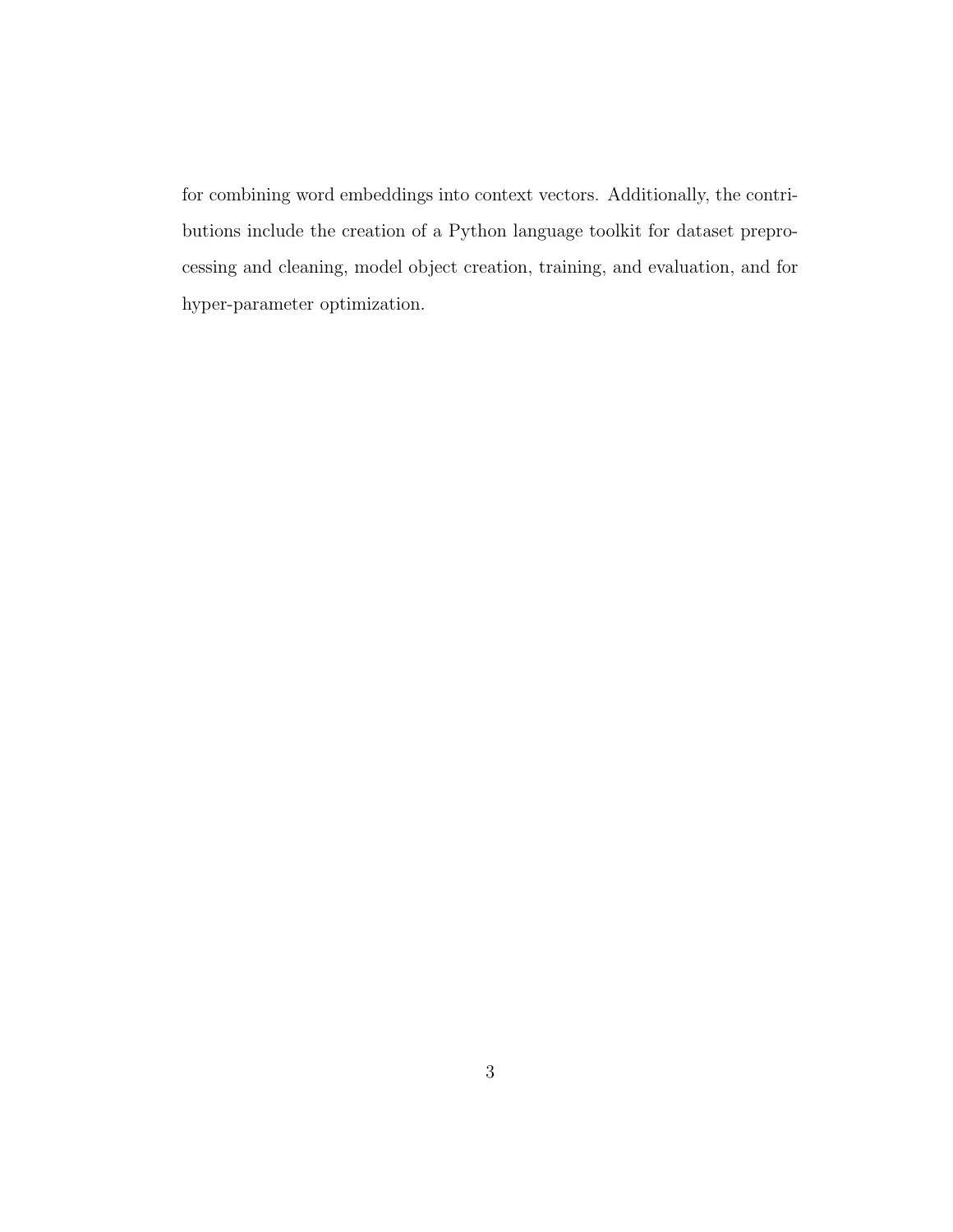## Chapter 2

### Background

The thesis work is multidisciplinary, combining together the fields of artificial intelligence and data science. The neural network and word embedding techniques being used are from the natural language processing area of artificial intelligence. The training process, handling of the large training dataset, and possible implementations of data analysis pulls techniques from the big data aspect of data science. The two major technologies being explored through this thesis work are the use of vector space encodings for words, known as word embeddings, and the use of recurrent neural networks to learn natural language sequences for text generation. These two technologies are further described below.

#### 2.1 Word Embeddings

Humans have a well learned understanding of words and their use, mostly through their immersion in language and its use. We understand the way words are put together in sentences and the way the meaning and context changes depending on the words used. The use of distributed representations of words, or word embeddings, allows for this understanding of relationships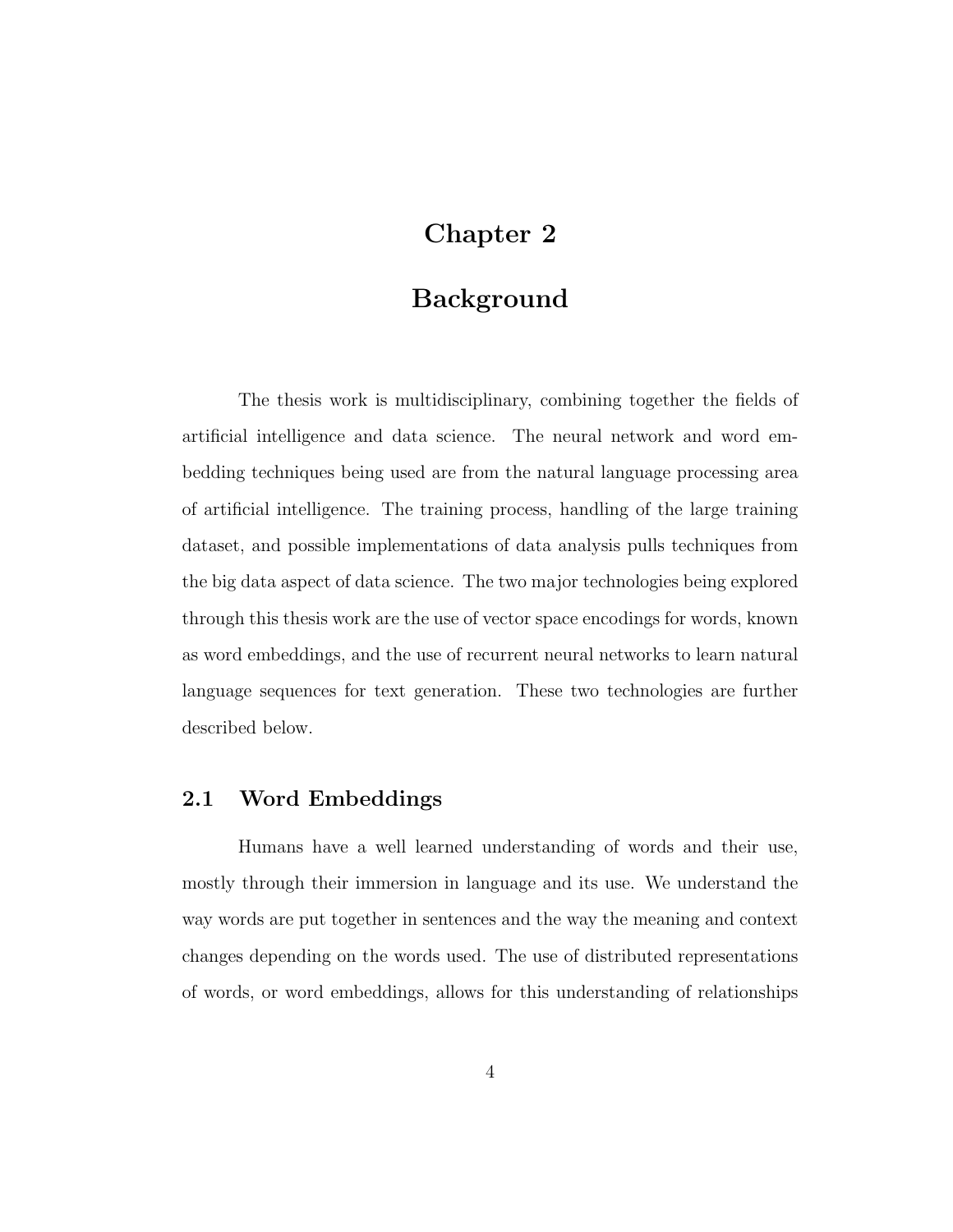between words to be applied to neural network learning models. Instead of limiting the learning of the neural network through the use of other techniques, most of which offer "no notion of similarity between words" as stated by Mikolov et al. [12], word embeddings provide more information about each word by accounting for the connection between words. Instead of using words "in terms of discrete units that have no inherent relationship to one another," words encoded into vector space can benefit from their similarity or relation to other words as "similar words are likely to have similar vectors" [14]. More concretely, these relationships between words in a continuous vector space is measured through metrics such as Euclidean distance or cosine similarity. Additionally, word embeddings are often encoded into higher dimensional vector space as more information can be attached to a single word, generally through the ability to provide multiple relations and additional semantic context. The increase in word embedding dimensionality also leads to increased computational complexity.

The process for forming distributed representations of words today is generally handled through the use of a trained neural network whose input layer weights for a given word input make up the word embedding itself. Some of the more popular models for embedding formation are Google's Word2vec [12], Stanford's GloVe [16], and Facebook AI Research's fastText [3]. Mikolov et al. [12] proposed two major architecture's for Word2vec, a "continuous bag-of-words model" (CBOW) and a "continuous skip-gram model" (Skip-gram). These proposed architectures, shown in Figure 2.1, take oppos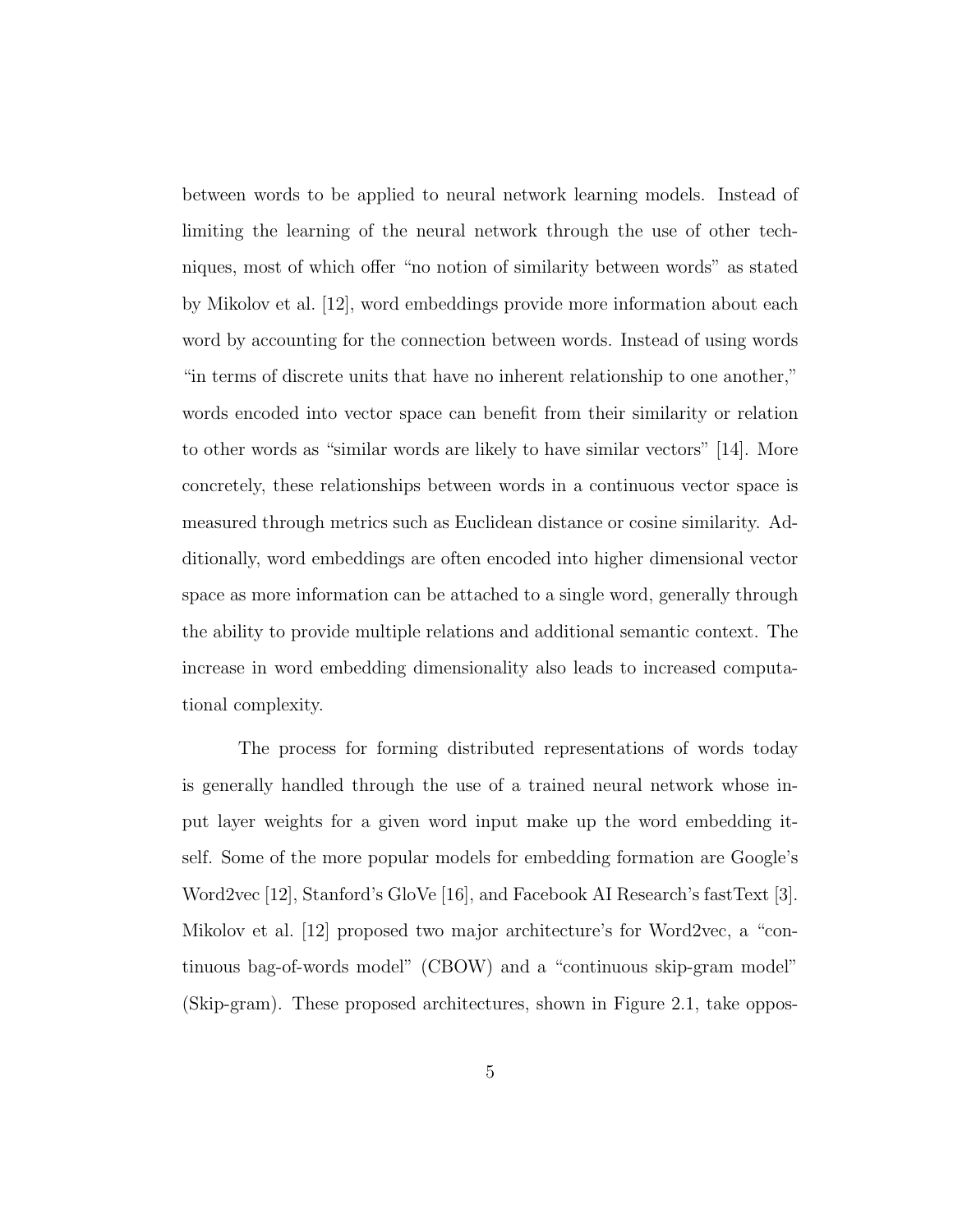ing paths on how they predict the output result. The CBOW model attempts to predict the output word given context words, while the Skip-gram model attempts to predict context words given a single word. The GloVe model draws from the Word2vec models but also incorporates statistical data of the training corpus, similar to global matrix factorization methods which "effectively leverage statistical information" but tend to "do poorly on the word analogy task" [16]. The fastText model is derived from the Word2vec model but learns on n-grams and instead seeks to "represent words as the sum of the n-gram vectors" [3]. Due to learning on n-grams, fastText also can attempt to formulate word embeddings for words it has never seen before, which is primarily why it is the proposed process for the word to embedding conversion for this thesis work. A different approach that is examined in this work is the idirectional ncoder epresentations from ransformers (BERT) model [5], also developed at Google. The BERT model proposed an entirely different architecture from the previously mentioned vector space encoding models, partially leveraging the Transformer encoder architecture. A Transformer is a deep learning model that functions by "relying entirely on an attention mechanism to draw global dependencies between input and output" [23]. The BERT model borrows the encoder portion of the Transformer architecture, featuring several layers of these bidirectional encoders in a single BERT model. BERT uses a masked language model (MLM) pre-training objective, where some words in the model input are masked and the model must predict them using only the context words, to train the bidirectional Transformer layers. The model is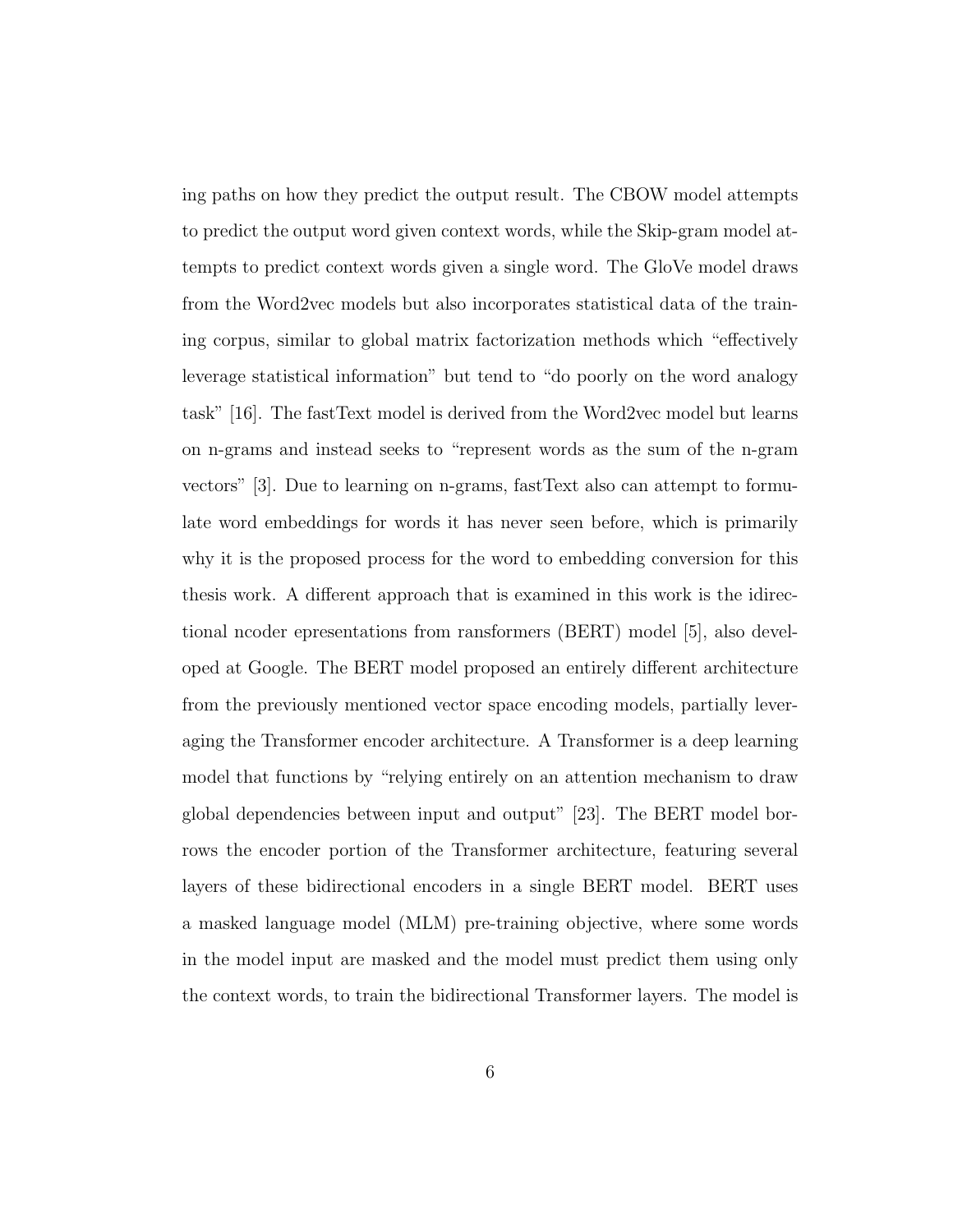also trained at the same time using the next sentence prediction (NSP) task, where a pair of sentences are input and the model must predict if they are sequential sentences in the original source corpus. Because of these mechanisms, the BERT model creates sub-word representations of its training vocabulary, allowing it to generate word embeddings for out of vocabulary words, similar to the fastText model.



Figure 2.1: Mikolov et al. [12] Proposed Word2vec Architectures

#### 2.2 Recurrent Neural Networks

Given the natural language processing task at hand, the most clear choice for neural network type was a recurrent neural network, or RNN, and its derivatives. Since most NLP tasks involve variable-length input and output sequences, the recurrent neural network with its ability to store and learn from past information is the most logical choice. Having the ability to learn the temporal dynamic behavior of language and communication is critical for text generation tasks. Language learning can be thought of as a time-series, where the connections between words or even characters is a reoccurring observation,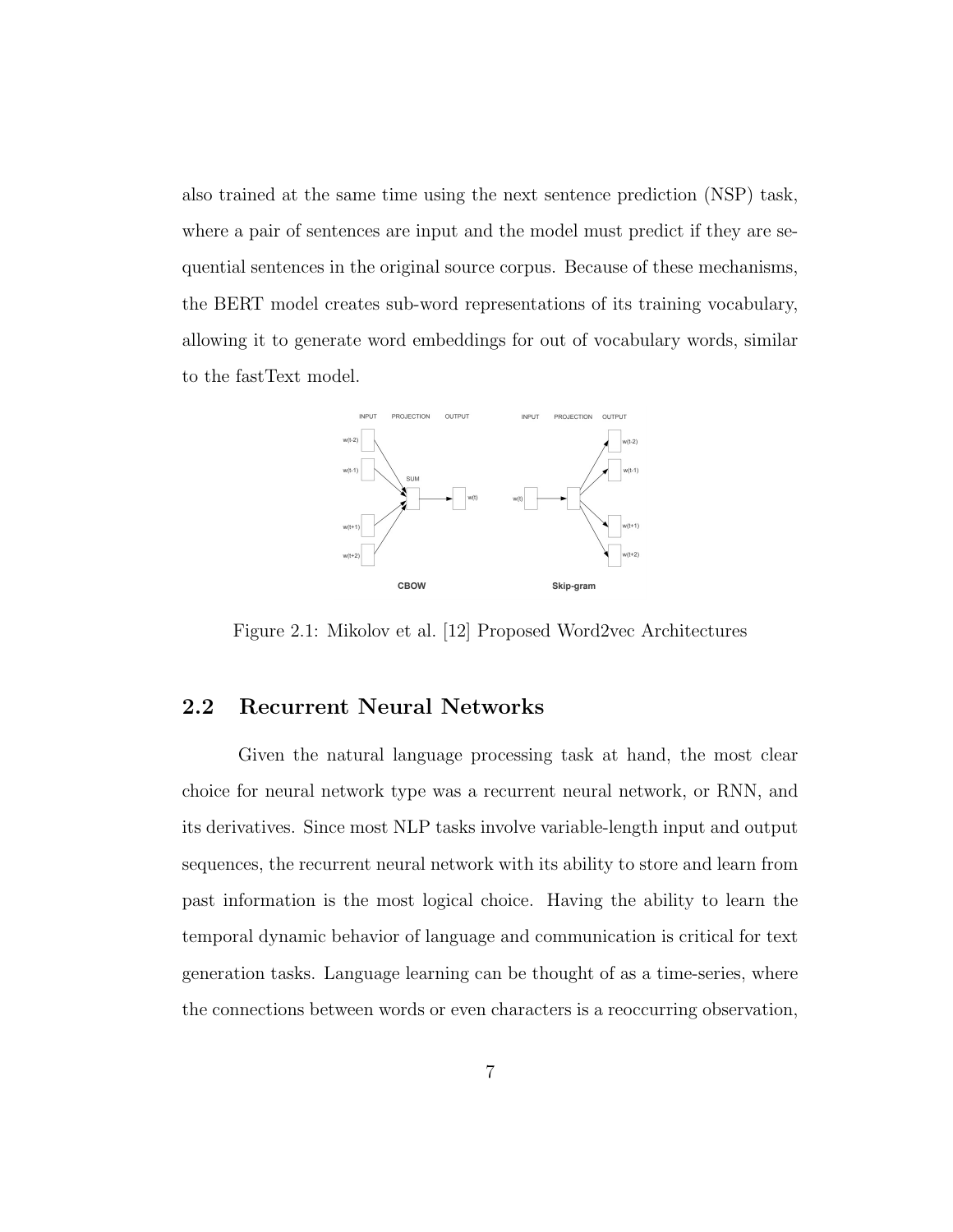which leads to the idea that once those connections are learned, new words and sentences can be formed. RNNs can take an input sequence, learn the connection between the pieces of the input sequence, and then use that learning to predict future possible values during word or sentence generation. RNN nodes contain a connection to themselves, effectively giving the architecture a form of "memory" [24] of past sequences it has seen before. This is the main feature that allows the model to learn sequential data, as the hidden state can be updated over individual time steps per sample. The hidden state and output equations at each time step for a RNN can be seen in Figure 2.3.

The major differences between other popular neural network architectures, such as convolutional neural networks, and RNNs, are the RNNs' ability to learn through time using the backpropagation through time (BPPT) learning algorithm. Backpropagation is a very popular learning algorithm used during the neural network training process with another algorithm known as gradient descent, described further in Section 2.3, to update "the weights of the connections in the network so as to minimize a measure of the difference between the actual output vector. . . and the desired output vector" [18]. Backpropagation is used to calculate the derivatives of the loss or error during a defined training period. These are then used to update the parameters of the model. BPTT is derived from the Backpropagation learning algorithm as an effort to apply it throughout the time-steps of a recurrent neural network, capturing the temporal qualities of the RNN architecture.

There do exist several possible problems with the use of recurrent neural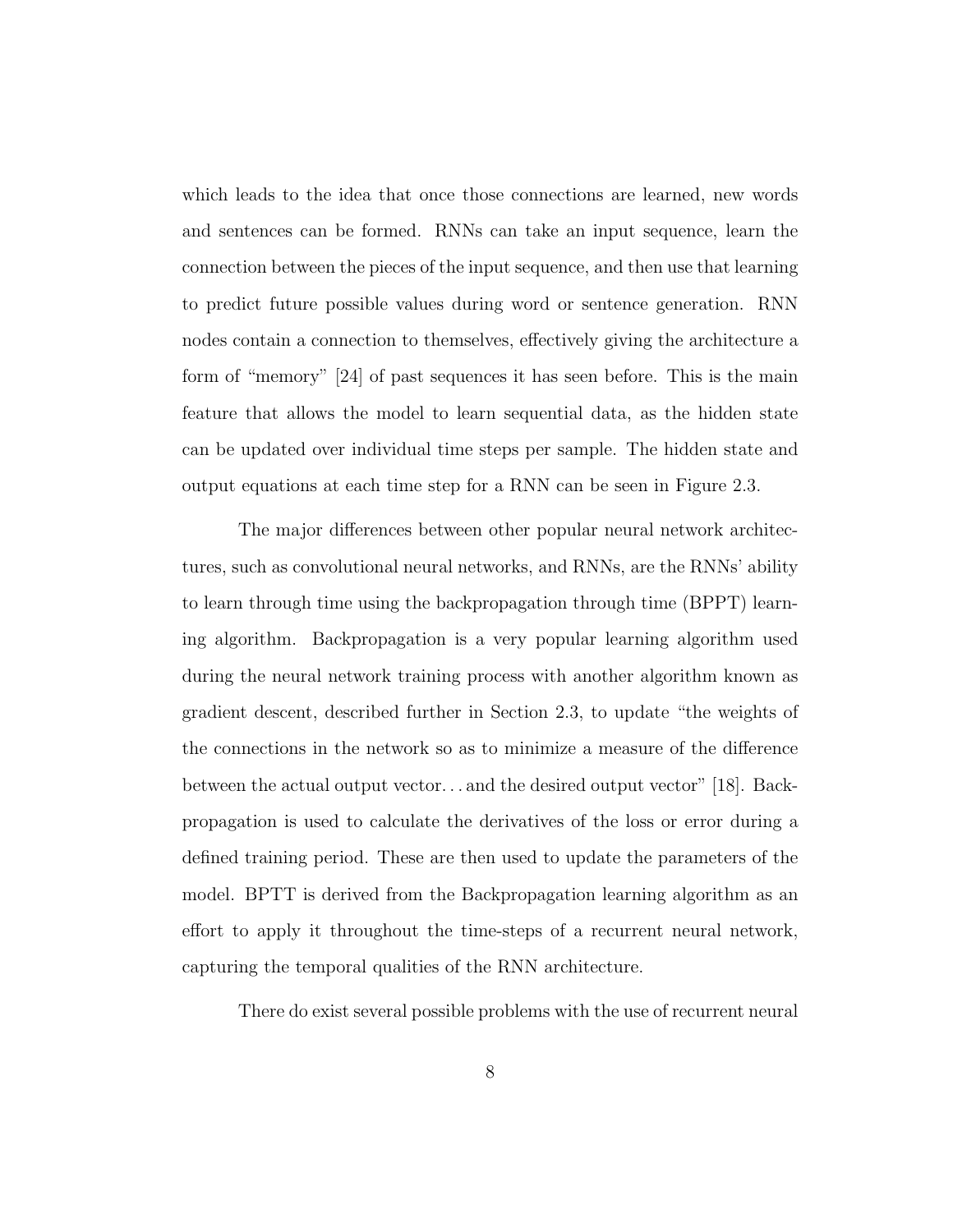networks. A major problem that can be faced is model instability, usually caused by when the loss gradient either explodes or vanishes. An exploding gradient is where the gradient term continually increases towards infinity, while a vanishing gradient is where it decreases rapidly to zero. Both of these result in instability for the model, resulting in the model only producing erroneous values, due to floating point arithmetic overflow or underflow, or not learning at all in some cases. Thankfully there exist variations of the RNN, primarily the LSTM (long-short term memory) and the GRU (gated recurrent unit), which improve upon the design of a simple RNN and attempt to alleviate the majority of the instability issues using gate-based architectures. The hidden state, gate, and output equations at each time step can be seen for these two architecture in Figures 2.4 and 2.5.

As explained previously, below are the forward propagation equations for the three architectures explored in this work. To fully grasp the function and use of these equation, a base knowledge of linear algebra and statistics is necessary, as the majority of variables involved are matrices and techniques often rely on probabilities. One primary operation is the matrix multiplication, represented using a ∗ in the equations below. Matrix multiplication involves two matrices of sizes  $m \times n$  and  $n \times p$ , respectively. The size of the columns of the first operand must match the size of the rows of the second. The elements of the rows of the first operand are multiplied by the element in the columns of the second operand, resulting in a matrix of size  $m \times p$ . This operation is commonly used to handle learnable weights for inputs, but also to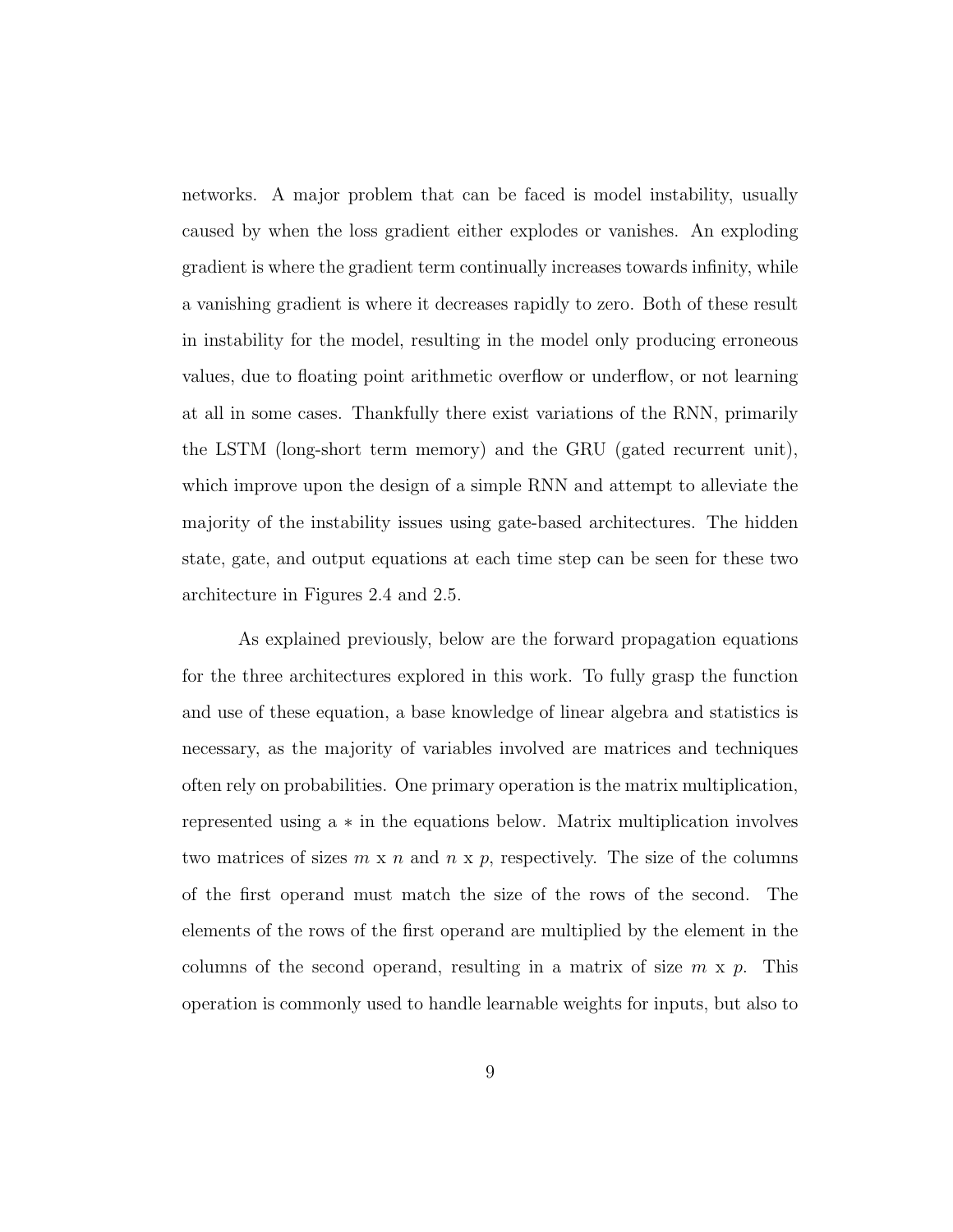linearly map operands in cases of size mismatching for future operations like element-wise addition, where the two matrix operands must be the same size. Another common operation is element-wise multiplication, represented below by  $a \cdot$ , where the operands must be the same size as well. Additionally, an important operation when dealing with neural networks is activation functions. These functions are used to introduce non-linearity to the calculations in an effort to better fit the model to the input data set. Some of the activation functions used in the equations below are the sigmoid ( $\sigma$ ) function and the hyperbolic tangent  $(tanh)$  functions.  $\phi$  is also shown below, representing a developer selected activation function, generally tanh or the rectified linear unit (ReLU) activation functions. A major function used in these architectures is the *softmax* function, which is used to achieve the output result  $x_{t+1}$ . The calculations before the  $softmax$  is applied results in unnormalized log probabilities, known as logits. This probability distribution is a categorical multinomial distribution over a set number of classes per time step. This categorical distribution represents the discrete probability distribution over kclasses for the next character in the sequence being predicted or generated. The softmax function is applied to the logits to normalize them, resulting in probabilities over k-classes that sum up to 1. The  $softmax$  function, shown for a single element  $x_i$  in Figure 2.2, normalizes by applying the exponential function to each element in the  $K$  length input vector and then dividing each element by the sum of all the exponentials for the input vector. A parameter  $\beta$ is used to influence the balance between probability classes and the uniformity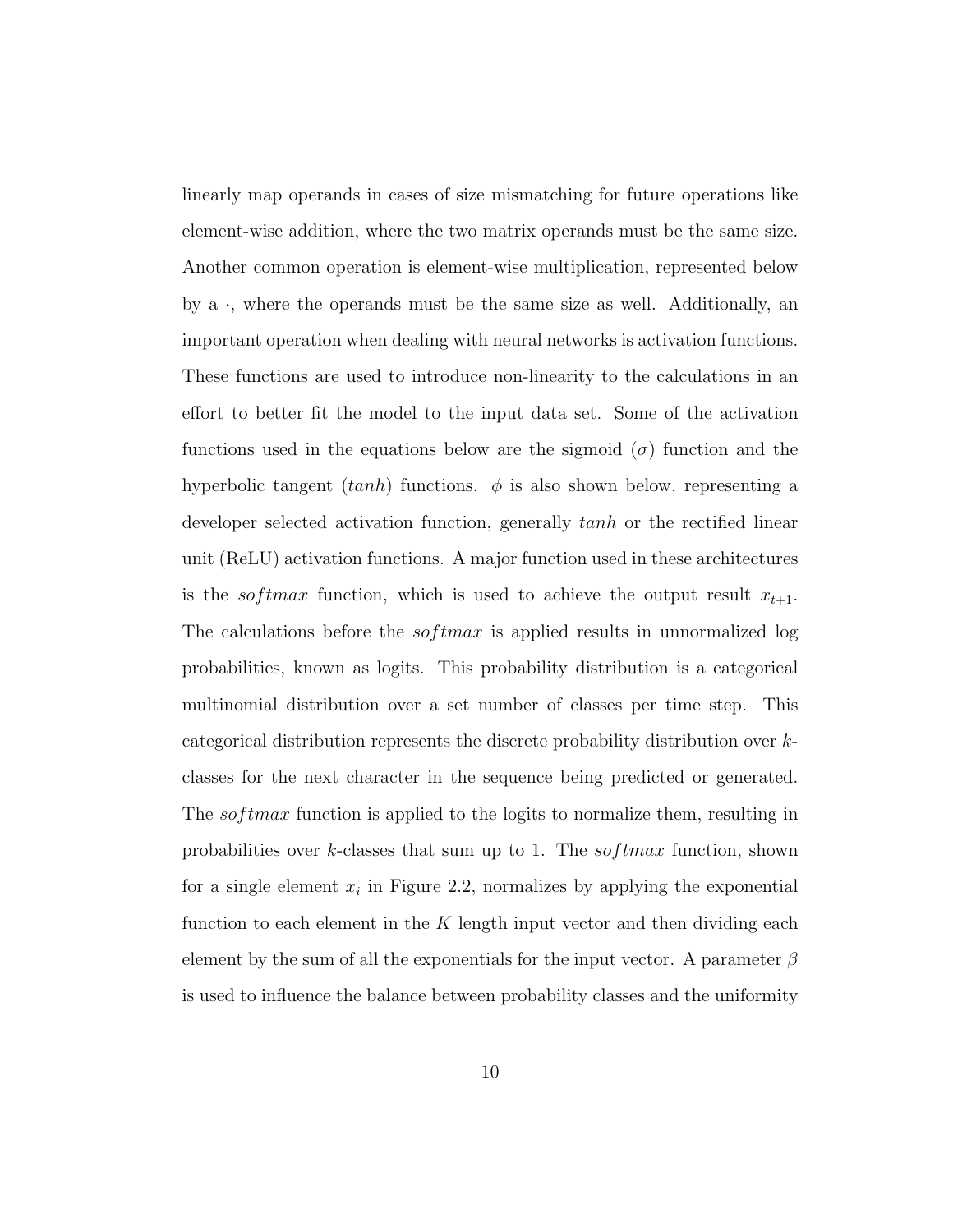of the distribution.

$$
softmax(x)_i = \frac{e^{\beta x_i}}{\sum_{j=1}^{K} e^{\beta x_j}}
$$

Figure 2.2: Softmax Function Equation

$$
h_t = \phi(W * x_t + V * h_{t-1} + b_h)
$$
  

$$
\hat{x}_{t+1} = softmax(h_t * U + b_q)
$$

Figure 2.3: RNN Hidden State & Output Layer Equations

$$
g_t = tanh((x_t, h_{t-1}) * W_g + b_g)
$$
  
\n
$$
i_t = \sigma((x_t, h_{t-1}) * W_i + b_i)
$$
  
\n
$$
f_t = \sigma((x_t, h_{t-1}) * W_f + b_f)
$$
  
\n
$$
o_t = \sigma((x_t, h_{t-1}) * W_o + b_o)
$$
  
\n
$$
state_t = g_t * i_t + state_{t-1} * f_t
$$
  
\n
$$
h_t = o_t * \phi(state_t)
$$
  
\n
$$
\hat{x}_{t+1} = softmax(h_t * U + b_g)
$$

Figure 2.4: LSTM Hidden State & Output Layer Equations

$$
u_t = \sigma(x_t * U_x + h_{t-1} * U_h + U_b)
$$
  
\n
$$
r_t = \sigma(x_t * R_x + h_{t-1} * R_h + R_b)
$$
  
\n
$$
state_t = \phi(x_t * S_x + r_t \cdot (h_{t-1} * S_h))
$$
  
\n
$$
h_t = u_t \cdot h_{t-1} + (1 - u_t) \cdot state_t
$$
  
\n
$$
\hat{x}_{t+1} = softmax(h_t * U + b_q)
$$

Figure 2.5: GRU Hidden State & Output Layer Equations

The primary goal of the LSTM architecture, as stated by Hochreiter and Schmidhuber, was to "construct an architecture that allows for constant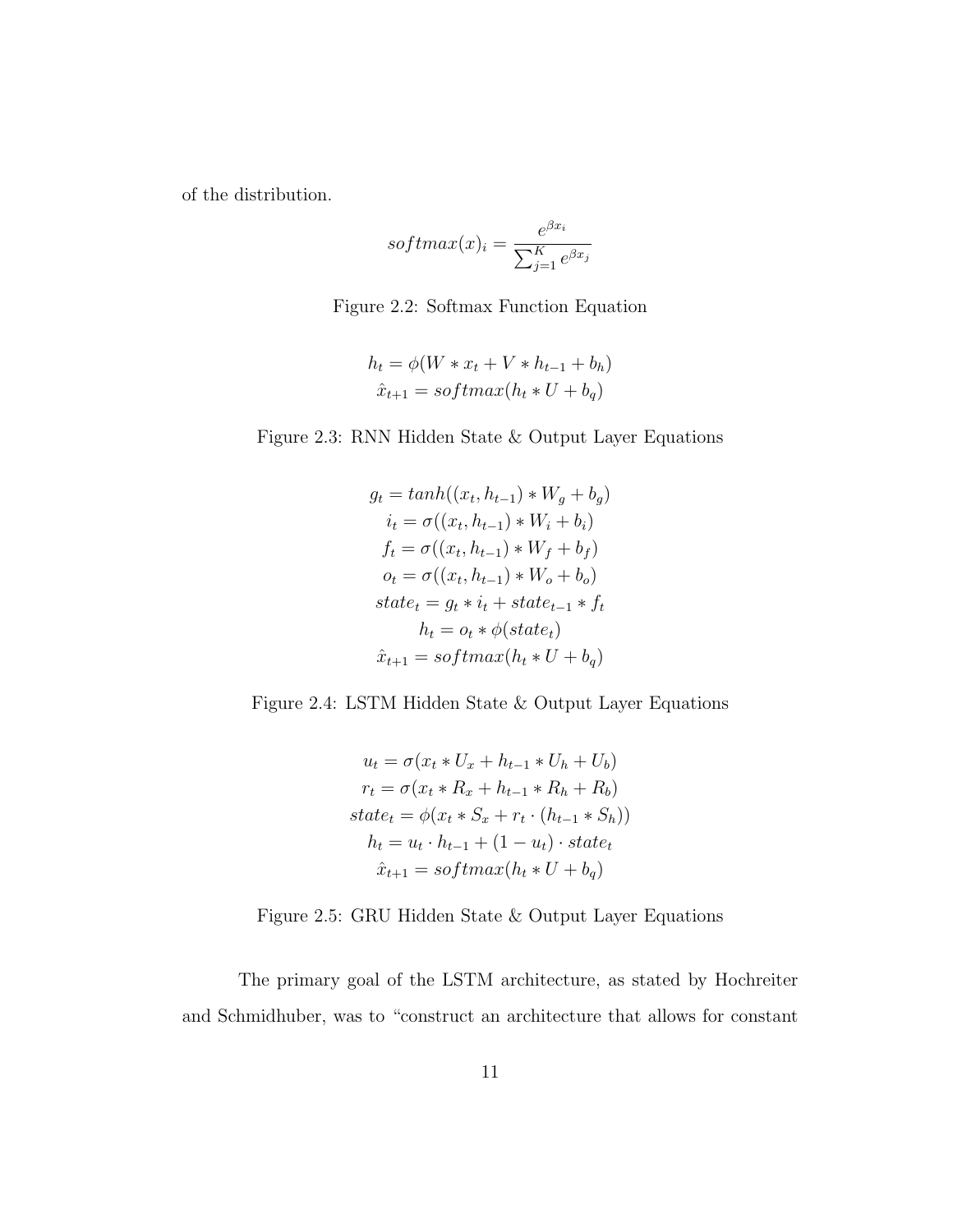error flow through special, self-connected units without the disadvantages" [7] during BPTT. Figures 2.6 and 2.7 show the flow of the gradient during BPTT. They also highlight how the error flow is broken up in the RNN node by the multiplication of the weight and the input stack, juxtaposed to the uninterrupted flow of the error in the LSTM node. The LSTM node features gate units to better control the plasticity and stability of the learning process. The first gate is known as the forget gate, as it controls how the cell state of the previous node affects the current node. The next gate unit, the input gate, is made up of two operations to incorporate the inputs to the current node into the cell state of said node. The final gate, the output gate, then controls how the cell state and inputs affect the output hidden state of that node.

The GRU, shown alongside the RNN and LSTM in Figure 2.8, uses a gated architecture similar to the LSTM. Instead of using three gates like the LSTM, the GRU features only two gates, the update and reset gates. Unlike the LSTM, the GRU does not feature a cell state, instead maintaining only a hidden state. The update gate primarily influences how much the previous state and input will affect the hidden state going forward. The reset gate influences how much of the previous information to remove or forget from the hidden state going forward. These gates together allow the GRU some of the benefits of the LSTM while being slightly more computationally efficient due to the lower number of overall computations.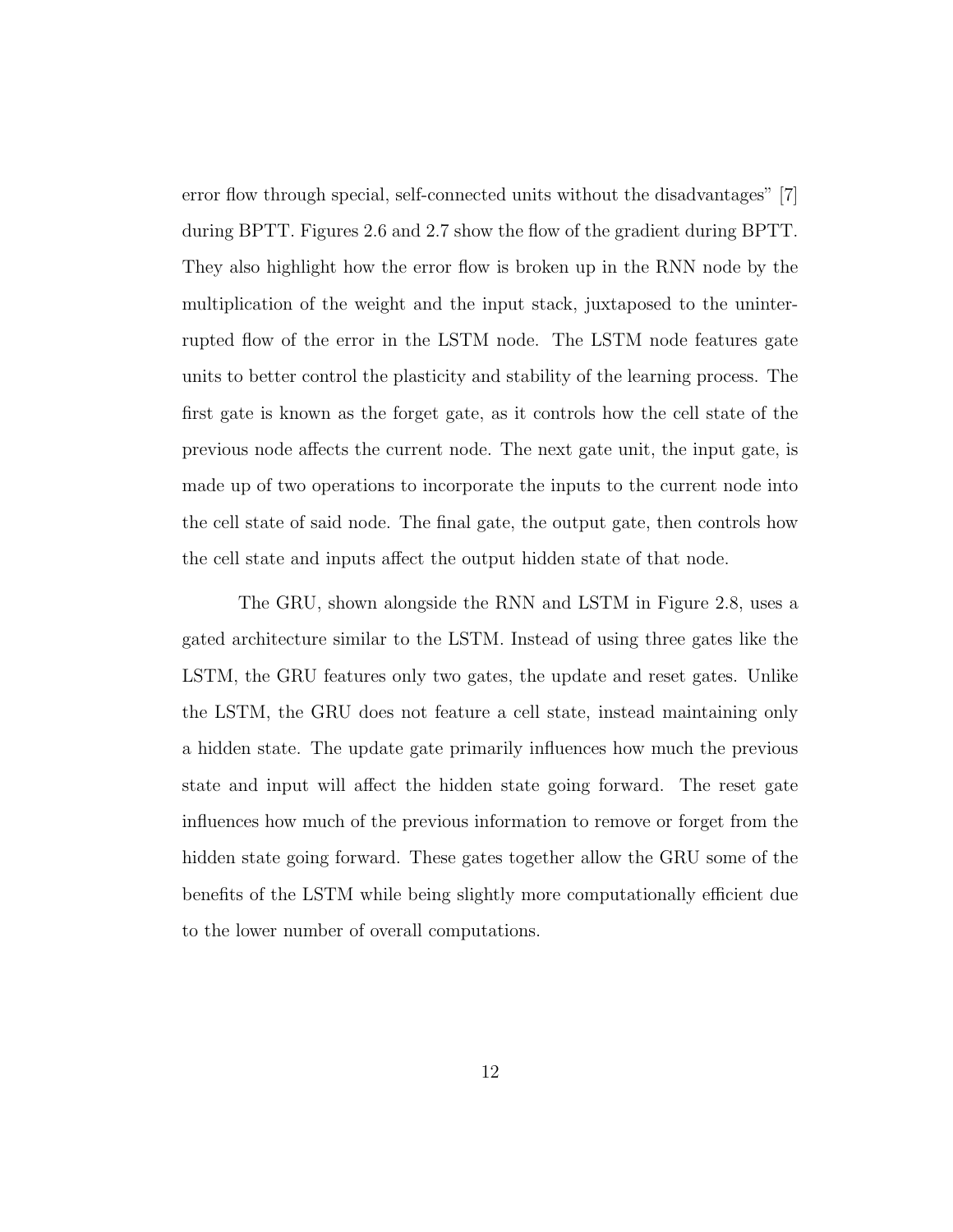

Figure 2.6: RNN gradient flow during BPTT [20]



Figure 2.7: LSTM gradient flow during BPTT [20]



Figure 2.8: RNN-Based Architecture Node Diagrams, from dProgrammer Lopez [6]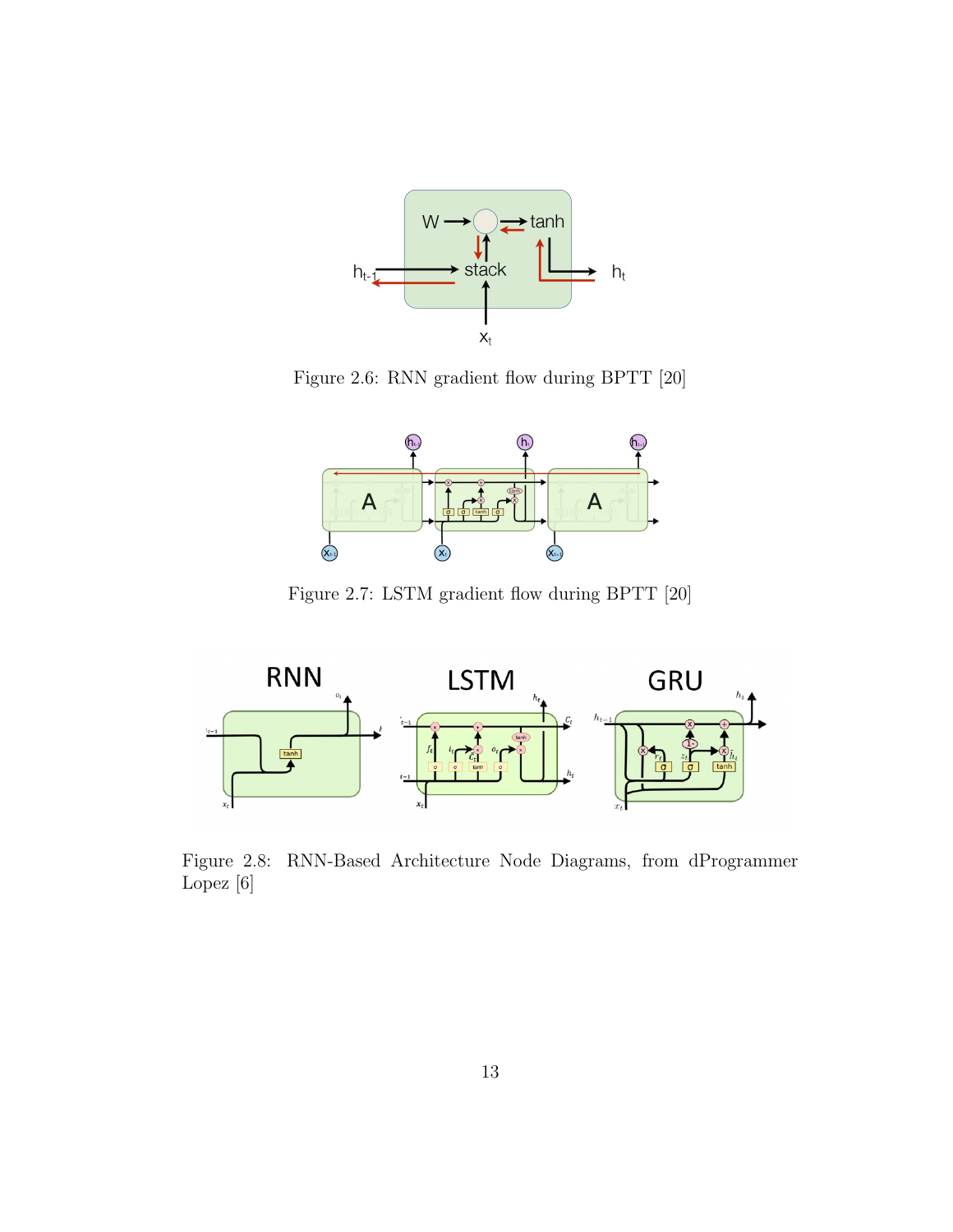#### 2.3 Gradient Descent

Equally as important as the individual model architecture is the way by which the model learns. Gradient descent, combined with the backpropagation algorithm, is "by far the most common way to optimize neural networks" [17]. Once the backpropagation step is completed during a training period, the resultant derivatives can be used with gradient descent or a derived optimization technique to update the learnable parameters of the model. Effectively, backpropagation is used to find the gradient of the loss and gradient descent is then used to follow that gradient downward to minimize the loss. There are a number of optimization techniques that employ gradient descent to yield differing learning results. Updating the model parameters after every sample is known as stochastic gradient descent and generally yields very messy and more random changes to the loss curve. Batch gradient descent is updating the model parameters only once, after collecting the gradients of every training sample. This yields less random results but can be either too weak or too strong in updating the parameters. The middle ground between these approaches is mini-batch gradient descent, which updates the model parameters after a defined number of samples, which is considered a hyper-parameter during the training phase.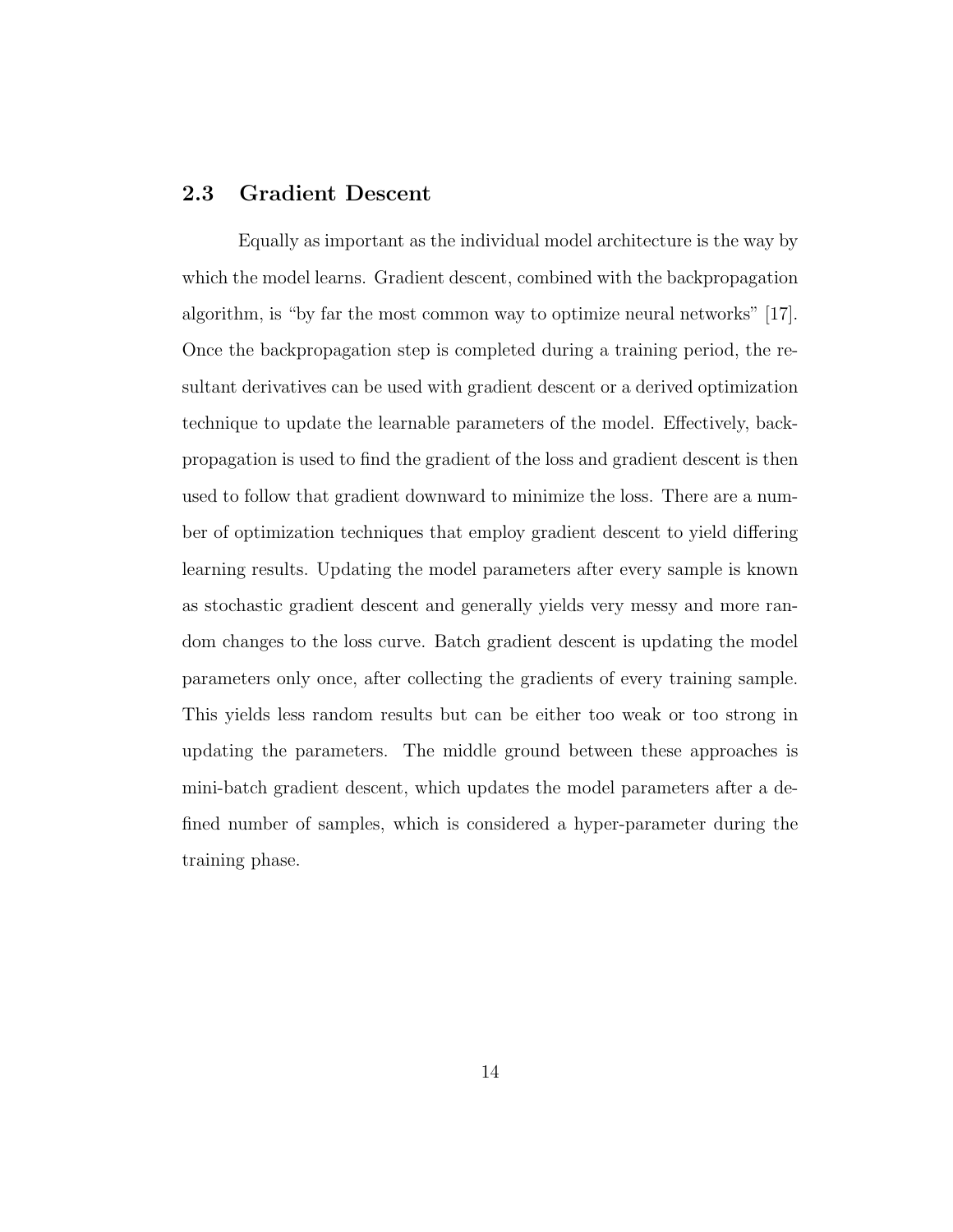## Chapter 3

### Architecture

The majority of the work described here centers on the creation, training, and evaluation of a recurrent neural network model. The primary contributions here are the implementations of the modified RNN-based architectures which take advantage of context vectors made from word embeddings. There are four major portions of the implemented high-level architecture: the collection of valid real-world data, the creation of the model, the training of the model, and the evaluation of the trained model. Figure 3.1 gives a brief highlevel view on the data flow for a single data sample during the text generation process. Since the model is focused on generating table names at the character level given context for data column names, the training data used is made of real-world examples of database table names along with their associated data columns. These examples were obtained from crawling open source repositories on GitHub. The collected data does include less desirable, messy data which required cleaning and preprocessing before being used to train the model; that step is detailed in Section 3.1. The basis for the model is a recurrent neural network being trained to generate words at the character-level based on seed text input including a context word embedding. The details of the neural network model's design are explained further in Section 3.2. After both data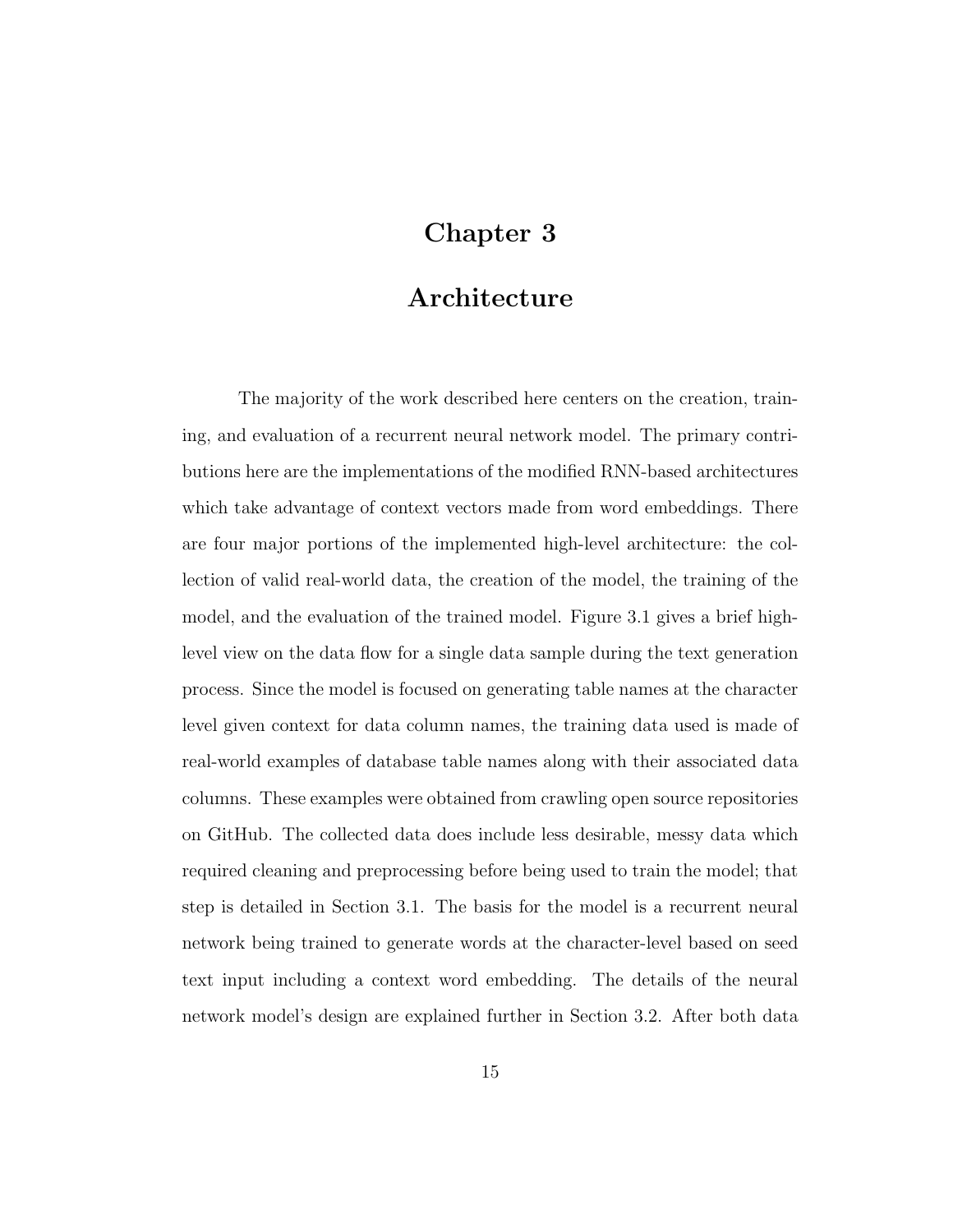collection and model creation, the next major portion of the architecture is the training of the model to perform its intended task of character-level text generation; that process is described in Section 3.3. After training the model on the collected data, the model's output results were evaluated for both quantitative and qualitative performance, described in Section 4. These steps together formed the larger process for creating a recurrent neural network based model to learn sequential data through the use of word embeddings and to perform character-level text generation.



Figure 3.1: Single Sample Data Flow

#### 3.1 Data Preprocessing & Cleaning

Due to the inclusion of real-world collected data for neural network training, the collected data needs to be properly cleaning and preprocessed before being used. Real-world data allows for the model to learn from the habits and styles of real users and developers in the world, but also contains significant amounts of dirty or useless data from leftover work or testing. The dataset, pulled from the Google BigQuery [8] Project, consists of any SQL table creation statements from scraped open-source GitHub repositories, which were then saved as table name followed by data column names with one line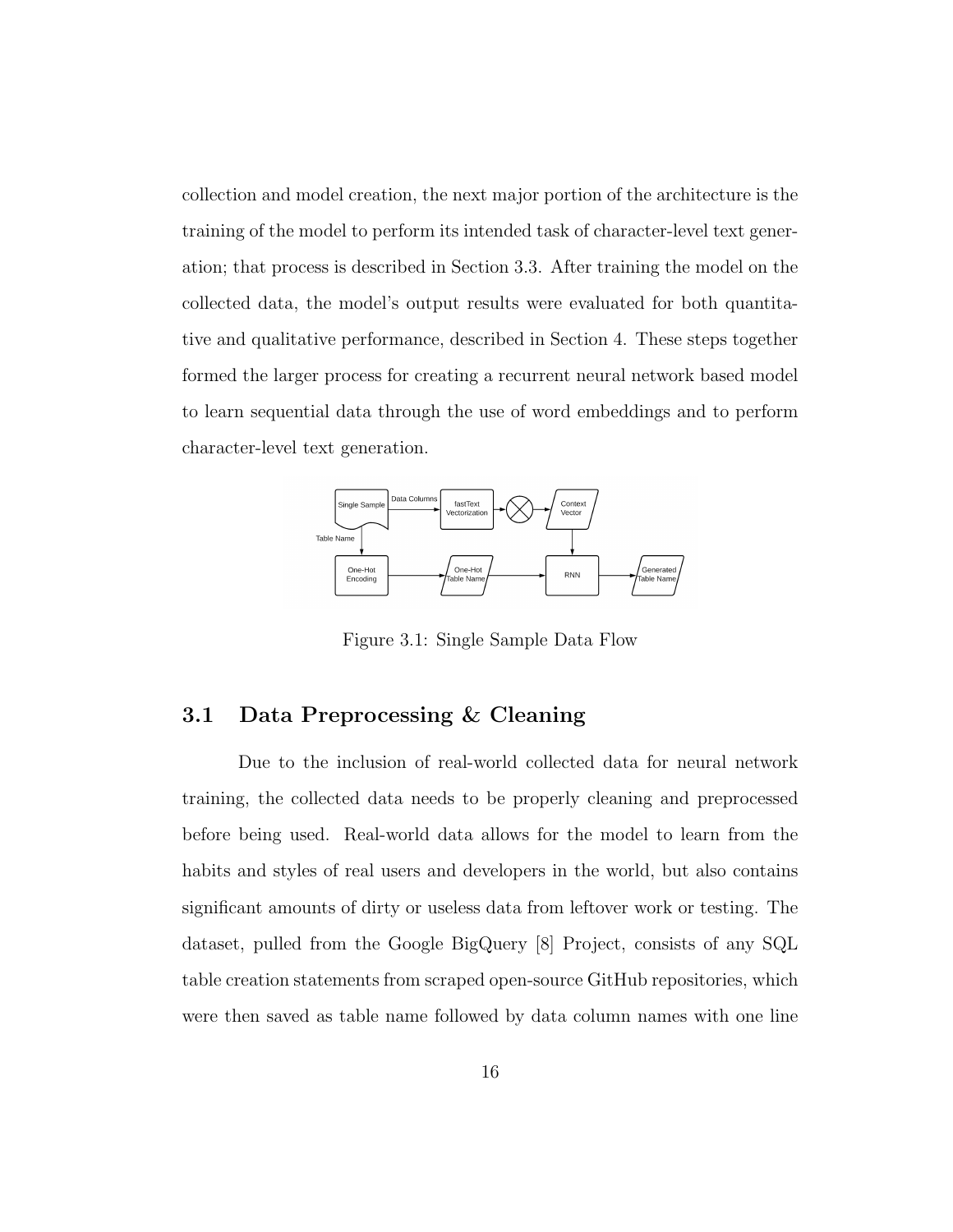per table creation statement found. This data was selected as Structured Query Language (SQL) is the primary language used to create and modify relational databases. A SQL create statement, such as CREATE TABLE Person (SSN int, LastName varchar(255), FirstName varchar(255)), contains the database table name and the data column names, highlighted in blue, that are necessary for the training of the neural network model. The first step employed in the data pipeline for this work was to properly filter and clean this collected data set. The data was filtered on five conditions which were set to remove the majority of the data which would not help or even detract from the intended learning of the model without also removing too much of the valid data samples. This results in still having a significant amount of usable data, but does preserve some inherent dirtiness associated with human generated data. The filtering first checks for any non-alphanumeric characters and if the table name contains any numbers. Those that contain non-alphanumeric characters or numbers are removed from the data set. Then, the filtering process compares the first two characters of the table name and checks the length of the table name. If the first two characters are the same or if the table name is smaller than two characters, the sample is then removed from the data set. The final filtering condition is based on a probabilistic splitting technique from the Word Ninja module. The module is able to split a single non-spaced string into individual words based on the probability distribution as learned through the "English Wikipedia unigram frequencies" [2]. The table name is split using this module and the resultant list of words is counted for proper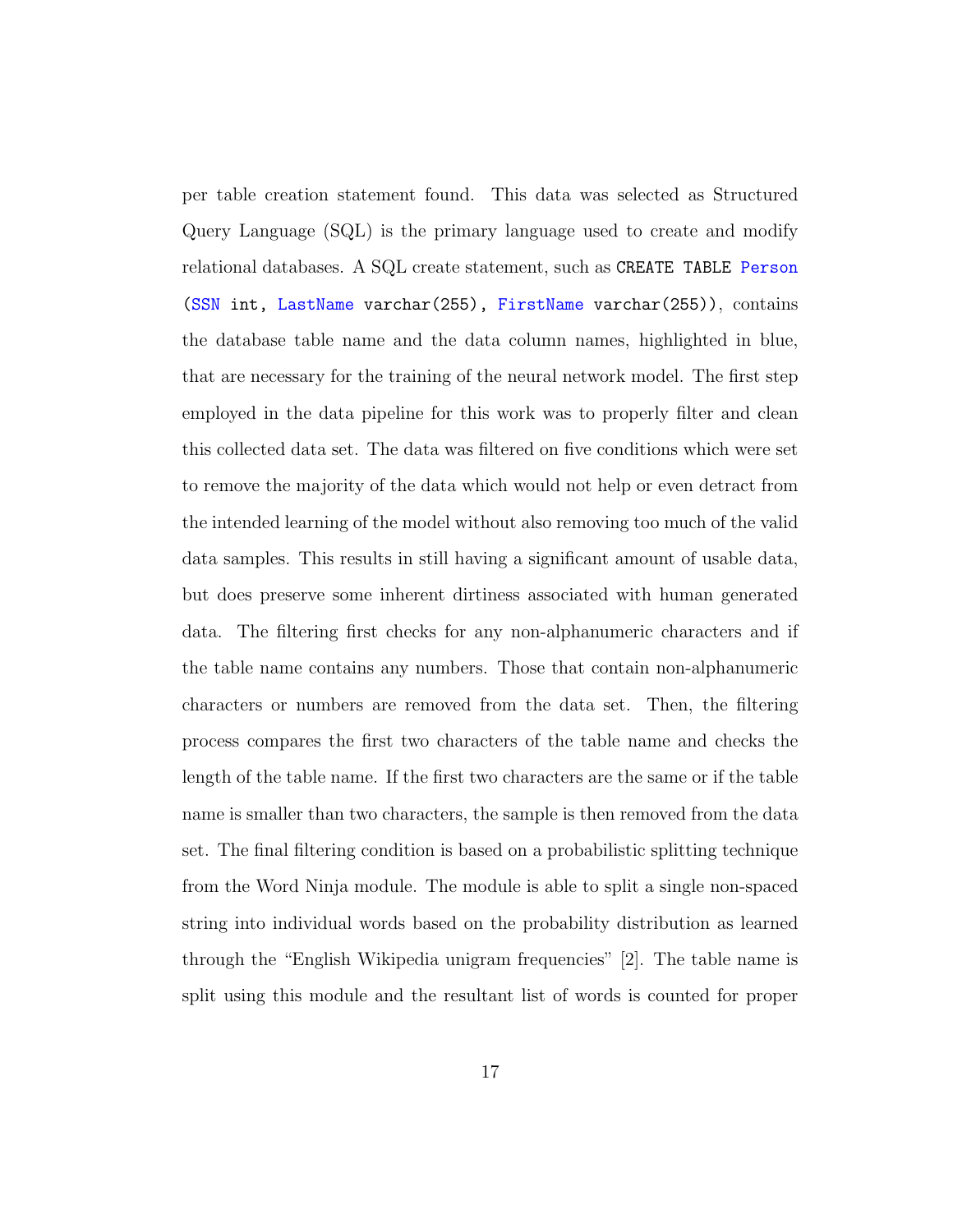words in the English language using the NLTK module's English Corpus as reference. If 50% of the words are part of the English language, then the sample is kept, otherwise it is removed from the data set. This allows for some samples, such as "useraccounts", to be kept while still removing others, like "ac ak profiles". This filtering pipeline greatly reduces the amount of dirty or messy samples in the dataset while still allowing for plenty of real-world data to be included for the neural network model to learn from.

After filtering, the next major step in preprocessing the data for training is tokenization. Tokenization is the process by which generally a string is reduced to a list of tokens. Since the RNN model is targeting character-level generation, the tokens are the individual characters. Using the Keras tokenizer module, a tokenizer object is created and is fit to the post-filtered data set. The data set contains 42 unique characters, each of which also has a unique integer assigned to it in the tokenizer. The tokenizer will be used to convert strings into arrays of integers based on the tokens of that string. This tokenization process allows for the transformation of string input data into a list of numerical values that can be used as input during the training of the RNN model as the model itself can only take in numerical values to be incorporated into the forward propagation phase of training.

#### 3.2 Neural Network Model Design

The neural network models being applied to generate text in conjunction with word embeddings are fairly simple architectures, shown in Figure 3.2.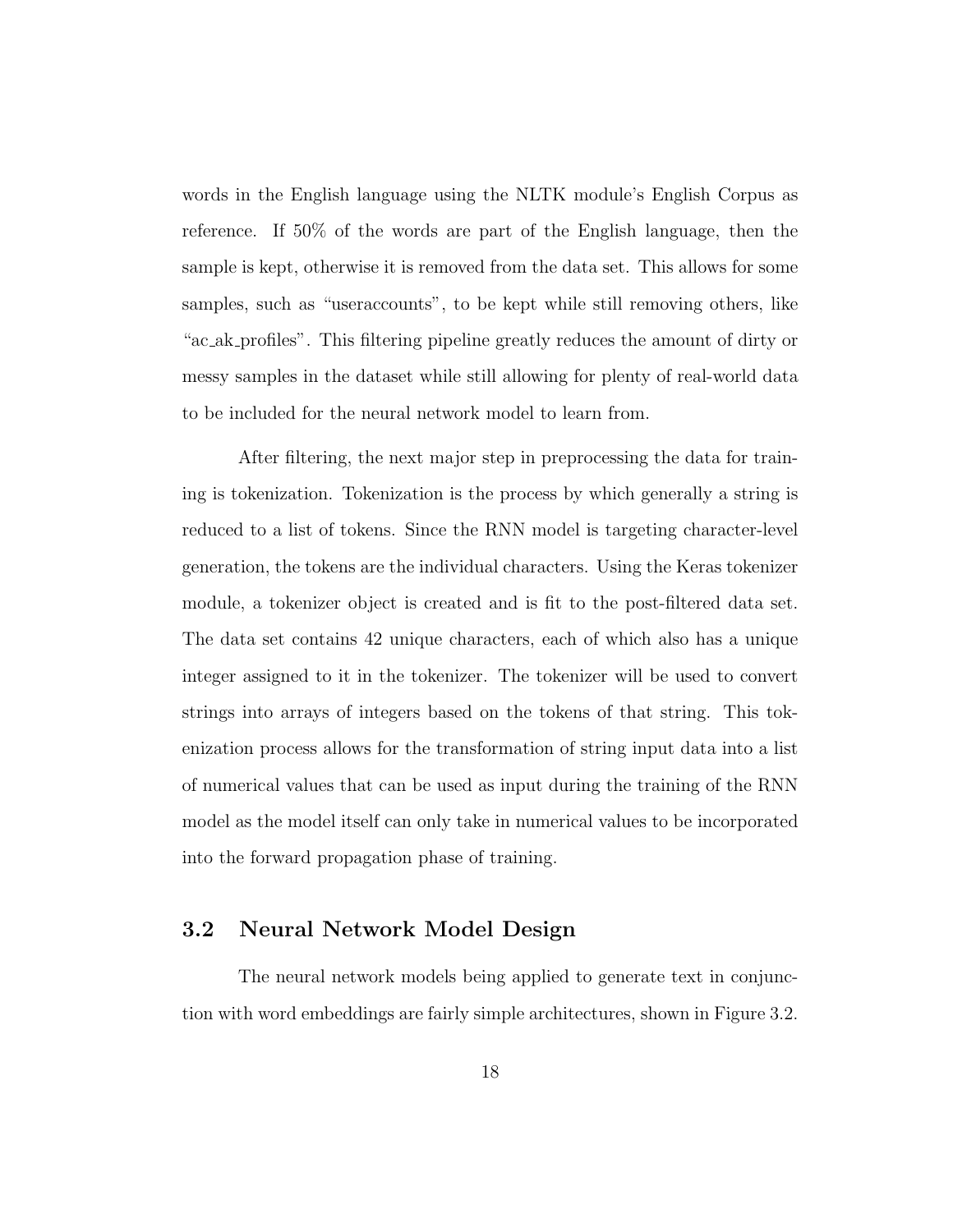The three RNN-based model types implemented feature the same architecture with the only major difference being the forward propagation step during training. The model designs feature an initial input layer which is equivalent in size to the number of unique characters in the training data as the input data must be sequences of one-hot encoded characters. For this work, the number of unique characters found in the dataset is 42 characters. The input layer then connects to a hidden layer with a variable number of nodes. There is no concrete solution for finding the optimal value for this hyper-parameter other than trial and error, though values between 128 and 256 have been found to give the best results for this particular work. Another hyper-parameter for this hidden layer is the activation function used to add non-linearity to the data. The two activation functions that proved most functional for this application are the hyperbolic tangent (tanh) and the Rectified Linear Unit (ReLU). The hidden layer then connects to the final output layer, which takes the un-normalized log probability (logits) produced by the hidden layer and normalizes them into predictions using the softmax function. The output layer is also equivalent in size to the number of unique characters in the data set. The final output of the model is then a set of softmax predictions for each of the possible characters to be generated next for the given input sequence.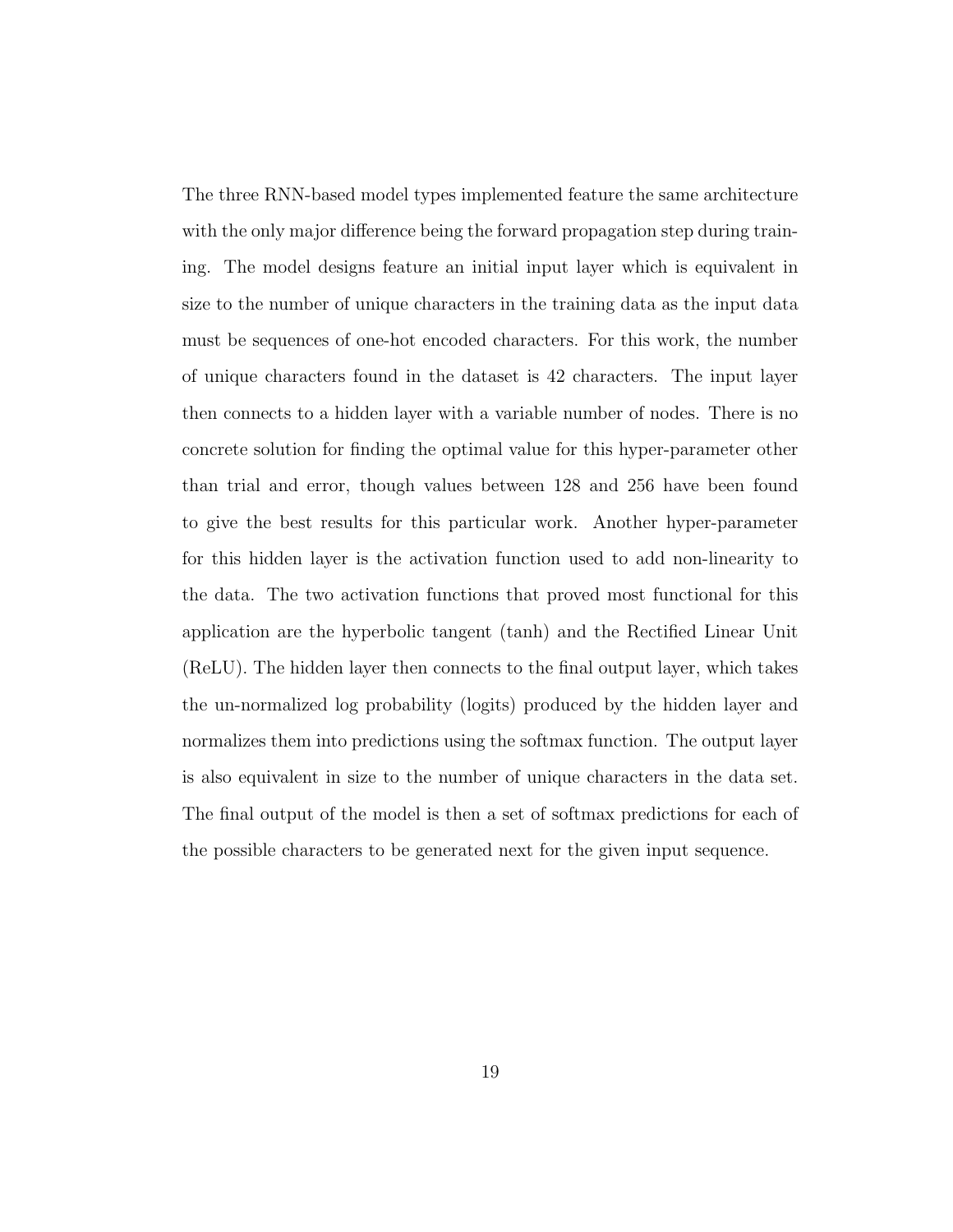

Figure 3.2: High-level architecture for RNN model with context vector

#### 3.3 Neural Network Model Training

The training of a neural network model is a very important step which focuses on fitting the model's internal parameters to some task using some training data for it to learn from. Training usually consists of two major steps. First is the forward pass, known as forward propagation, where the input data is propagated forward through the network. Second is the back propagation, where the results of the forward pass are compared to the actual true answer for that input data, and that result is then used to update the weights or internal parameters of the model. This allows it to get closer to producing the correct answer with each iteration. The training process is generally done in terms of epochs, where each epoch is a single pass through the entire dataset. The training process used in this work consists of two datasets, one for training and one for validation. The model is first trained on the training dataset, which does include updating the weights through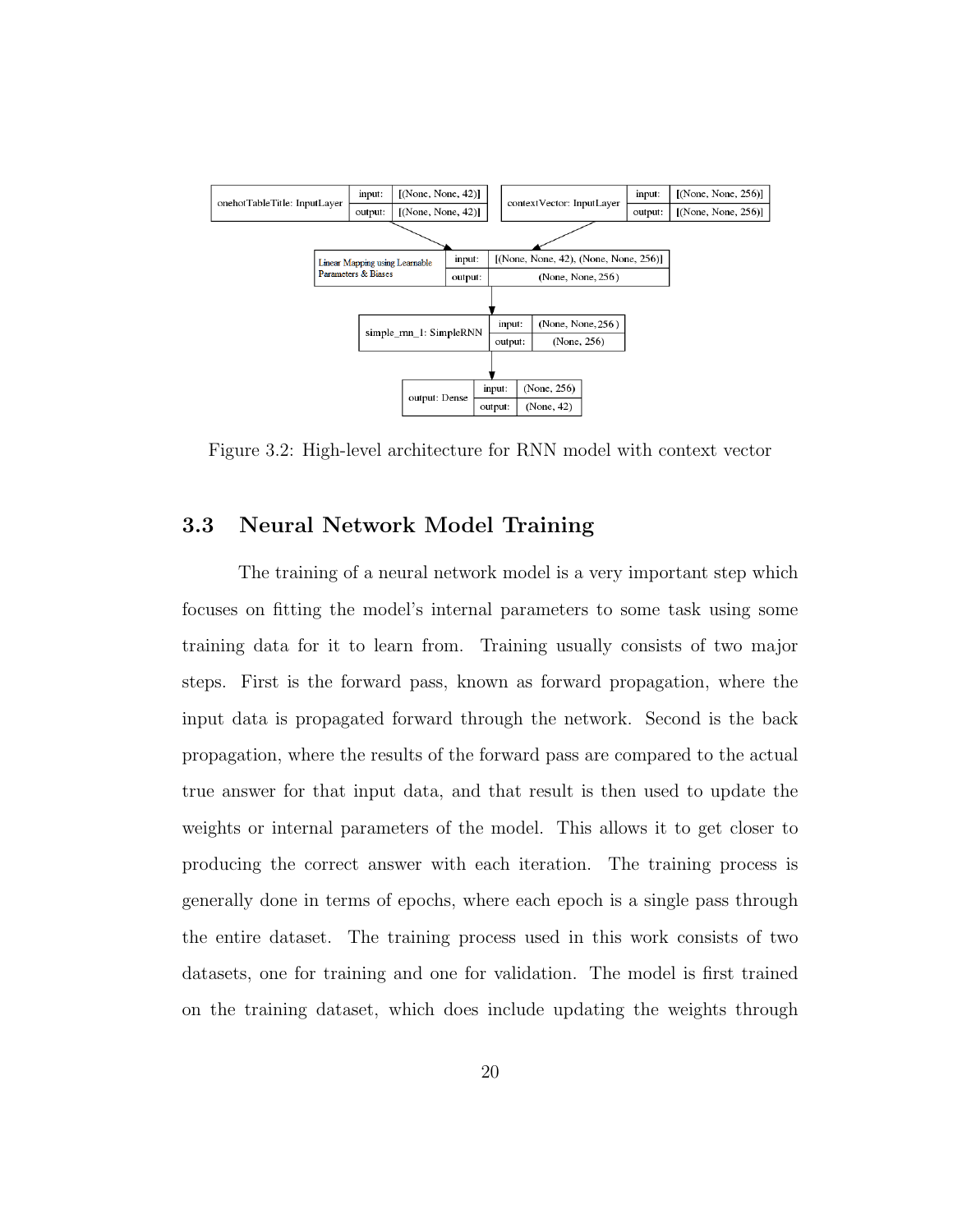backpropagation, and then validated using the validation set, which does not update the weights. Validation is done to check the progress of the model as training progresses.

The training implementation consists of, for each epoch, converting every single line from both the training and validation datasets into batches to employ mini-batch gradient descent, which updates the internal model parameters after each batch, instead of using stochastic gradient descent, which updates the parameters after every single training sample. Each sample in the batch is then converted into a list of one-hot encoded vectors for the table name portion and a context vector, made up by summing the word embeddings for the data columns. The word embeddings used during the training process are generated using the fastText model from Facebook Research [3], primarily for its ability to generate embeddings for unknown words. These two pieces will serve as the training inputs during the forward propagation stage of the learning process. Because the model is based on a RNN, the list of one-hot encoded characters is treated as a sequence, where each one-hot encoded character is the input at a single time-step and the next character in the table name is the label. The context vector is directly included during the hidden state calculations, shown in Figure 2.3 for the RNN model, Figure 2.4 for the LSTM model, and Figure 3.5 for the GRU model. These equations are the result of extending the standardized base architectures described in Section 2.2 to allow for the inclusion of the context vector. After forward propagation is completed, the TensorFlow [1] gradient tape API is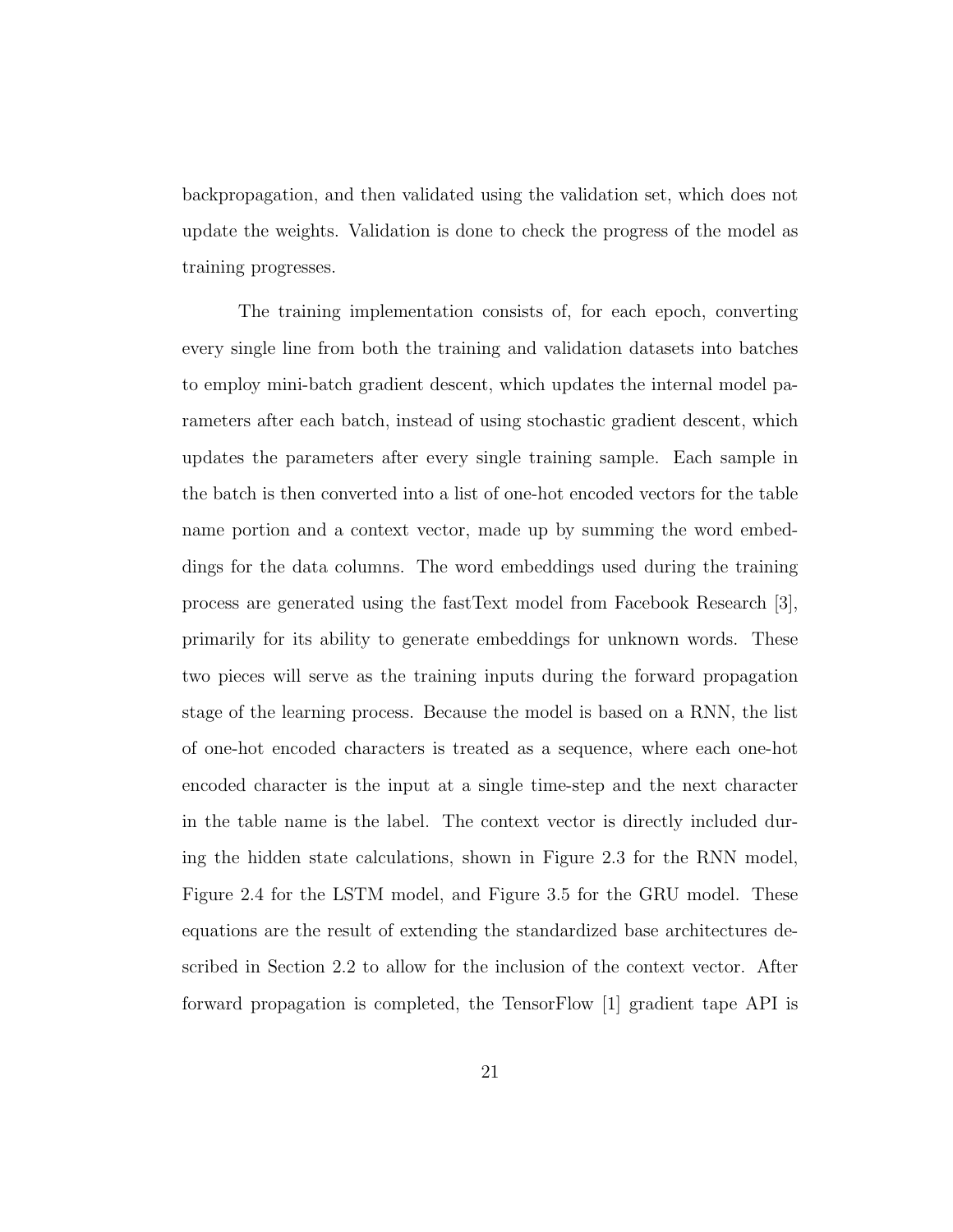used to handle backpropagation through time. This allows for the calculation of gradients per sample, which are then averaged for the entire batch and the resulting gradient is then applied with the ADAM optimizer [9] to update the internal parameters of the model. With the training step concluded, the validation step then runs and evaluated the performance of the model on the much smaller validation dataset. The implemented training process employs a technique known as early stopping, which stops the training of the model if the model does not improve over some threshold of epochs by a defined metric. In this work specifically, if the model's validation loss does not improve over a set number of epochs, the model stops training.

$$
h_t = \phi(W * x_t + V * h_{t-1} + M * c + b_h)
$$

$$
\hat{x}_{t+1} = softmax(h_t * U + b_q)
$$

Figure 3.3: Modified RNN Hidden State & Output Layer Equations

$$
g_t = tanh((x_t, h_{t-1}) * W_g + b_g + M * c)
$$
  
\n
$$
i_t = \sigma((x_t, h_{t-1}) * W_i + b_i + M * c)
$$
  
\n
$$
f_t = \sigma((x_t, h_{t-1}) * W_f + b_f + M * c)
$$
  
\n
$$
o_t = \sigma((x_t, h_{t-1}) * W_o + b_o + M * c)
$$
  
\n
$$
state_t = g_t * i_t + state_{t-1} * f_t
$$
  
\n
$$
h_t = o_t * \phi(state_t)
$$
  
\n
$$
\hat{x}_{t+1} = softmax(h_t * U + b_q)
$$

Figure 3.4: Modified LSTM Hidden State & Output Layer Equations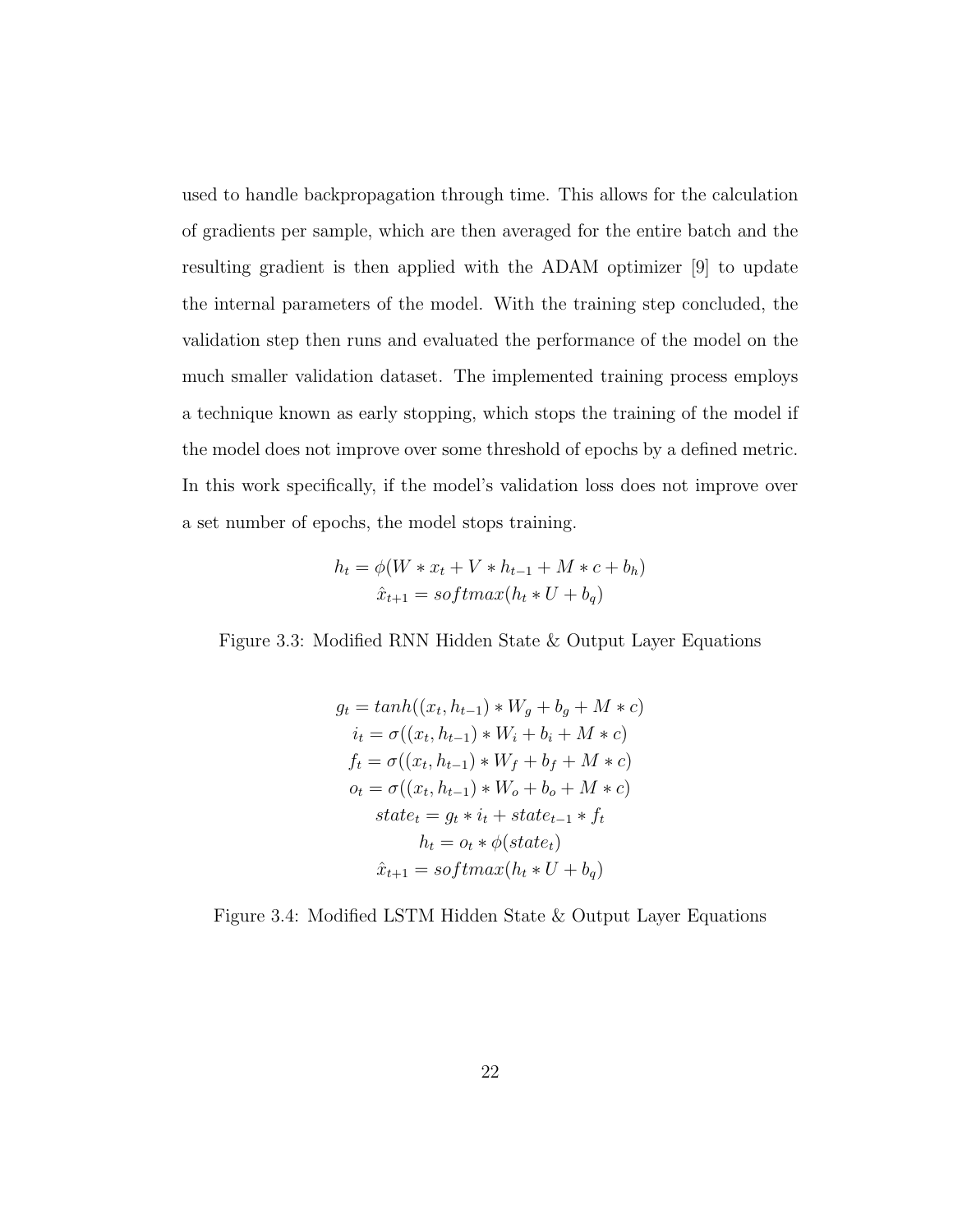$$
u_t = \sigma(x_t * U_x + h_{t-1} * U_h + U_b + M * c)
$$
  
\n
$$
r_t = \sigma(x_t * R_x + h_{t-1} * R_h + R_b + M * c)
$$
  
\n
$$
state_t = \phi(x_t * S_x + r_t \cdot (h_{t-1} * S_h))
$$
  
\n
$$
h_t = u_t \cdot h_{t-1} + (1 - u_t) \cdot state_t
$$
  
\n
$$
\hat{x}_{t+1} = softmax(h_t * U + b_q)
$$

Figure 3.5: Modified GRU Hidden State & Output Layer Equations

#### 3.4 Neural Network Model Output

After the model has been trained to fit the input data, the model can then be applied to its original task of character-level text generation. Generally, a model should be tested and evaluated for its performance on data it has not seen before to observe how well the model generalizes on the data and ensuring the model does not suffer from issues such as over-fitting on the input data. These steps are covered in greater detail in Section 4. The generative process using the trained model still involves running input data through the forward pass step but does not involve the backpropagation step, as learning is no longer the goal for this new input data. The forward pass step results in both logits (unnormalized log probabilities for each of the possible output classes) and a softmax normalized probability distribution over each of the possible output classes. We explored several algorithms to use these results in generating qualitatively excellent database table names, based on manually observing the output and comparing to the truth table name and the data column names used. The first algorithm explore was straight-forward greedy search, which consists of simply choosing the character with the greatest prob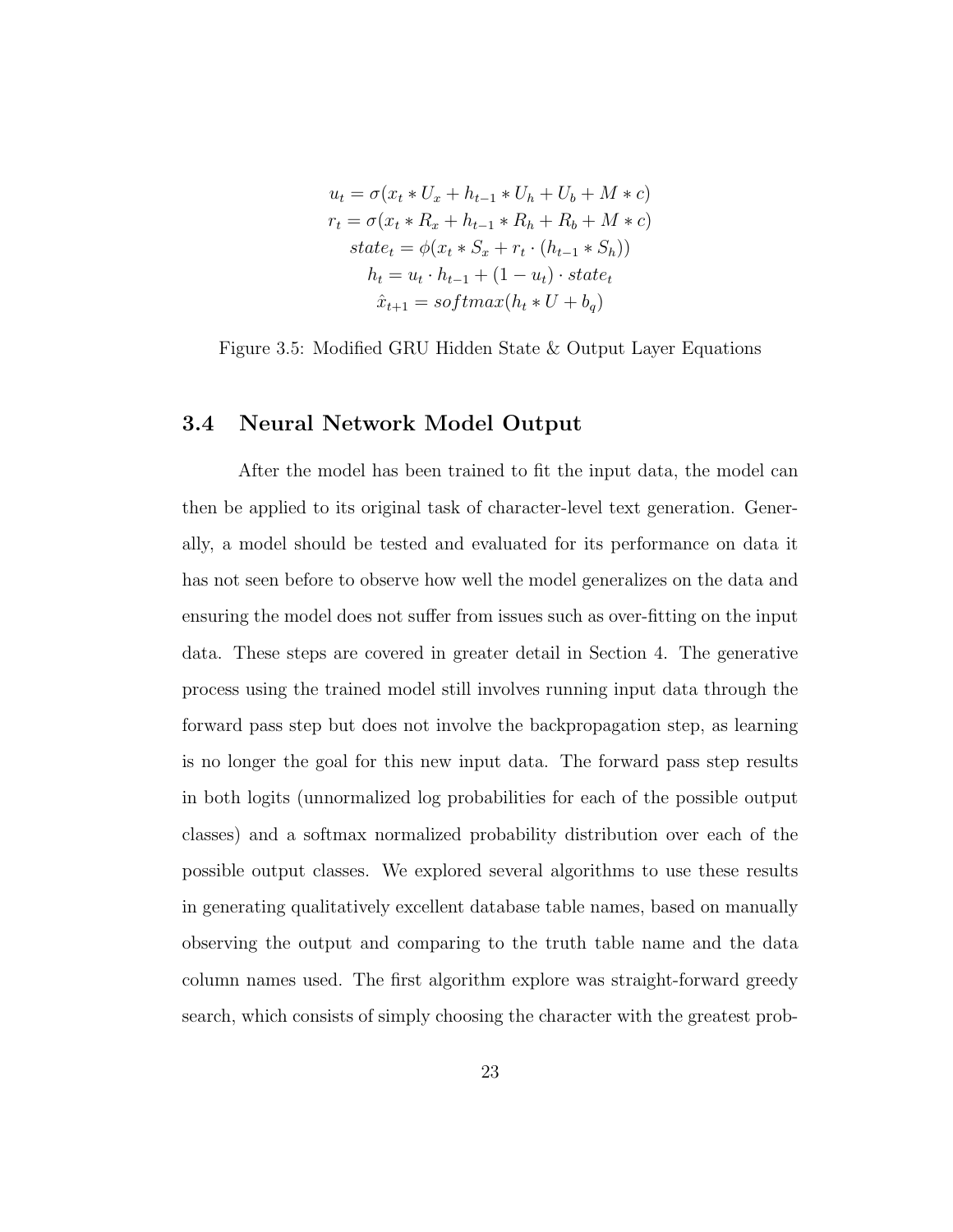ability in the softmax distribution at every generative step. Depending on the training of the model, this approach resulted in coherent but qualitatively awful results. While it was impressive that the model was able to generate complete words, the words generally were unrelated or far from the meaning of the true table names when tested on samples from the training data. The next approach was beam search, which selects  $k$  best candidates from all possible options at every generation step for every candidate already selected to some max depth or end goal. Beam search uses the cumulative log probabilities for each generated character as a way of scoring each candidate, returning the k best candidates when the algorithm reaches the end goal or max search depth. This algorithm resulted in fairly incoherent results without any qualitative benefit. Thankfully, the third algorithm tried, sampling, would have great results. The multinomial categorical distribution represented by the logits are randomly sampled, with the resulting class being the next character in the sequence being generated. Random sampling works because classes with larger log probabilities are more likely to be randomly selected during the sampling process. Sampling often also results in more qualitatively interesting results, as compared to the two other approach tested here. The sampling algorithm resulted in coherent and qualitatively pleasing results where the generated table name was much closer to the intended table name for samples of good quality data. The method used for sampling also contained an optional temperature parameter, used to influence the sampling process. A higher temperature value leads to more variety, while a lower temperature value would lead to the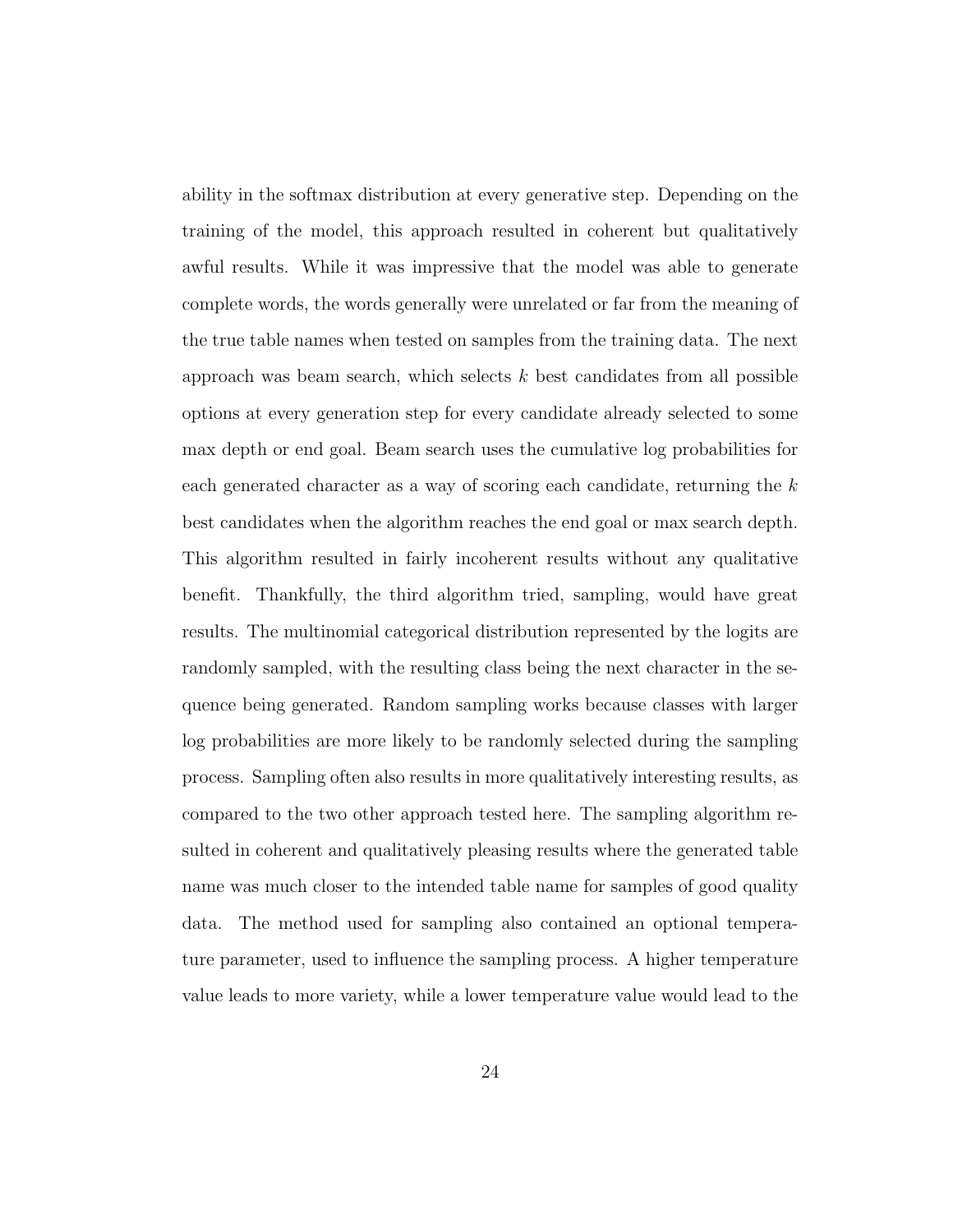higher probability classes being selected more often. This parameter was not applied in the sampling process used in this thesis work, primarily since the quality and coherency of the results was sufficient for the intended goals being examined.

#### 3.5 Model Hyper-parameter Optimization

An important part of every language model is the selection of hyperparameters used. These hyper-parameters are essentially the settings of the neural network model outside of its design, such as number of nodes in hidden layers or the type of activation function used during forward propagation. They are selected by the developer prior to training the model in the aim of achieving a model that better fits the non-linear function or relationship targeted by the intended task for the model. The hyper-parameter selection should generally yield better results, generally measured quantitatively through some metric, such as loss, during training or evaluation.

A hyper-parameter optimization process was implemented during this work to efficiently obtain the best hyper-parameters to minimize the final evaluation loss of the model during training. The implemented process makes use of Bayesian optimization [21], which has been shown to work well to optimize neural networks. This algorithm works by "assuming the unknown function was sampled from a Gaussian process and maintains a posterior distribution for this function" [21]. The optimization algorithm contains a Bayesian statistical model, which is based on a Gaussian process. This statistical model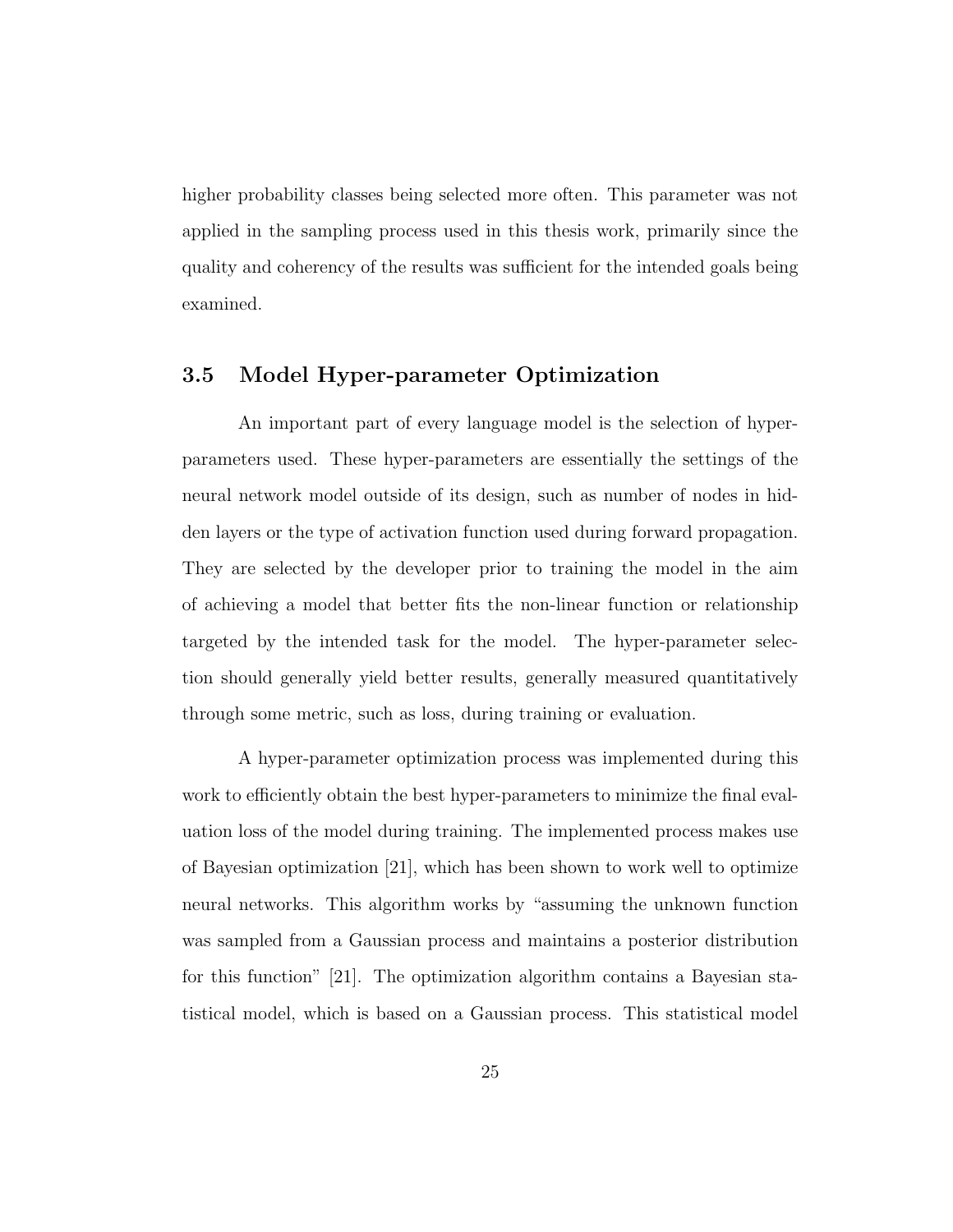contains the posterior probability distribution, a probability distribution that is updated when new information is acquired, that is used to fit on the results of the function being optimized and used to select future inputs to the function. Per iteration, the results of the function being optimized are used to update the posterior probability distribution in the Bayesian statistical model, which is then used to determine the inputs from the search-space used for the next iteration following the Gaussian process.

The unknown function used with the Bayesian optimization algorithm is a black box function from the perspective of the optimization algorithm where it inputs the next set of hyper-parameters from a given search space and simply receives a loss value after that unknown function's processes have completed. In this work specifically, the unknown function creates and trains a RNN-based neural network on the same dataset for each, using the hyperparameters supplied by the optimization algorithm at that optimization step. The algorithm effectively maps the input set of hyper-parameters to their resultant loss value for each successful optimization iteration and uses this data, assumed to be based on the Gaussian distribution, to determine the set of input hyper-parameters for the next optimization iteration until the loss is successfully reduced to it optimized value or the algorithm hits the maximum number of iterations. The search space supplied to the optimization algorithm covered the learning rate of the model from 0.0001 to 0.005 in a loguniform fashion, the batch size of each training batch from 16 samples to 128 samples, the choice of activation function between tanh and ReLU, and the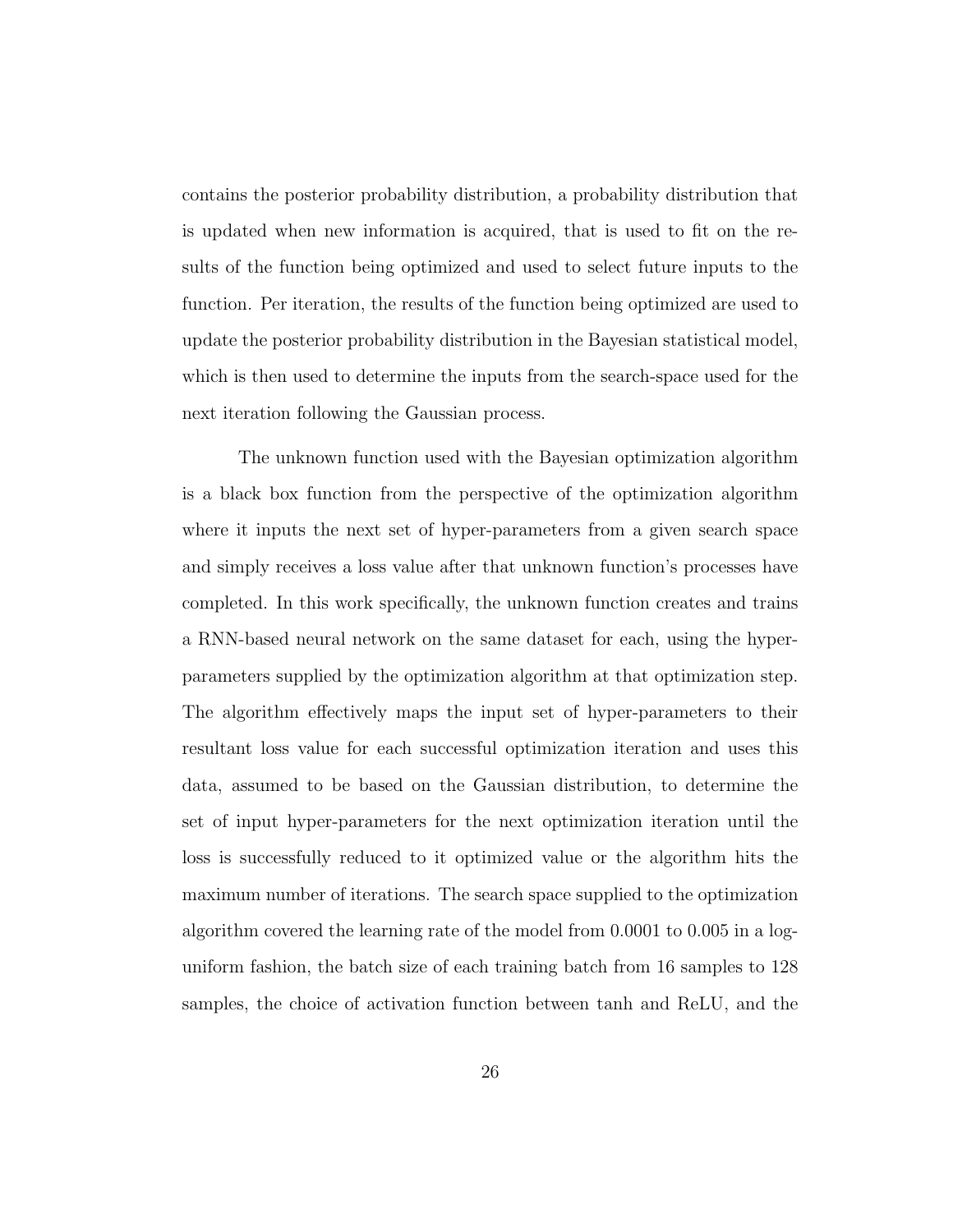dimensionality of the model and context vector from 64 up to 256 dimensions.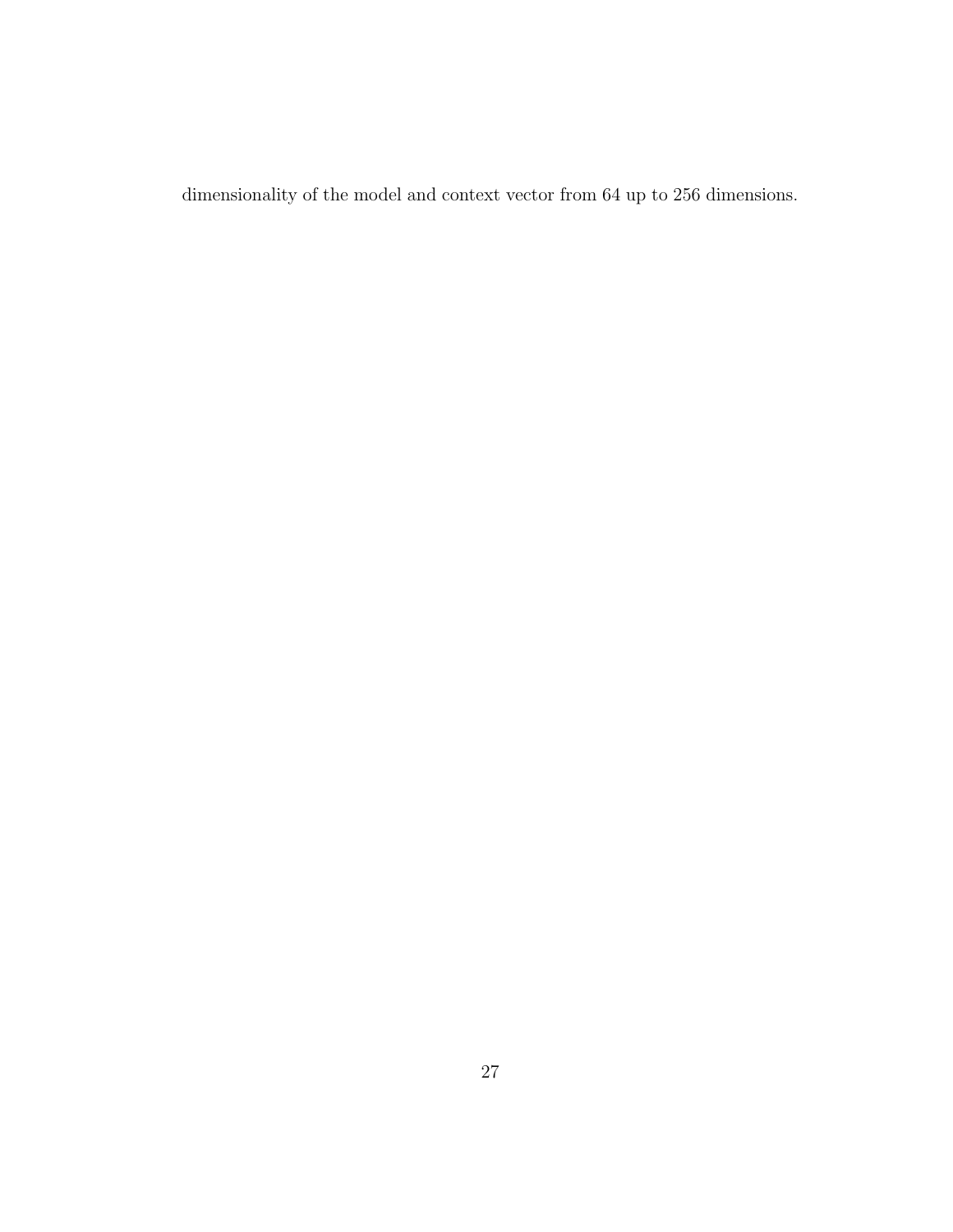### Chapter 4

## Evaluation

#### 4.1 Evaluation Metrics

Evaluation of a neural network is a significant step in confirming the performance of a created model. The evaluation process for the models created here include the use of collected and cleaned real-world data for proper validation and testing. Currently, the two metrics used to quantitatively evaluate the performance of the models were loss and accuracy, but these do not account for qualitative results. The loss is a measure of how far the model's predictions were to the actual truth value for that input data. There exists different loss types which are applicable for different prediction tasks, with the loss for this task being categorical cross-entropy. This loss was chosen due to the task of text generation being effectively predicting the class of the next character in a sequence which is done as a multi-class classification problem. Cross-entropy is used to measure the difference between two probability distributions, with categorical cross-entropy used to apply that concept to multiple possible output classes. The loss equation for categorical cross-entropy is shown in Figure 4.1, where i signifies an individual sample and  $j$  represents a particular class for that sample. In that same figure, y is the true values and  $\hat{y}$  is the predicted values. This allows for the probability distribution of the truth values to be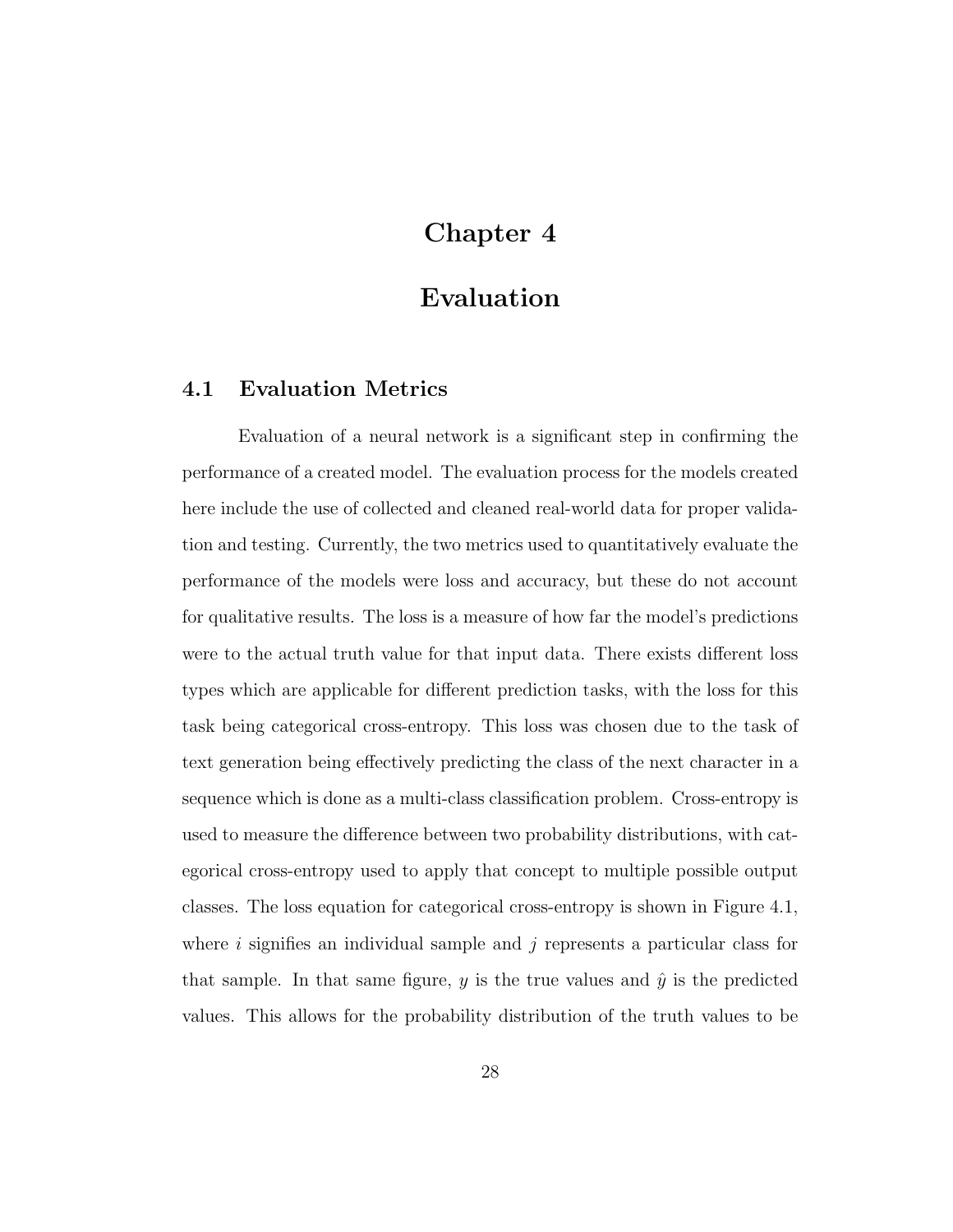compared to the probability distribution of the predicted values over the defined number of classes. In addition to the loss and accuracy metrics, the evaluation process will include other forms of measuring the performance of the model, which also take into account the qualitative performance of the model. As the results of this model are for the benefit of human usefulness and readability, the qualitative performance of the model is a high priority.

$$
loss_i = -\sum_{j}^{J} (y_{i,j} * log(\hat{y}_{i,j}))
$$

Figure 4.1: Categorical Cross-Entropy Loss Equation

#### 4.2 Evaluation Process

One evaluation method includes using the fuzzy Jaccard similarity to compare sub-words made from the generated table name and the true table name as a way of accounting for syntactic and semantic variations. The Jaccard similarity is a statistical measure of how similar two sets are. For sets S and T, the Jaccard similarity is achieved through "the ratio of the size of the intersection of S and T to the size of their union" [10]. Both the Jaccard equation and the adapted fuzzy Jaccard equation are shown in Figure 4.2. Given the generated table name and the true table name, the evaluation script would first split those inputs into sub-words which are then processed into synsets from the NLTK Wordnet Python library [4]. A synset is a method of grouping words that have the same meaning as well as providing methods to getting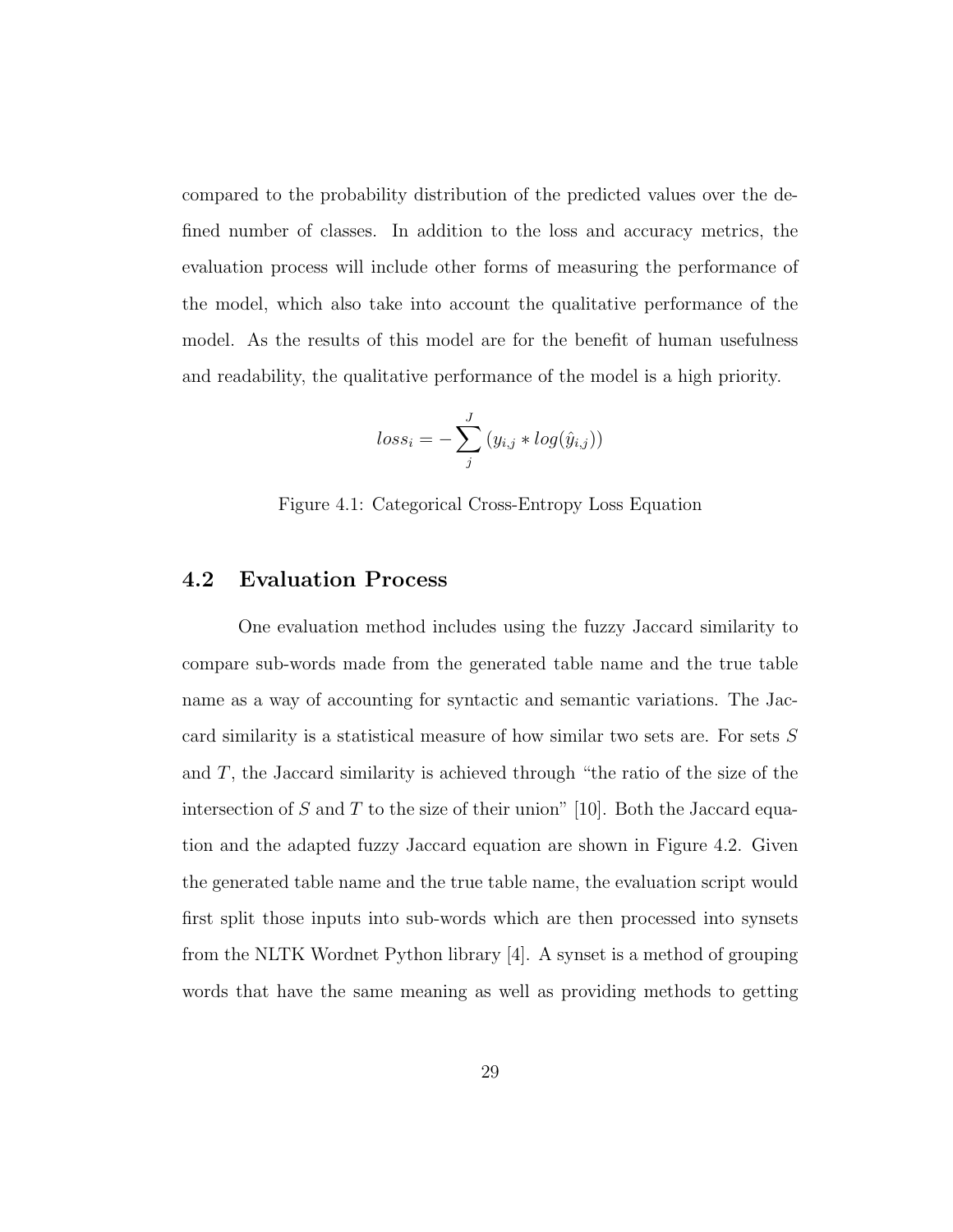from a single word to its group of hypernyms and hyponyms. The two sets of synsets are then used to calculate a syntactic and semantic score for each set, represented by  $P$  and  $R$  in Figure 4.2, which are then used in the fuzzy Jaccard similarity equation to achieve an evaluation metric for how similar those two sets were. A higher score indicates that the two sets were more similar, syntactically and semantically, while a lower score shows that they were further apart.

$$
Jaccard = (S \cap T)/(S \cup T)
$$

$$
fuzzyJaccard = (2 * P * R)/(P + R)
$$

Figure 4.2: Fuzzy Jaccard Similarity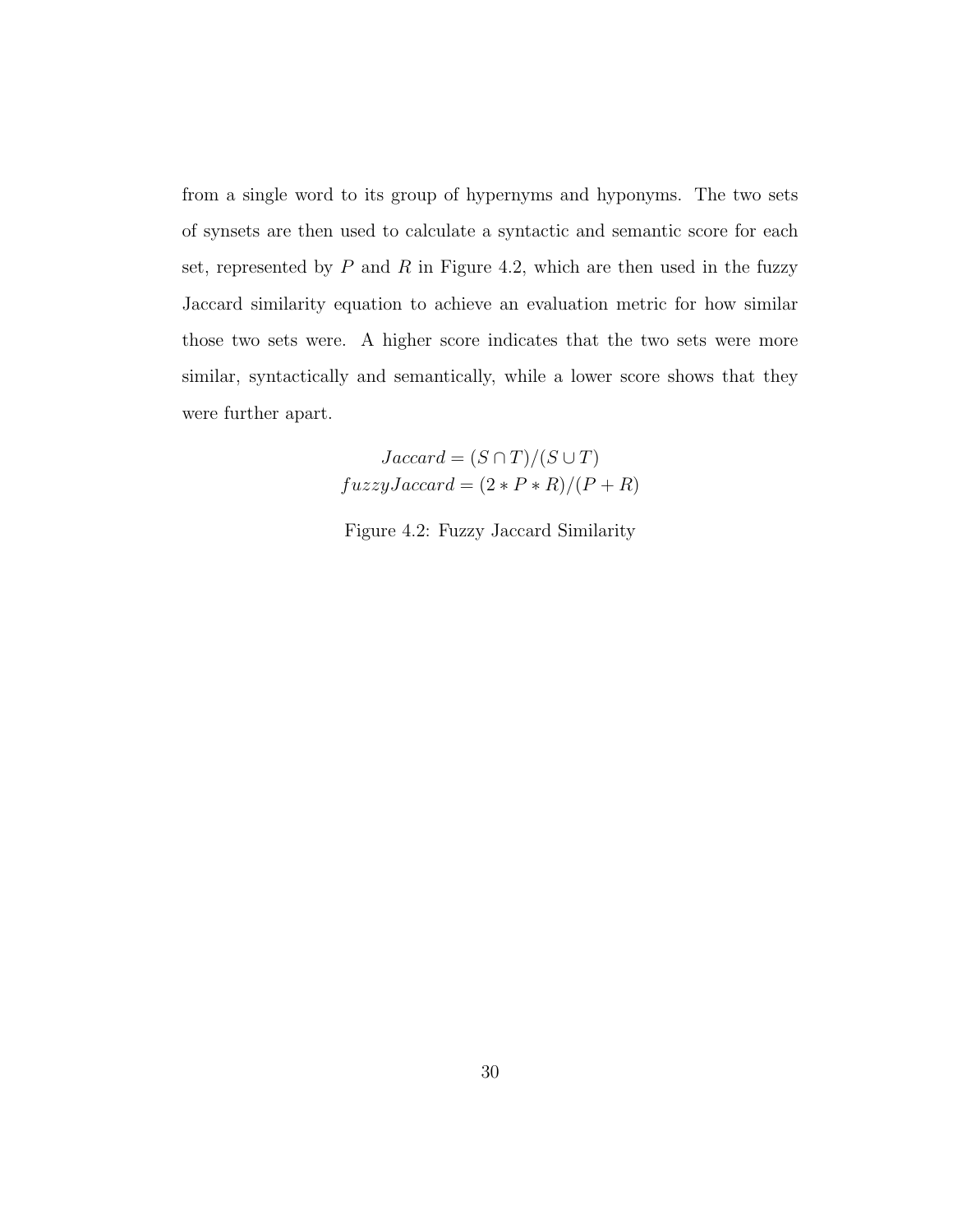### Chapter 5

### Results and Discussion

The results attained throughout this work in exploring the use of word embeddings to provide context to a recurrent neural network in the text generation process are examined here. First, the main conceit of word embeddings are explored and shown through plotting after processing with dimensionality reduction techniques. Words with similar meanings are meant to be mapped closer in vector space, which can be confirmed through the plotting process described in Section 5.1. Similarly, context vectors for the same table name but with differing data column names should also be closer together when plotted on a 2D axis, as explored in Section 5.2. Section 5.3 covers the results of several trials testing the use, generation, and combination of word embeddings to provide context as models as trained, validated, and evaluated for the task of text generation. The results attained through that testing and this work overall are combined into a single model, which is described in Section 5.4.

#### 5.1 Word Embedding Verification

As a major component to this work, the actual generation and resourcefulness of the word embeddings used were evaluated. This process involved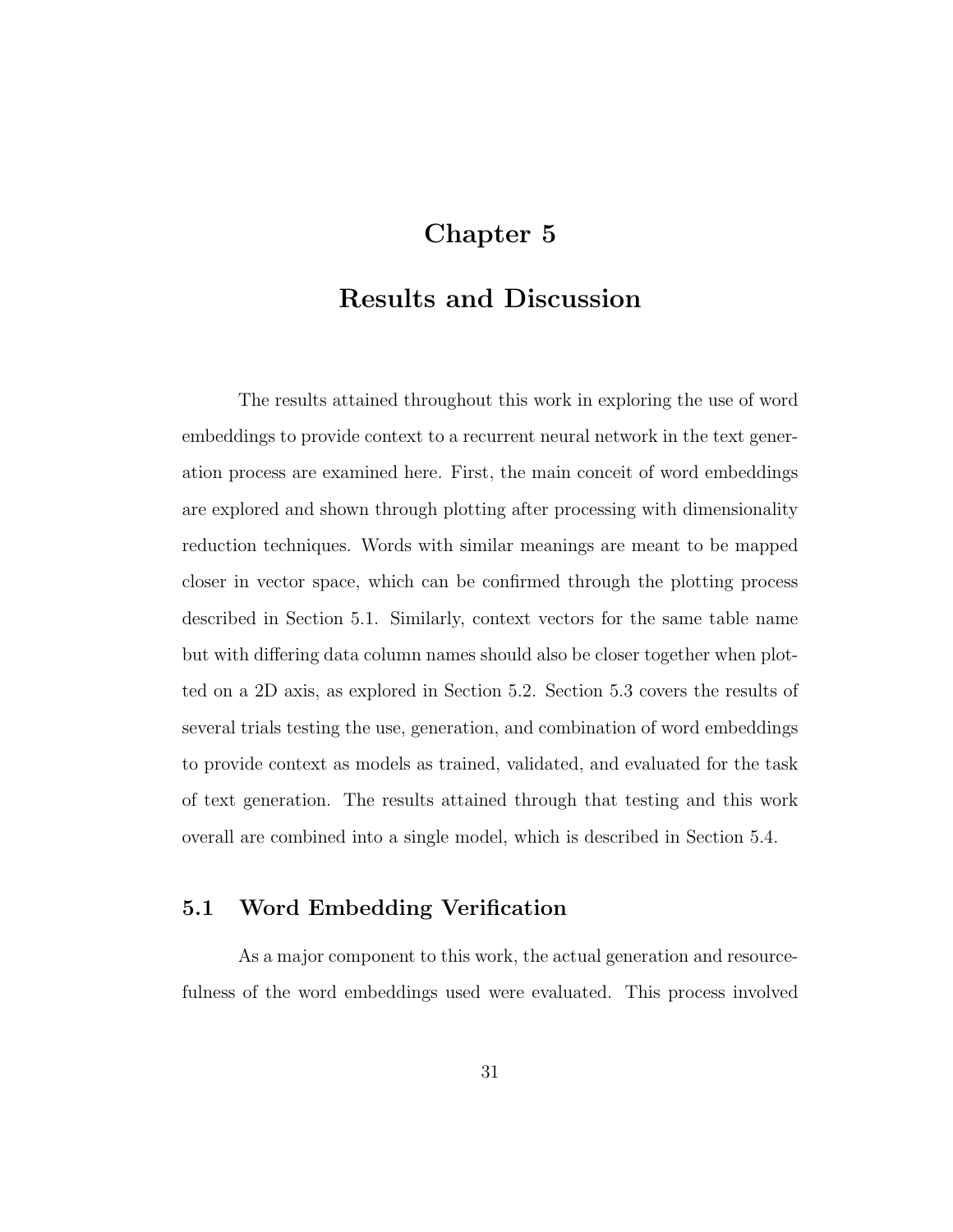generating and using a dimensionality reduction technique to plot word embeddings to ensure that they encapsulated meaningful relational data to each other at minimum in a 2D space. Using a fastText model trained specifically on the collected dataset, each table name was converted into a 256 dimensional word embeddings. Since it would be very computationally intensive and quiet impractical to generate a 256 dimensional visualization for these embeddings, a dimensionality reduction technique, in this case using T-distributed stochastic neighbor embedding [22], or t-SNE, was applied to the word embeddings to map each embedding to a 2D point for better visualization. t-SNE performs a non-linear mapping of the high-dimensional data to a lower dimension, adapted from the work on the Stoachastic neighbor embedding by Hinton and Roweis, with improvements to specifically reduce "the tendency to crowd points together in the center"[22] that other previous techniques suffered from. Since this technique's memory and computational complex increase exponentially with the number of points, the plots described in Figure 5.1 only show 1000 samples instead of the entire dataset. The first plot in Figure 5.1 shows a overview of the spread of the plotted embeddings, while the second plot is a closer look at a small cluster from the first plot. Each point is labeled with the table name used to generate the original embedding and, as visible in the second plot in Figure 5.1, words with similar meanings or semantic connections are indeed closer together in vector space than more dissimilar words. This shows that the vectorization of the table names through the use of the fastText model was able to well capture the relationship between the words in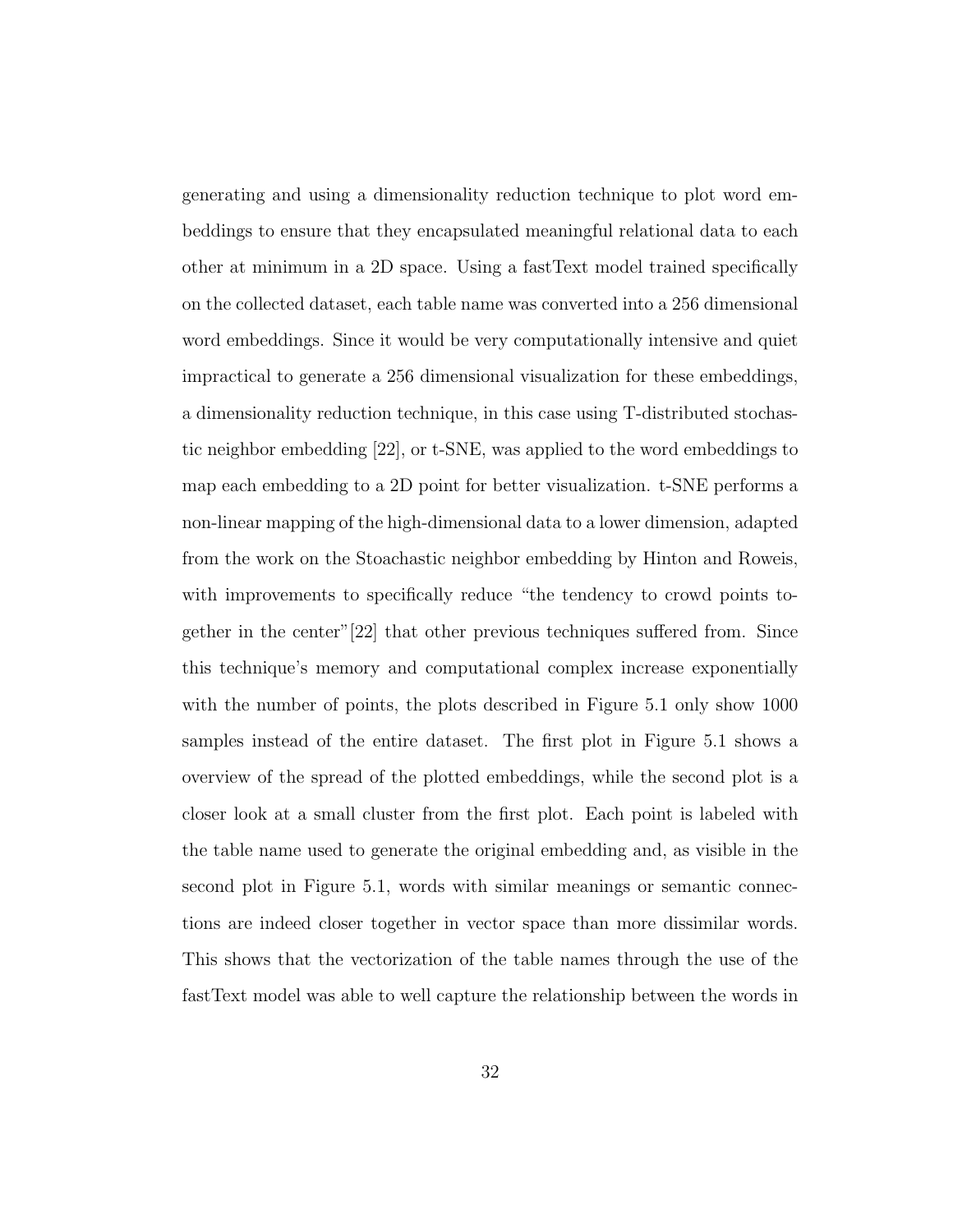the dataset.



Figure 5.1: 2D Plots of Word Embeddings Using t-SNE[22]

#### 5.2 Context Vector Visualizations

Using t-SNE, Figure 5.2 shows the context vectors for every occurrence of the top 10 most frequent tables used in the training phase of this work. While some of the more generic table names, such as 'test' in purple, have a large spread, the more well-defined tables are naturally more clustered together, such as 'user' in coral. As the associated data columns for each occurrence of these tables generally refer to the same object or meaning, the associated context vectors would be closer in vector space as well. Just as with the plotted embeddings in Section 5.1, strongly related vectors are closer in distance than other, less-related vectors. This quality formed the basis for how this inclusion benefits the neural network training process for text generation. The model is able to better learn the relation between the words used to create the context vector and able to better differentiate between what table names to generate based on the context vector values.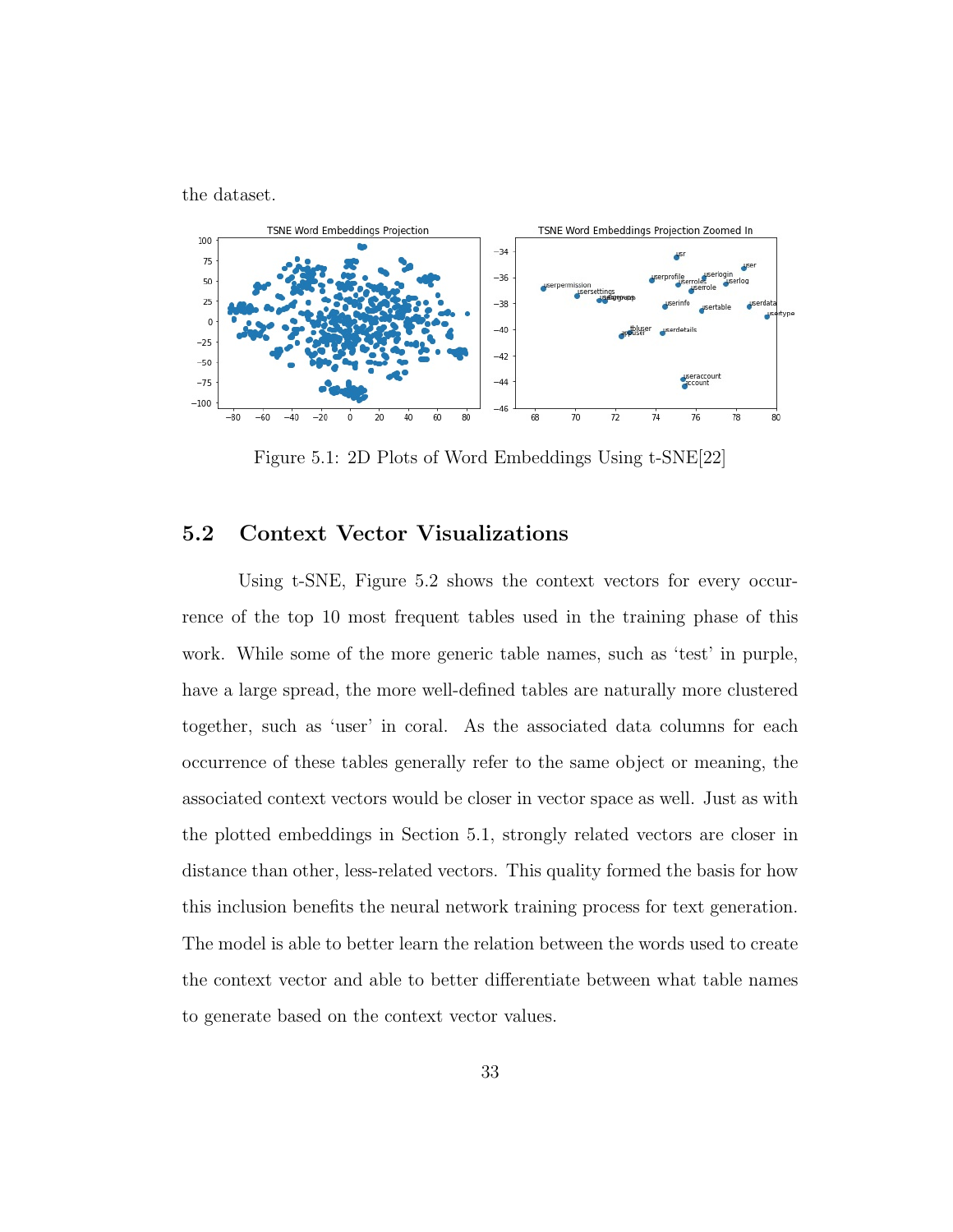

Figure 5.2: 2D plot of context vectors of the highest frequency tables using t-SNE [22]

### 5.3 Model Results

Through the use of vector space embeddings, a recurrent neural network model capable of character-level text generation has been successfully created. Each of the models used throughout the trials were created newly at the start of each trial and then trained and evaluated using the same process, as described in Section 3.3. Each of the models were trained on a Ubuntu Linux-based system, leveraging NVIDIA Tesla P4 GPUs with Google's TensorFlow platform [1] to speed up and optimize the training process. The models examined here also used the same set of hyper-parameters: 100 epochs of training and validation, a learning rate of 0.001, a batch size of 64, and the tanh activation function. The inclusion of vector space embeddings as a context vector has allowed the model to better learn the difference between input data samples and the relationship between individual words as charac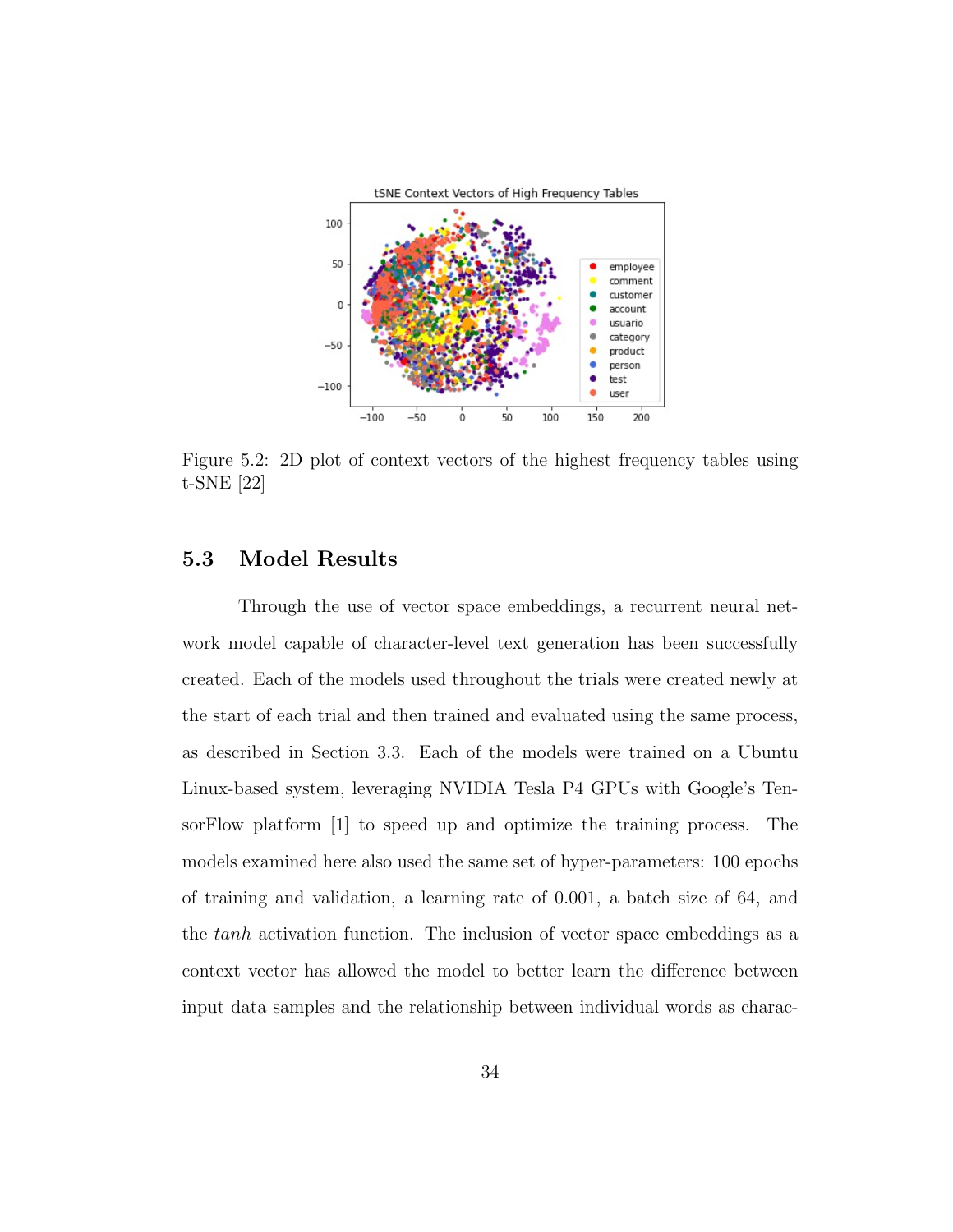terized through the vectorization process used. If there was no context vector included, since each table generation begins with the same start token, there is no information available for the model to generate text closer to what the desired results are. Instead of relying on the model to decide what should be generated, the context vector gives the model significantly more information to rely on for what should be generated compared to having none for the context-less generation process.

Shown below are sample results which offer a look at a few of the various model examined throughout this work in the process of creating a model well suited towards the specific target task of generating database table names from data column names. Figures 5.3 - 5.5 show the training curves and output results of several models examined throughout this work. Each set focuses on comparing some of the different ways to incorporate the context vector into the model training and text generation process. Each of the trial results were averaged over three trials for each of the models being tested. Along with the trials described below, additional model improvements were separately attempted, such as jointly tuning the embeddings during model training, but did not yield useful results.

Figure 5.3 acts as a baseline by showing the effect of adding the context vector to the model alongside a model without a context vector at all. The figure shows how the context-less trials achieved lower loss values quicker than the trials using context vectors but also how those trials without context vectors plateaued. The trials with context vectors did eventually achieve lower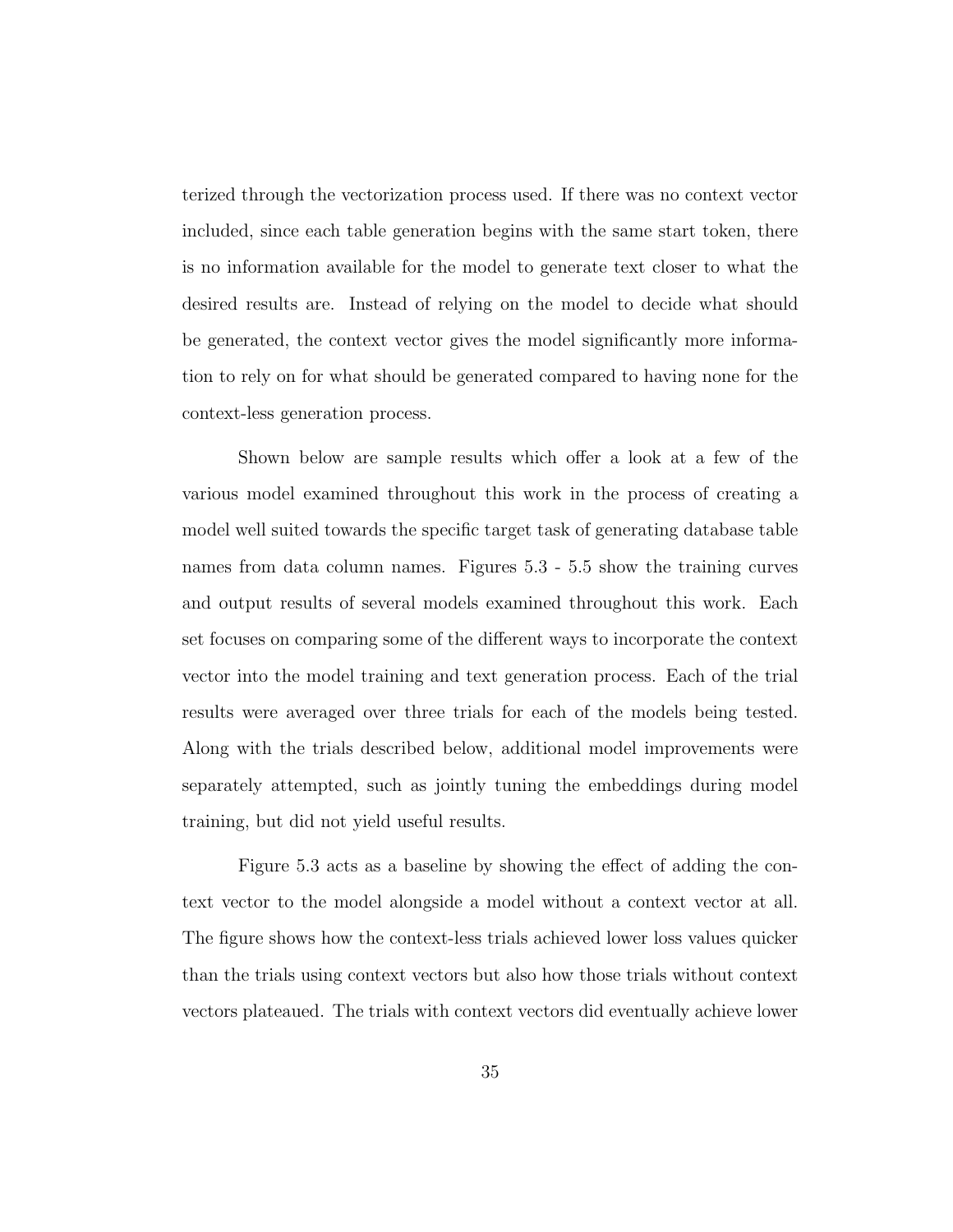loss in both training and validation. The trials with context vectors are able to more often generate the true table name compared to the context-less trials, which while able to generate coherent words often, generate words pseudorandomly without any connection to the intended meaning or purpose of the database columns. As shown in the table next to the plot, the trials with the context vector produces coherent results that are generally in the same vein as the true table. The trials without the context vector often produces near coherent words, but the resulting table name is not semantically close to the true table name. Using the evaluation method described in Section 4.2, both sets of trials were evaluated with the trials using the context vector averaging an evaluation score of 14.4% and the context-less trials averaging an evaluation score of 11.4%. While the titles generated by the context-less model are not as consistently coherent as the other model, the output it produces in being a standard RNN are still of decent quality.



Figure 5.3: Plot comparing the training and validation losses of a model with the context vector and a model without the context vector

Figure 5.4 compares two models that both take advantage of context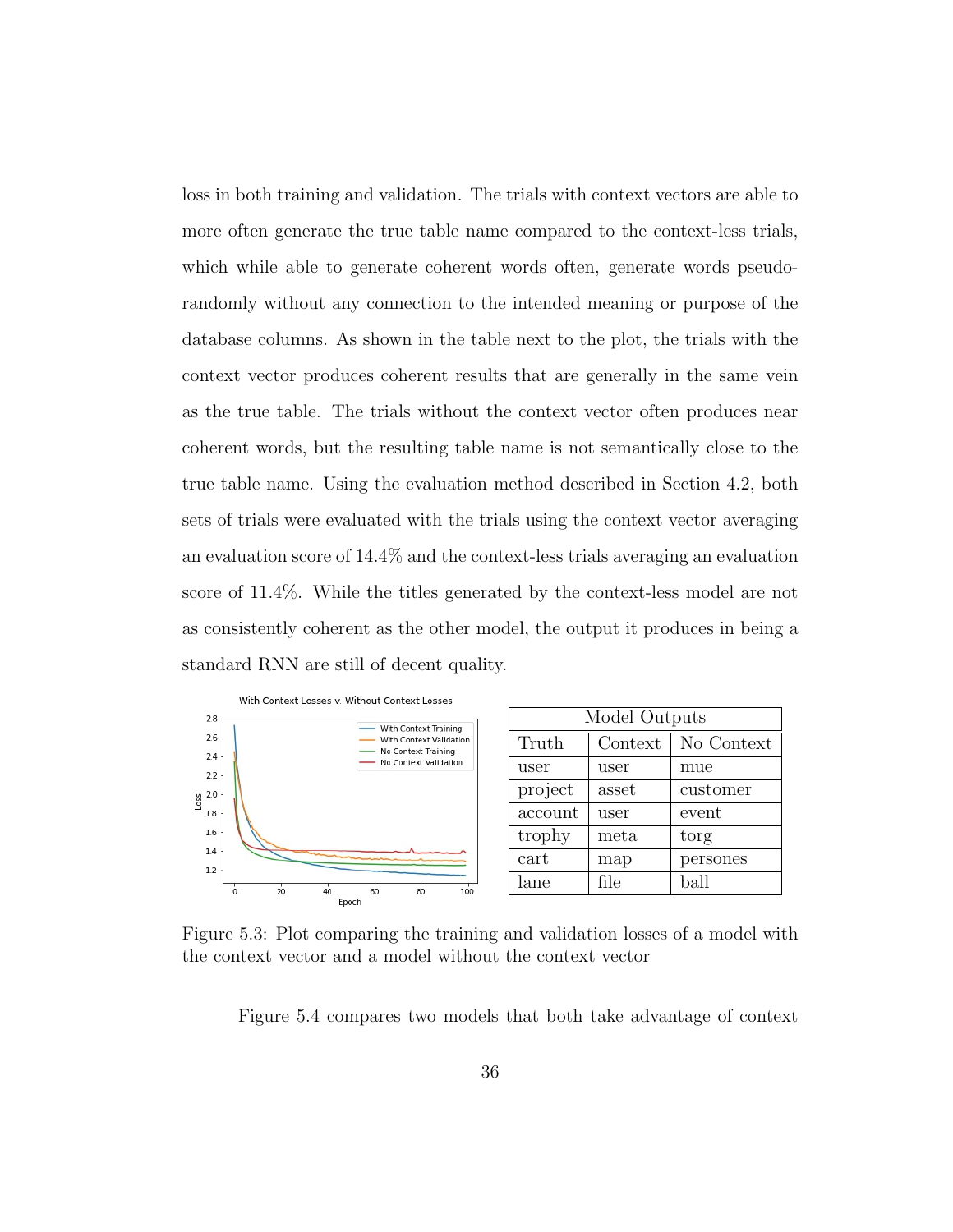vectors, but generate those context vectors in differing ways. The first set of trials, shown as the Summed Model, incorporates a context vector made by summing up the word embeddings of the data columns for each training sample. The second set of trials, shown as the Averaged Model, uses a context vector that is generated by averaging the word embeddings for the data columns for each training sample. The averaged model does have consistently lower loss values per epoch, but both models perform about the same qualitatively. The table of results show that both models generate table names that are both coherent and semantically close to the intended meaning of the true table name, usually. As in the second to bottom result, both models were close to the true table name but in differing ways. The Summed Model produced map, presumably linking the associated context vector to cartography, while the Averaged Model produced a word that was only one letter away from matching the true table name. The Summed Model trials achieved an averaged score of 14.4% during the evaluation process, while the Averaged Model trials achieved an averaged score of 15.3%. Both models produced qualitatively fine results and given more training time, could produce even better results.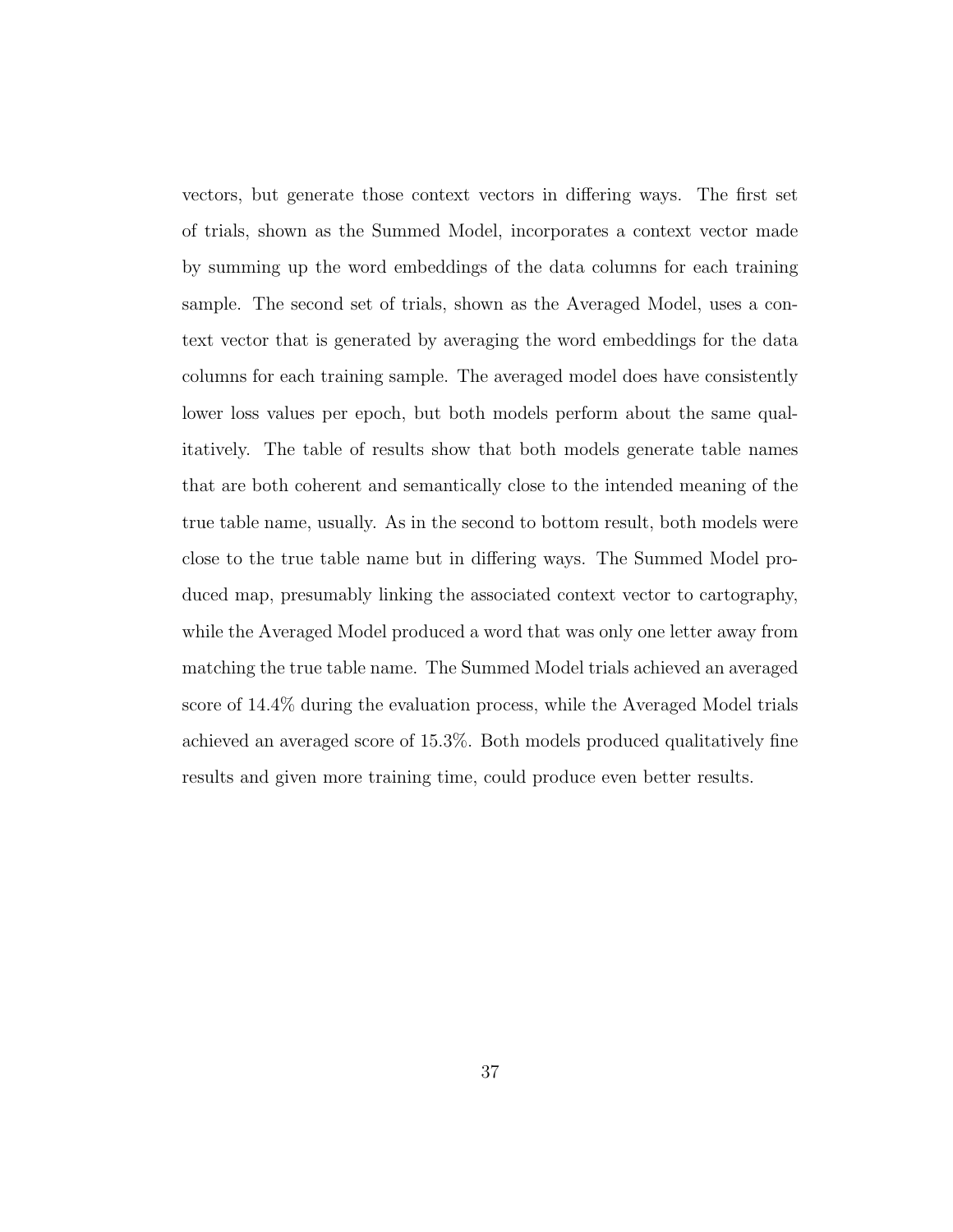

Figure 5.4: Training and validation losses of models with summed and averaged word embeddings as a context vector

Figure 5.5 compares two sets of trials that both use the summing method for generating context vectors but use differing word vectorization sources. One set uses fastText [3] to generate word embeddings for the data columns, while the other set uses Google's BERT [5]. Both word embedding generation models support out-of-vocabulary words as they both use sub-word representations to better map words into high-dimensional vector space. While fastText primarily uses n-grams as it's sub-word representation during learning, BERT uses a transformer encoder system to encode and then learn the sub-words for the input training data. The fastText model used in the fastText trials was trained using the pre-processed and cleaned dataset, while a pretrained BERT model with 8 Transformer layers was used for the BERT trials. Each data column was individually converted into a word embedding using each of the models to synchronize the context vector combination method between the trials. In the BERT model, the generated word embeddings were context-free embeddings grabbed from the model's final hidden layer, since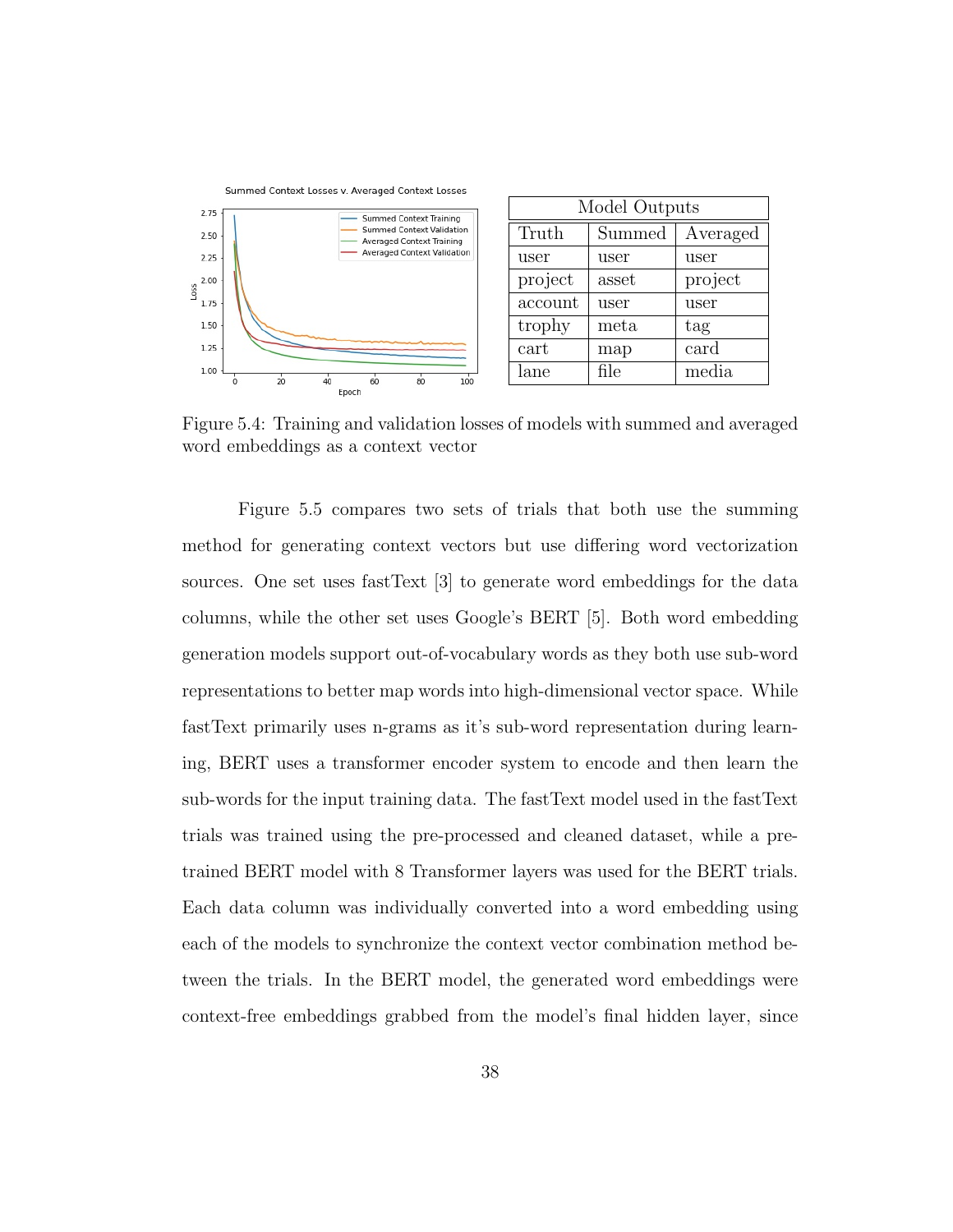the input sequence to the model was just the single word instead of an entire sentence. The BERT model also featured positional encodings, which are primarily used for the model to understand word order in an input sentence, added to the generated word embeddings. As the input to the model were individual words, this positional encoding was not removed. Both models trained in this trial used context vectors created by summing up the generated word embeddings for each of the data columns in a sample. As shown in the results, the trials using BERT word embeddings, surprisingly, performed significantly worse than the fastText approach. The BERT trials had consistently higher loss values per epoch during training and validation and produced very incoherent results during generation and evaluation. The primary theory behind this disparity is likely the difference in how the two vector encoding models were trained. fastText was likely able to generate better word embeddings due to its more limited and focused corpus, whereas the BERT model was pre-trained using significantly larger amounts of training data across several languages.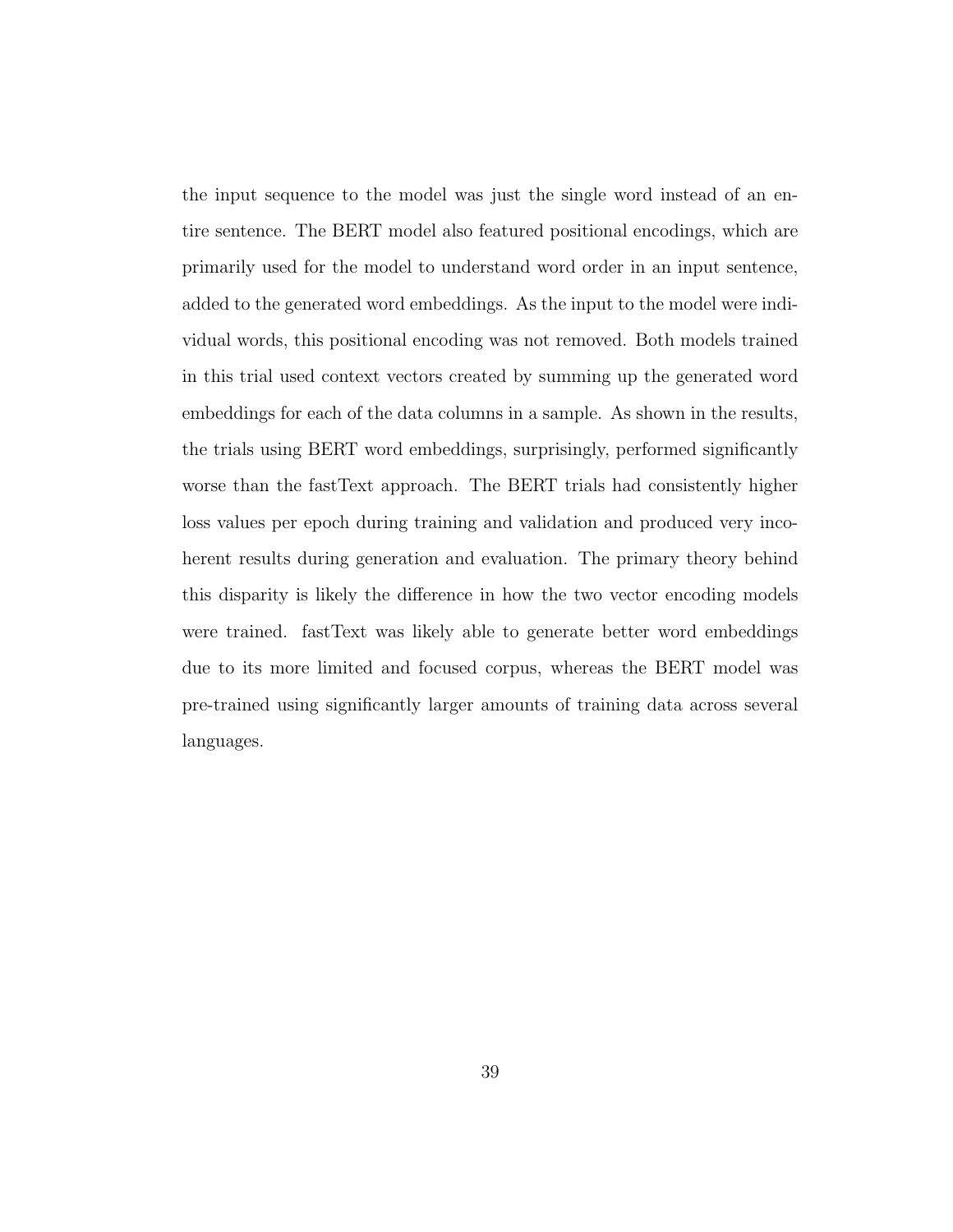

Figure 5.5: Training and validation losses of models using fastText and BERT word embeddings

#### 5.4 Final Model

After combining the results of the hyper-parameter optimization process and the testing examined for Section 5.3, a final model was produced as the exemplification of the work performed here. This model used the base RNN architecture which consists of a dimensionality of 256, 64 samples per batch, a learning rate of 0.001, used the ReLU activation function, and leveraged context vectors made by averaging the data columns associated with the sample table name. This model was trained over 300 epochs, instead of just the 100 epochs used through the other model testing. As shown in Figure 5.6, the losses are similar to the ones seen in Figure 5.4 for the Averaged Model trials. Even past the 100 epoch point, the training loss continues to decrease, but the validation loss remains fairly constant. The model performs slightly better than both of those models, achieving an evaluation score of 16% on the test dataset using the evaluation process discussed in Section 4.2. Figure 5.7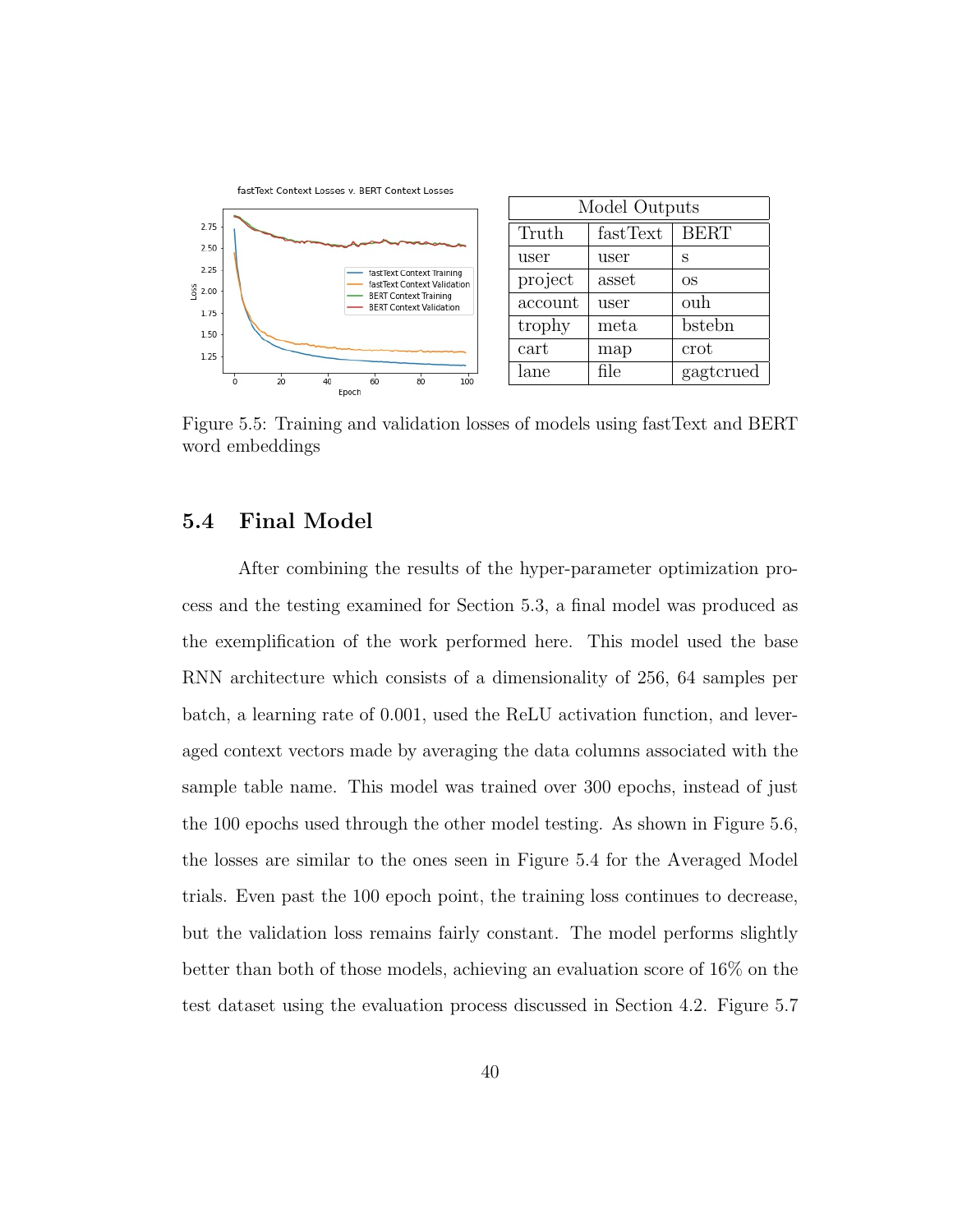serves to highlight that the majority of the generated tables are coherent with the quality of the title generated depending on the quality of the input sample. The quality of the generated title depends significantly on the quality of the data columns. Samples with messier or overly generic columns, such as the 'cache' or 'ban' samples, will still produce near coherent results associated with the provided data columns. These generations may even be more useful than the original table title associated with the used context vector, such as the 'mytable' sample in Figure 5.7. Samples with clear and well-defined columns will generally produce qualitatively good results.



Figure 5.6: Training and validation losses of the RNN model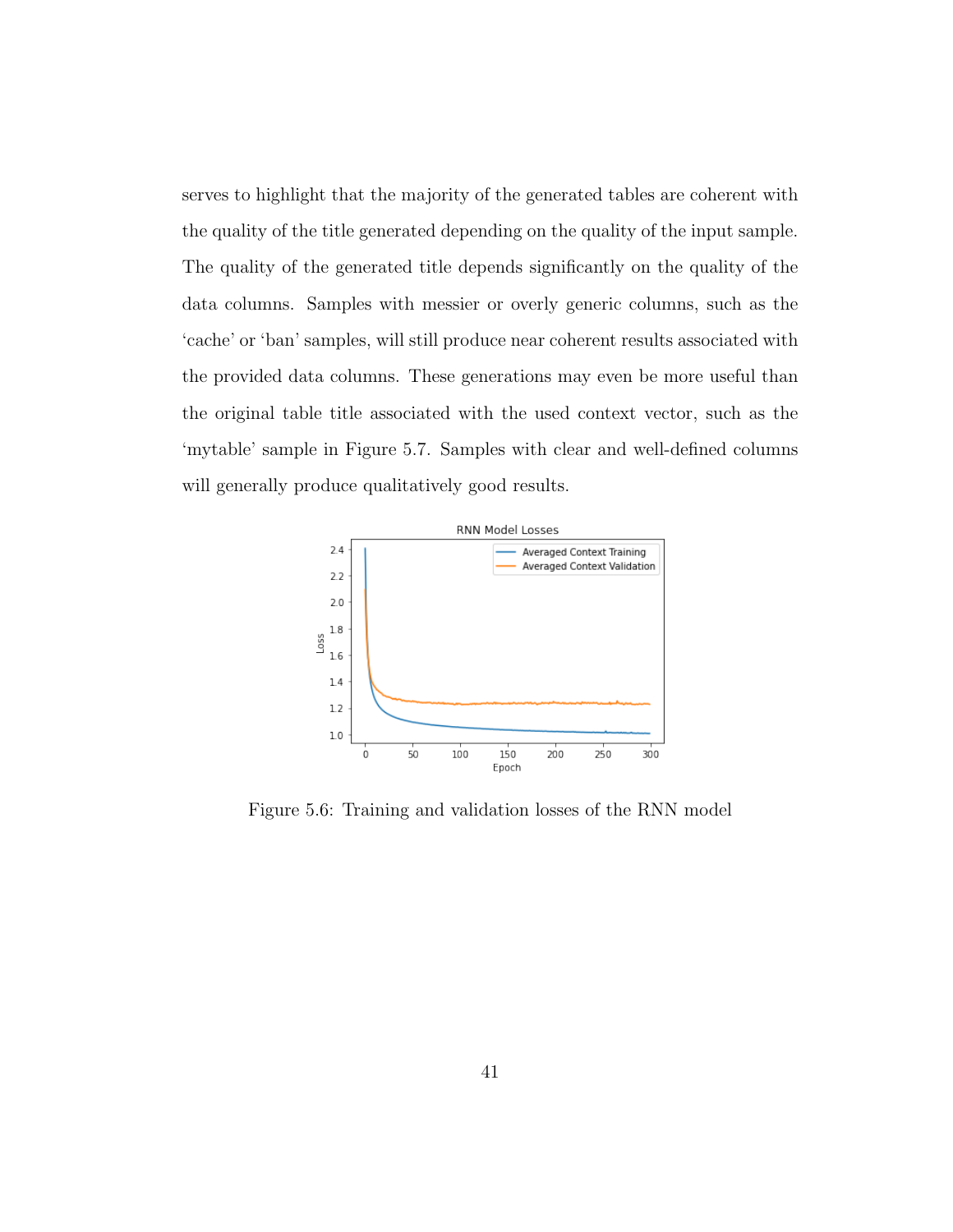| Model Outputs |           |                                                 |  |  |  |
|---------------|-----------|-------------------------------------------------|--|--|--|
| Truth         | Generated | Columns                                         |  |  |  |
| user          | user      | id_user, login, pwd, name, comments             |  |  |  |
| ban           | post      | id, ip, time                                    |  |  |  |
| catalogue     | series    | catalogueid, loguserid, source, isbn, bookname, |  |  |  |
| edge          | branch    | edge_id, child_node_id, parent_node_id          |  |  |  |
| mytable       | employee  | id, lname, fname, age, gender                   |  |  |  |
| cache         | pasentest | $f1, f2, t, \text{url}, \text{data}$            |  |  |  |

Figure 5.7: Table Results with data columns of RNN model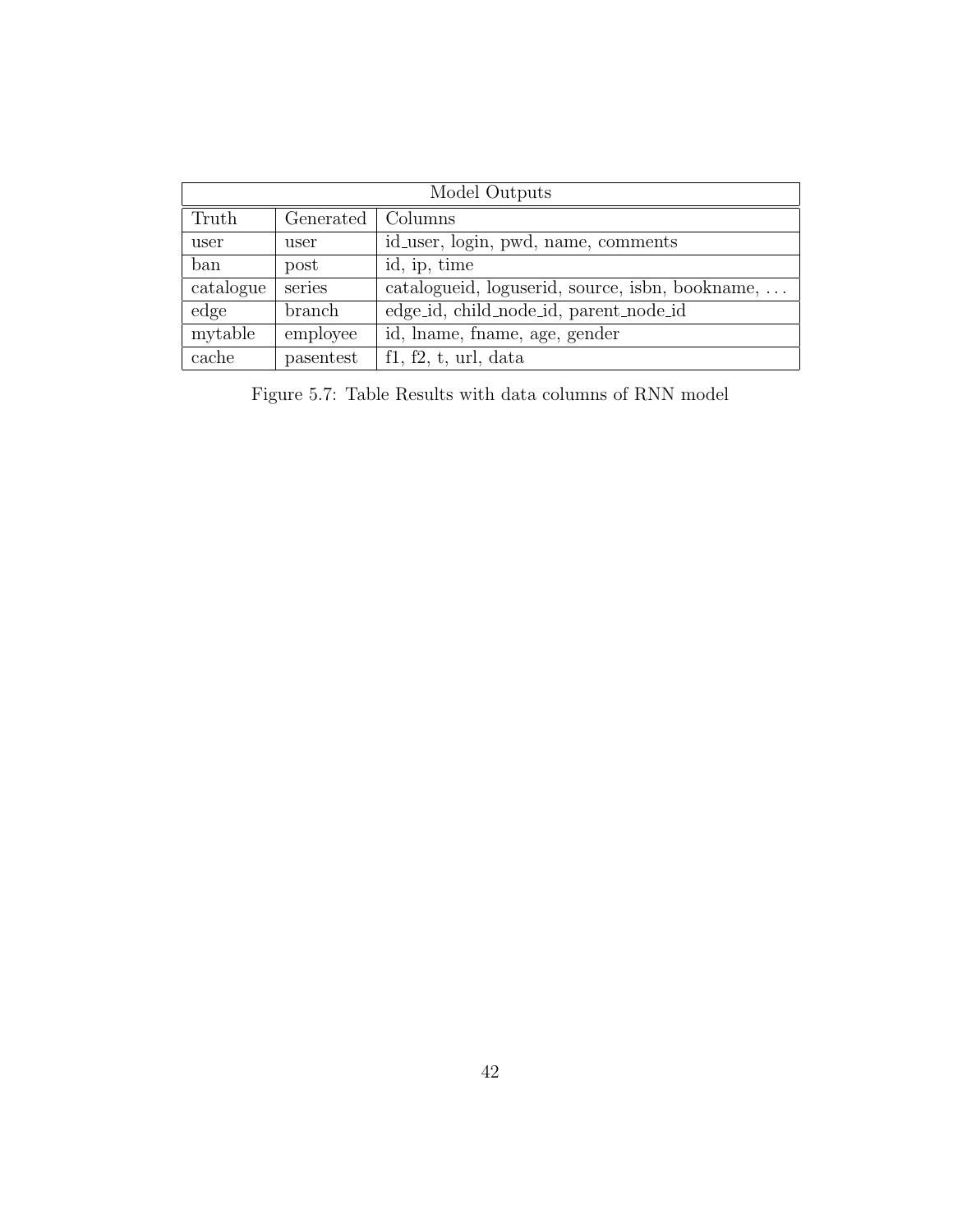### Chapter 6

### Related & Future Work

As the need for better Natural Language Processing (NLP) solutions is needed in an exponentially expanding field, the need for better and more useful word vectorization also increases. Vector space embeddings are already a major possible avenue for developers to leverage in allowing machine learning and neural network models to closer understand words or at bare minimum, the relationship between words. While the work on already done on and with these techniques are great, there is still plenty that can be improved. Section 2.1 examined several different word vectorization methods and there still exists plenty of alternative options targeted towards other NLP tasks.

A significant related work that inspired the work performed here is the Column2vec project [15]. Column2vec described two possible models for generating table names based on database column names. The project proposed two separate model architectures which also leveraged the use of word embeddings. One possible avenue suggested in that work for improving the generative abilities of the model would be to also incorporate statistical data from the database columns into the training process, such as calculating and applying the mean or standard deviation of numerical columns in addition to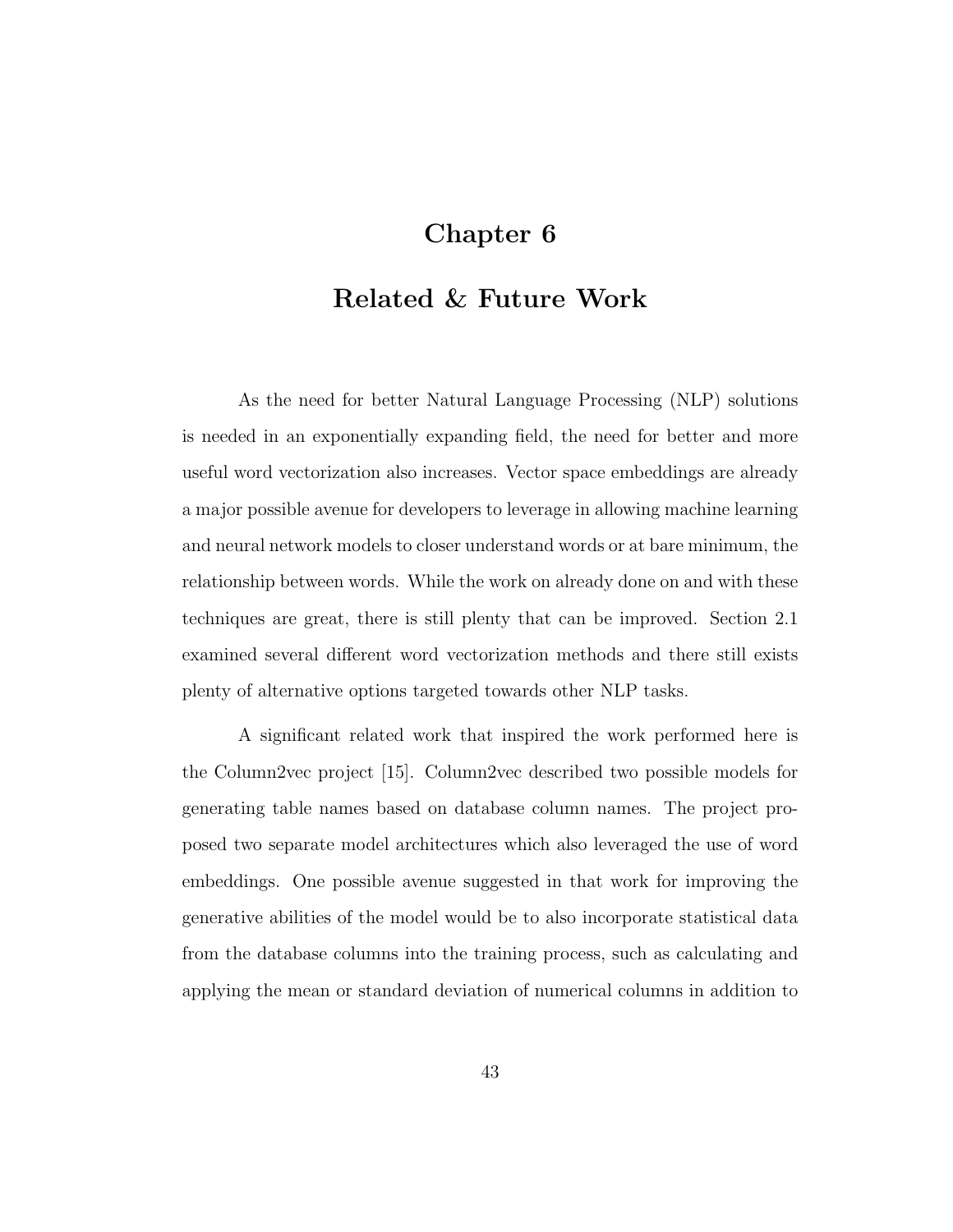the context vector. This, however, would require a larger training corpus in terms of size, as accurate additional metadata would be required in addition to the existing table name and column names. The additional metadata would need to be calculated already and included in the dataset, or the database data would need to be included to calculate the relevant metadata to be used in the training phase.

Other attempts at incorporating context into the text generation process have been done. Santhanam explores applying context in text generation, highlighting the issue that "without any such context, there is no semantic consistency among the generated sentences" [19]. Santhanam's work explores two processes for the application of context. The two primary methods explored in that work are word importance and word clustering. Word importance picks the word in a training sample with the highest overall frequency and simply one-hot encodes it. Simply one-hot encoding a word doesn't too much to preserve the semantic relationship between the words in the sample, but does give some additional context across several samples. The word clustering approach is similar to the summed context vector explored in this work, with their vectorization source being the Word2vec. The major difference is that instead of using the summed context vector as the context source during training, the distributed representations in vector space are clustered and the vectors in the cluster center of the summed vector are combined into a context vector. This allows similar sentences to have the same context vector, which increases the separation between sentences belonging to other clusters, but removes all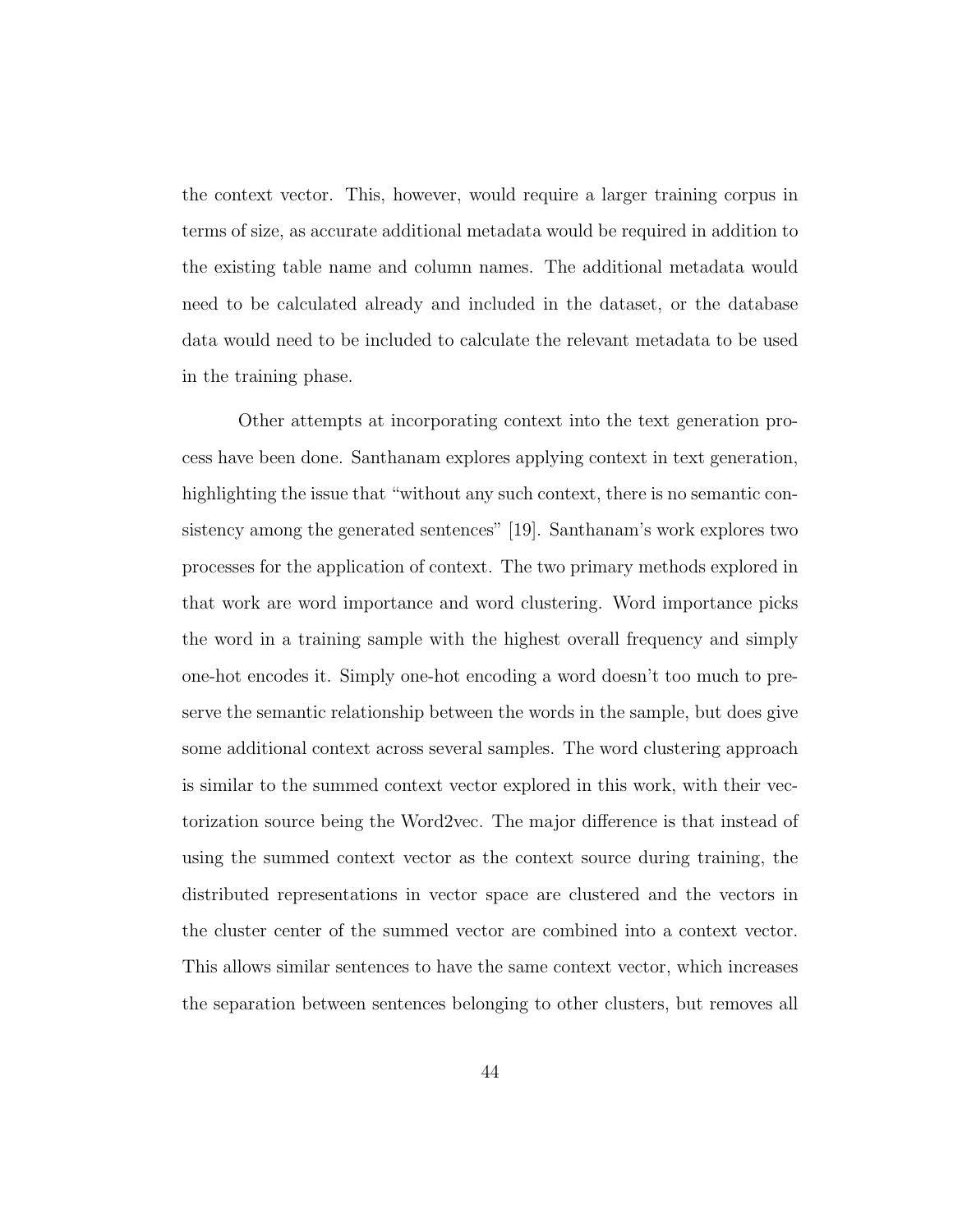differing context for sentences in the same vector space cluster.

Additional future work that can be explored using this work as a basis include research and exploration into alternative neural network models. A different sequential model, such as a encoder-decoder Seq2Seq style model could be used. In the Seq2Seq architecture, a separate model layer could be devoted to learning the context vectors, with the result of that layer combining with the input table name learning layer to produce the desired output. This approach would also greatly increase the computational complexity of the model and lead to increased training times. There has also been some promise discovered recently in the use of Generative Adversarial Network (GAN) models for text generation tasks apart from their already significant promise in image generation tasks. Additionally, the use of the BERT vector space encoding model could be re-examined to change the generation of the word embeddings, such as using context-based embeddings instead of the context-free ones used.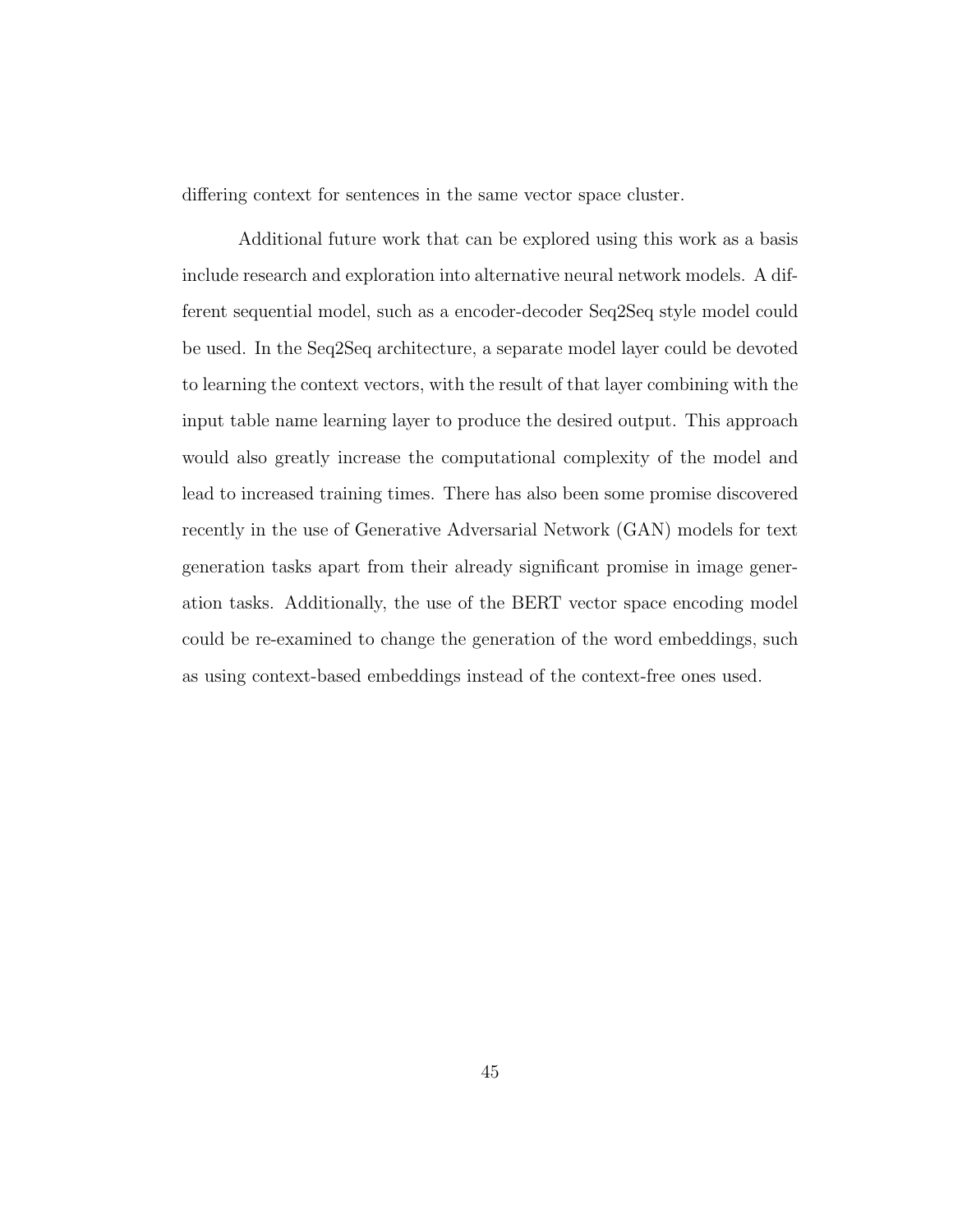## Chapter 7

### Conclusion

Through the lens of database normalization, this work has explored the use of word embeddings to offer additional contextual and relational information during the text generation process for creating a new table name after a database has been normalized. Currently, normalization of database tables results in new tables with data column names carried over from the source table, but no table name. Meaningful table names are vitally important for ensuring the overall schema is human readable and useful towards other tasks. This thesis examines the use of word embeddings, generated from the data column names, to offer additional semantic information during the neural network learning process to improve the text generation performance of the model.

The primary technologies used throughout this work consist of material from the artificial intelligence field, the data analysis field, and natural language processing field. A large portion of the work stemmed from the creation and training of a recurrent neural network based model to achieve characterlevel text generation. The most straightforward choice for model architecture was a recurrent neural network-based model, either a simple RNN or a long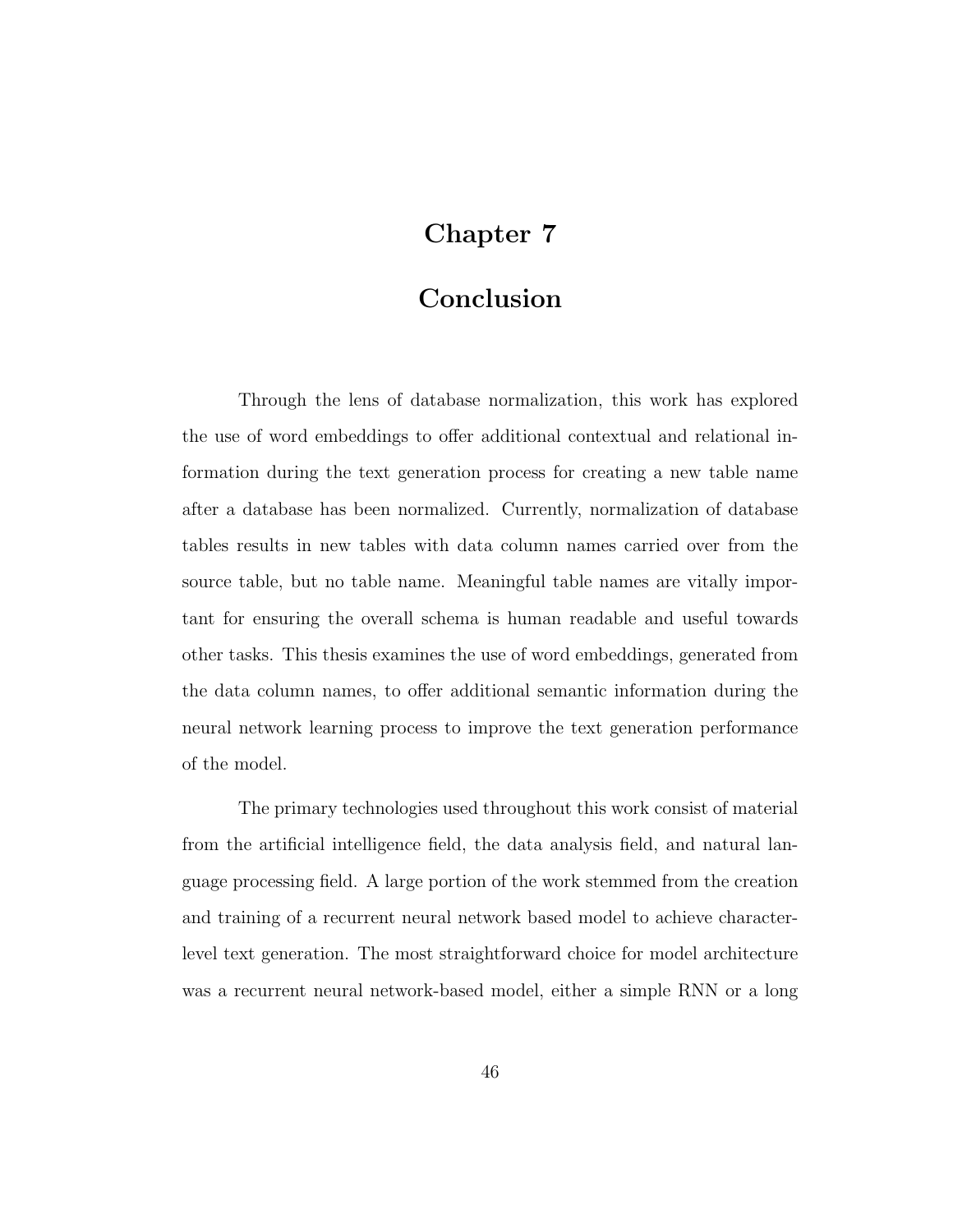short term memory (LSTM) model. These were chosen primarily for their ability to learn over sequences, exhibiting significant dynamic temporal behavior, which is essential for natural language processing tasks like text generation. The training phase included the collection, cleaning, processing of real-world table creation data from public open source GitHub repositories. This data is filtered and tokenized to remove the majority of the dirty data that would otherwise detract from the model's learning. The training phase also included the processing of the training data through the forward propagation, backpropagation, and gradient descent steps to allow for model to fit on the training data. This portion of the training process sought to incorporate the use of word embeddings as a context vector for each training sample to allow for the relationships and semantics between words to be learned by the model.

After the training of the model was completed, the equally important process of evaluating the model and its results was performed. In addition to using the loss and accuracy of the model over a test set of samples, a more qualitative approach was also done. A script applying the fuzzy Jaccard similarity between the synsets of the true table name and the generated table name was used to give a score to the performance of the model, taking into account the readability and human meaningfulness of the results, in addition to the numeric results from the loss and accuracy. A higher score showed that the two table names were close, both semantically and syntactically, while a lower score showed that they were not as similar or related. This evaluation process was applied to the models discussed in Section 5 to offer a better com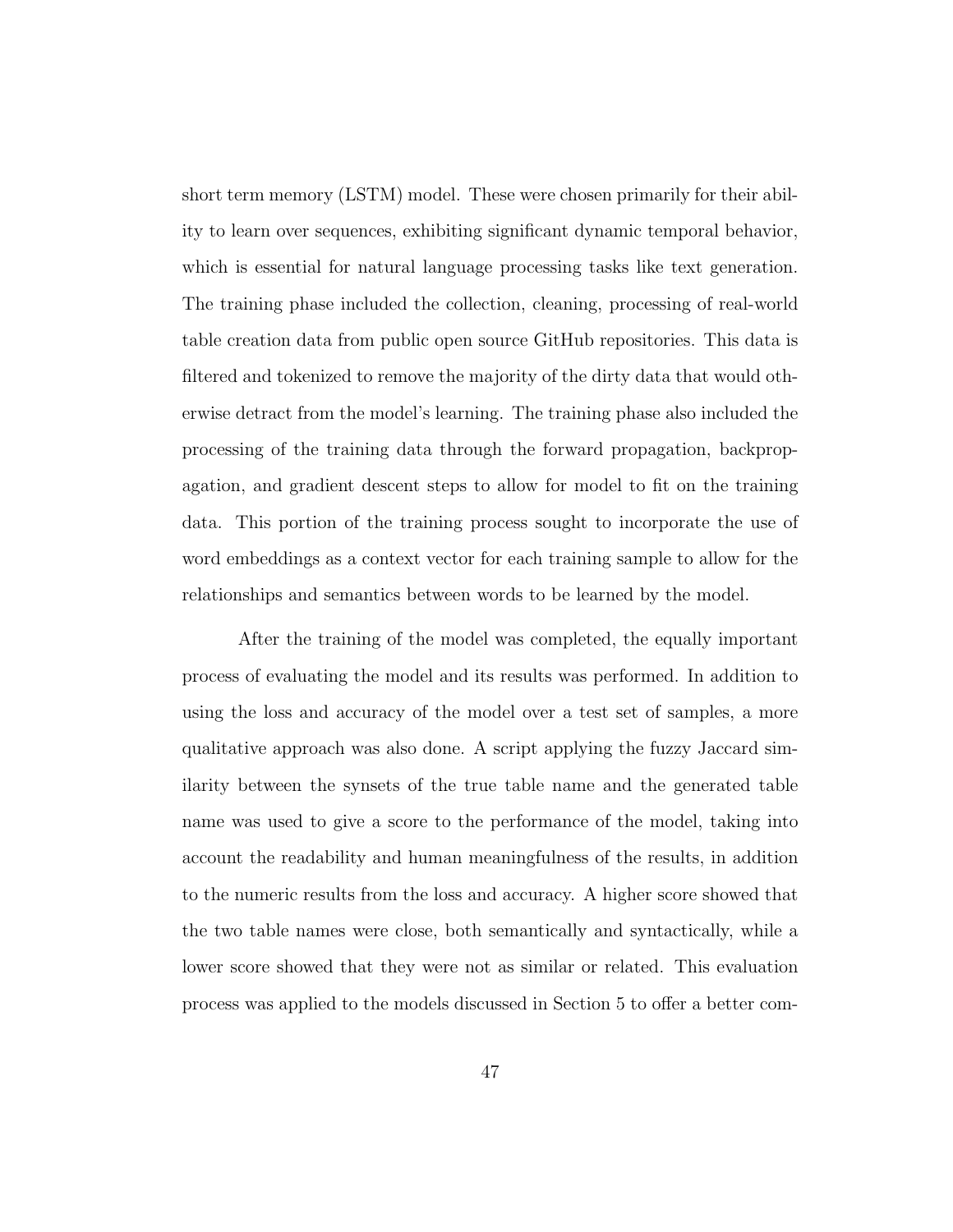parison metric between the models that accounted for the human usefulness of the generated labels instead of simply relying on the quantitative metrics calculated during training and validation. There, it was shown that models that did take advantage of context vectors lead to significantly better text generation results.

Through this work, a neural network model was successfully created that was capable of character-level text generation and incorporated vector space representations of the data column titles into the learning process. Compared to language generation models that did not include some form of context, a model that did produced qualitatively better results during database table name generation. By integrating the database column titles into the learning process, the created language models were able to generate higher quality and more human useful database table titles.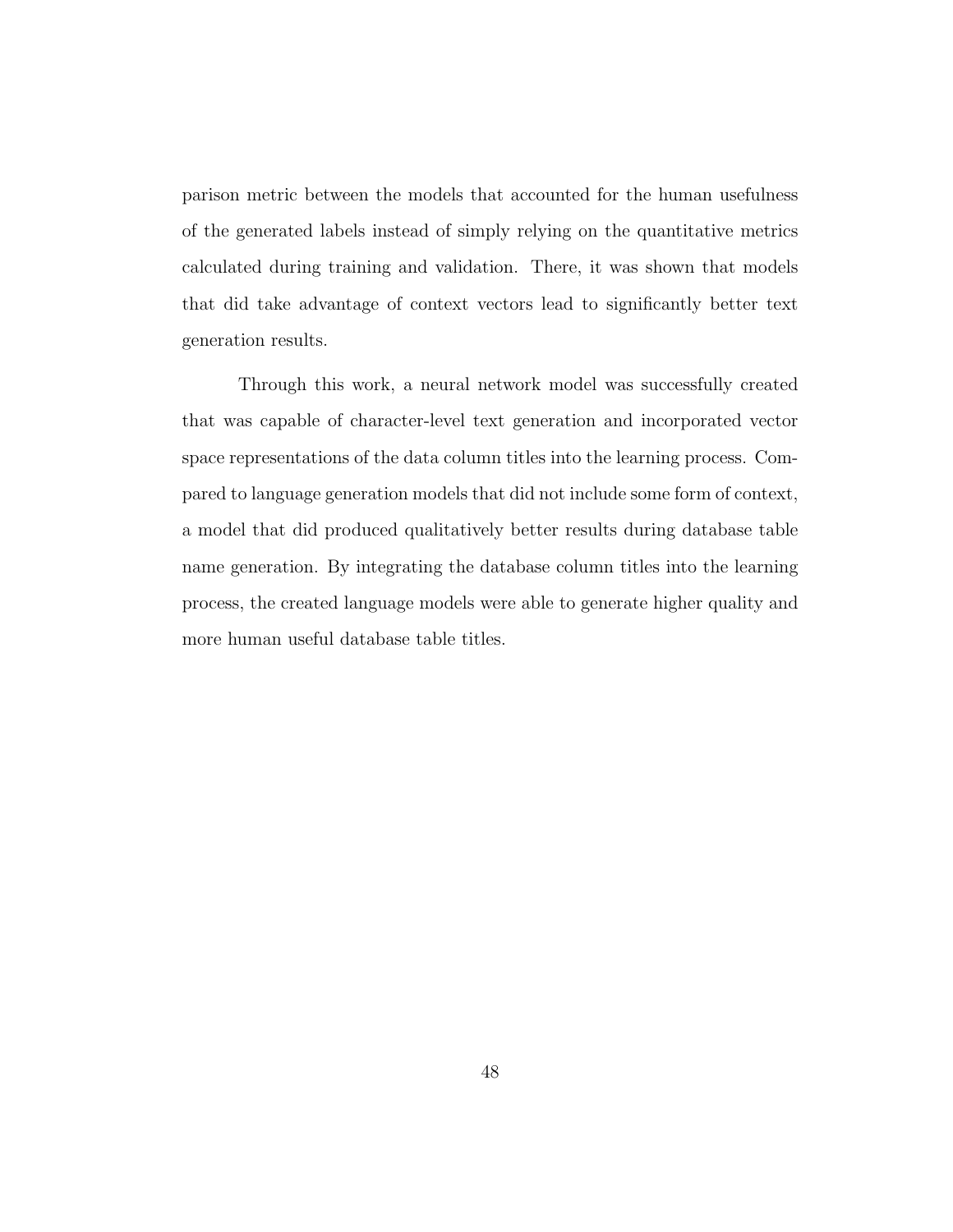## Bibliography

- [1] Martín Abadi, Paul Barham, Jianmin Chen, Zhifeng Chen, Andy Davis, Jeffrey Dean, Matthieu Devin, Sanjay Ghemawat, Geoffrey Irving, Michael Isard, Manjunath Kudlur, Josh Levenberg, Rajat Monga, Sherry Moore, Derek G. Murray, Benoit Steiner, Paul Tucker, Vijay Vasudevan, Pete Warden, Martin Wicke, Yuan Yu, and Xiaoqiang Zheng. Tensorflow: A system for large-scale machine learning. In 12th USENIX Symposium on Operating Systems Design and Implementation (OSDI 16), pages 265– 283, Savannah, GA, November 2016. USENIX Association.
- [2] Derek Anderson and Scott Randal. Word ninja. https://github.com/ keredson/wordninja.
- [3] Piotr Bojanowski, Edouard Grave, Armand Joulin, and Tomas Mikolov. Enriching word vectors with subword information, 2017.
- [4] NLTK developers. Source code for nltk.corpus.reader.wordnet. https: //www.nltk.org/\\_modules/nltk/corpus/reader/wordnet.html.
- [5] Jacob Devlin, Ming-Wei Chang, Kenton Lee, and Kristina Toutanova. Bert: Pre-training of deep bidirectional transformers for language understanding, 2018.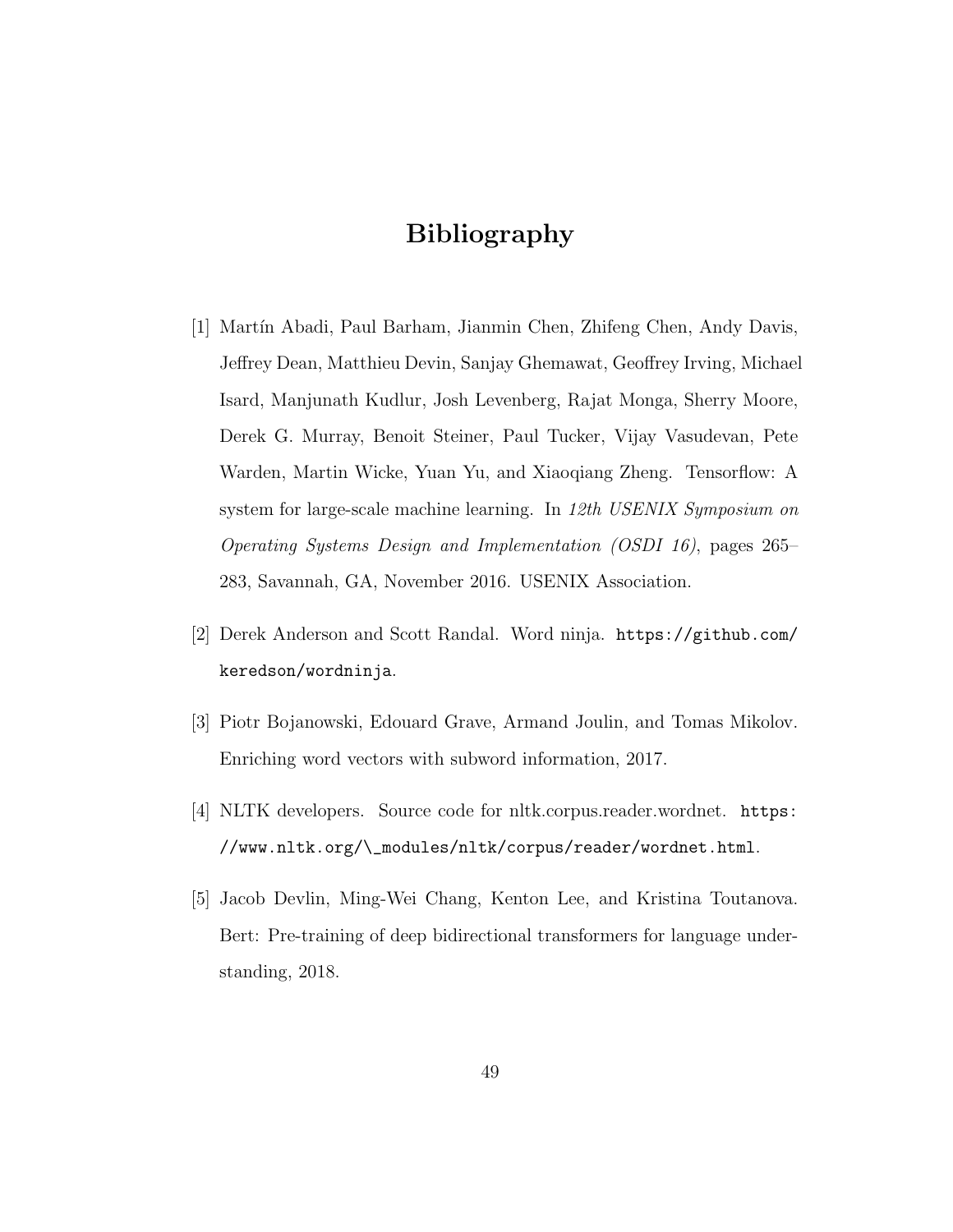- [6] dProgrammer Lopez. Rnn, lstm gru. http://dprogrammer.org/ rnn-lstm-gru, 2019.
- [7] Sepp Hochreiter and Jürgen Schmidhuber. Long short-term memory. Neural Computation, 9(8):1735–1780, 1997.
- [8] Felipe Hoffa. Github on bigquery: Analyze all the open source code, Jun 2016.
- [9] Diederik P. Kingma and Jimmy Ba. Adam: A method for stochastic optimization, 2017.
- [10] Jure Leskovec, Anand Rajaraman, and Jeffrey David Ullman. Mining of Massive Datasets. Cambridge University Press, USA, 2nd edition, 2014.
- [11] Leland McInnes. Uniform manifold approximation and projection. https: //github.com/lmcinnes/umap.
- [12] Tomas Mikolov, Kai Chen, Greg Corrado, and Jeffrey Dean. Efficient estimation of word representations in vector space, 2013.
- [13] Tomas Mikolov, Ilya Sutskever, Kai Chen, Greg S Corrado, and Jeff Dean. Distributed representations of words and phrases and their compositionality. In C. J. C. Burges, L. Bottou, M. Welling, Z. Ghahramani, and K. Q. Weinberger, editors, Advances in Neural Information Processing Systems, volume 26. Curran Associates, Inc., 2013.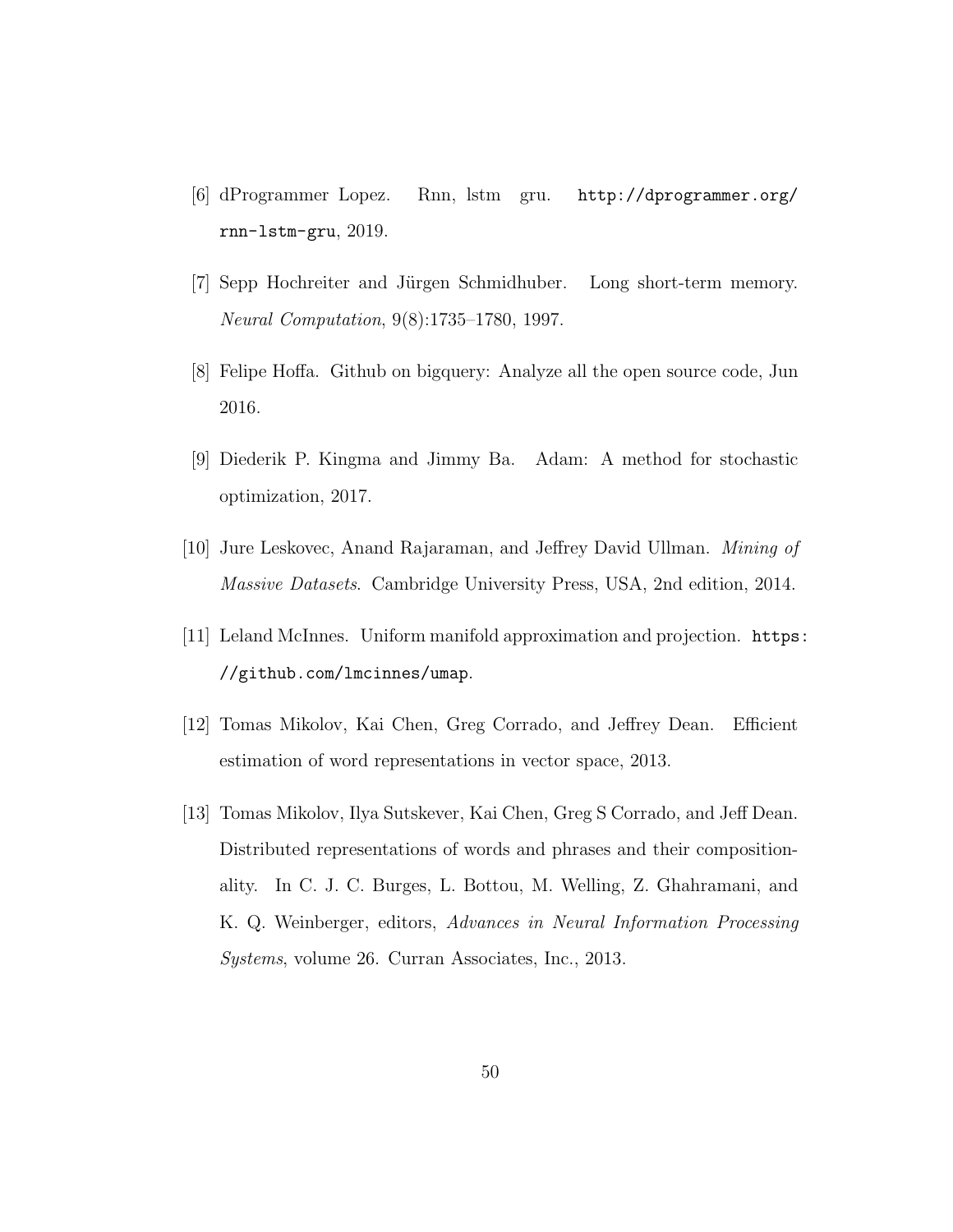- [14] Tomas Mikolov, Wen tau Yih, and Geoffrey Zweig. Linguistic regularities in continuous space word representations. In Lucy Vanderwende, Hal Daumé III, and Katrin Kirchhoff, editors, *HLT-NAACL*, pages 746– 751. The Association for Computational Linguistics, 2013.
- [15] Michael J. Mior and Alexander G. Ororbia II. Column2vec: Structural understanding via distributed representations of database schemas, 2019.
- [16] Jeffrey Pennington, Richard Socher, and Christopher D. Manning. Glove: Global vectors for word representation. In Empirical Methods in Natural Language Processing (EMNLP), pages 1532–1543, 2014.
- [17] Sebastian Ruder. An overview of gradient descent optimization algorithms, 2016.
- [18] David E. Rumelhart, Geoffrey E. Hinton, and Ronald J. Williams. Learning representations by back-propagating errors. Nature, 323(6088):533– 536, October 1986.
- [19] Sivasurya Santhanam. Context based text-generation using lstm networks, 2020.
- [20] Leonid Sigal. Topics in ai: Rnns (part 2). University Lecture, 2020.
- [21] Jasper Snoek, Hugo Larochelle, and Ryan P. Adams. Practical bayesian optimization of machine learning algorithms. In Peter L. Bartlett, Fernando C. N. Pereira, Christopher J. C. Burges, Léon Bottou, and Kilian Q. Weinberger, editors, Advances in Neural Information Processing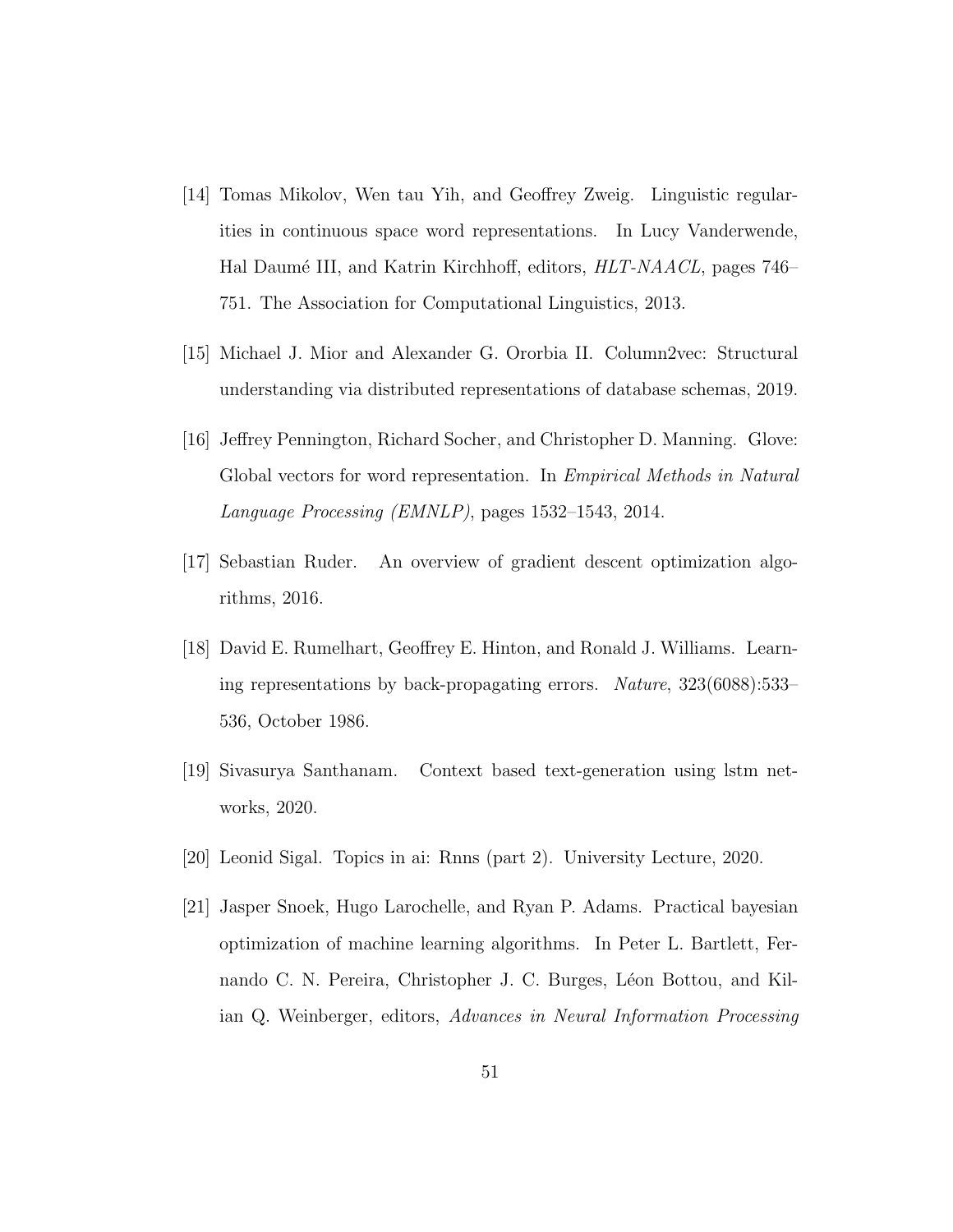Systems 25: 26th Annual Conference on Neural Information Processing Systems 2012. Proceedings of a meeting held December 3-6, 2012, Lake Tahoe, Nevada, United States, pages 2960–2968, 2012.

- [22] Laurens van der Maaten and Geoffrey Hinton. Visualizing data using t-sne. Journal of Machine Learning Research, 9(86):2579–2605, 2008.
- [23] Ashish Vaswani, Noam Shazeer, Niki Parmar, Jakob Uszkoreit, Llion Jones, Aidan N. Gomez, Lukasz Kaiser, and Illia Polosukhin. Attention is all you need, 2017.
- [24] P. Werbos. Backpropagation through time: what does it do and how to do it. In Proceedings of the IEEE, volume 78, pages 1550–1560, 1990.